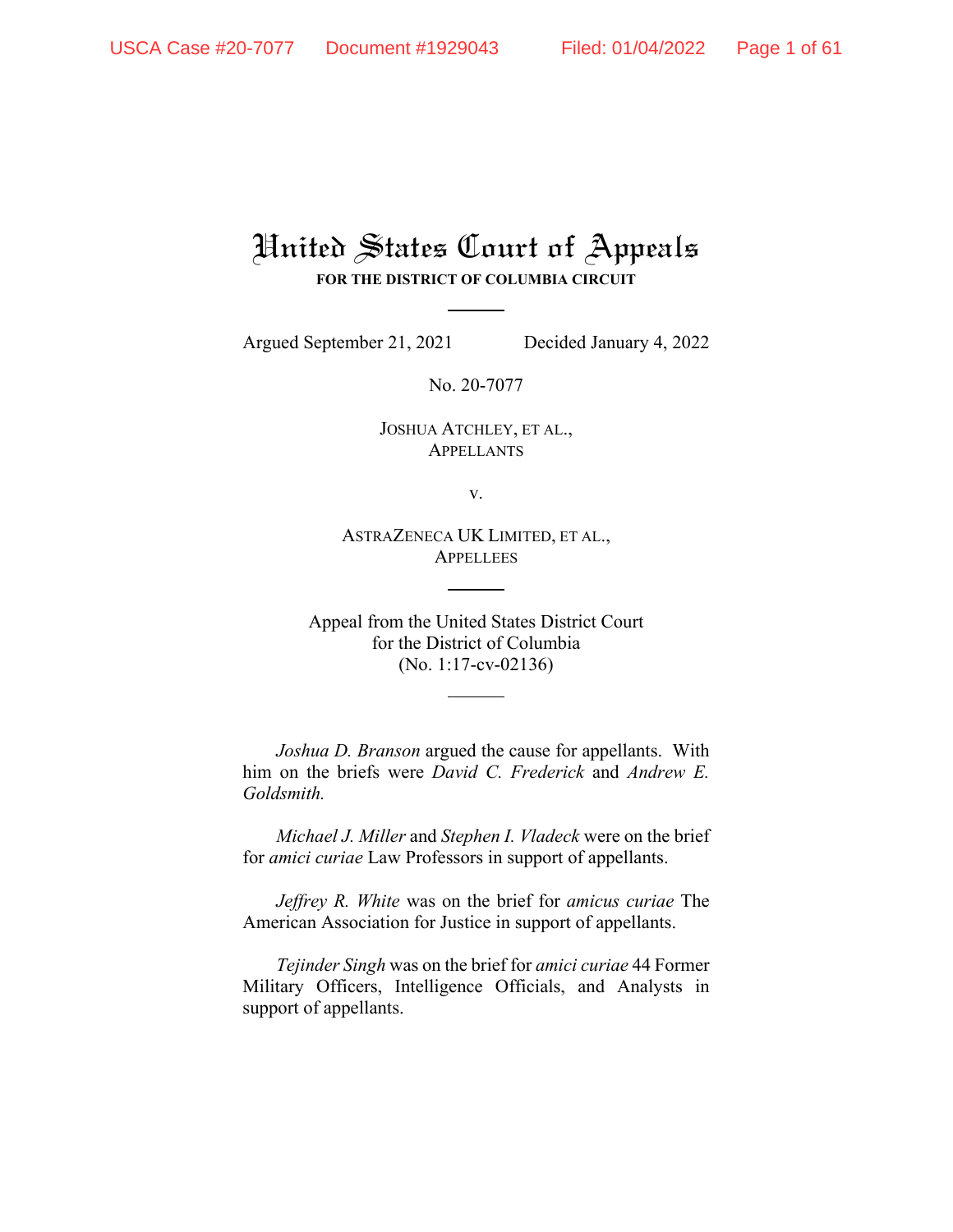*Michael A. Petrino* and *Jonathan E. Missner* were on the brief for *amici curiae* Eight United States Senators in support of appellants.

*Mazin A. Sbaiti* was on the brief for *amicus curiae* Iraq Anti-Corruption Experts in support of appellants.

*Kannon K. Shanmugam* argued the cause for appellees. With him on the brief were *Neil H. MacBride, Paul S. Mishkin, Beth S. Brinkmann, John E. Hall, David M. Zionts, Patrick J. Carome, David W. Bowker, Leon T. Kenworthy, John B. Bellinger, III, John David Cella, Robert Reeves Anderson, Lisa S. Blatt, Christopher N. Manning, Melissa B. Collins, Brian T. Gilmore, Jeh C. Johnson, Stacie M. Fahsel,* and *Jessica S. Carey. Alex Young K. Oh entered an appearance.* 

*Tara S. Morrissey, Paul Lettow, Andrew J. Pincus, Robert W. Hamburg*, and *James C. Stansel* were on the brief for *amici curiae* The Chamber of Commerce of the United States of America and the Pharmaceutical Research and Manufacturers of America in support of appellees.

*Michael J. Edney* and *Mark C. Savignac* were on the brief for *amici curiae* Iraq Reconstruction Experts, et al. in support of appellees.

*Timothy P. Harkness, Linda H. Martin, Kimberly H. Zelnick, David Y. Livshiz, Scott A. Eisman, Altin H. Sila, Nathan A. Hembree,* and *Noelle L. Williams* were on the brief for *amici curiae* Charity & Security Network and InterAction: The American Council for Voluntary International Action, Inc. in support of appellees.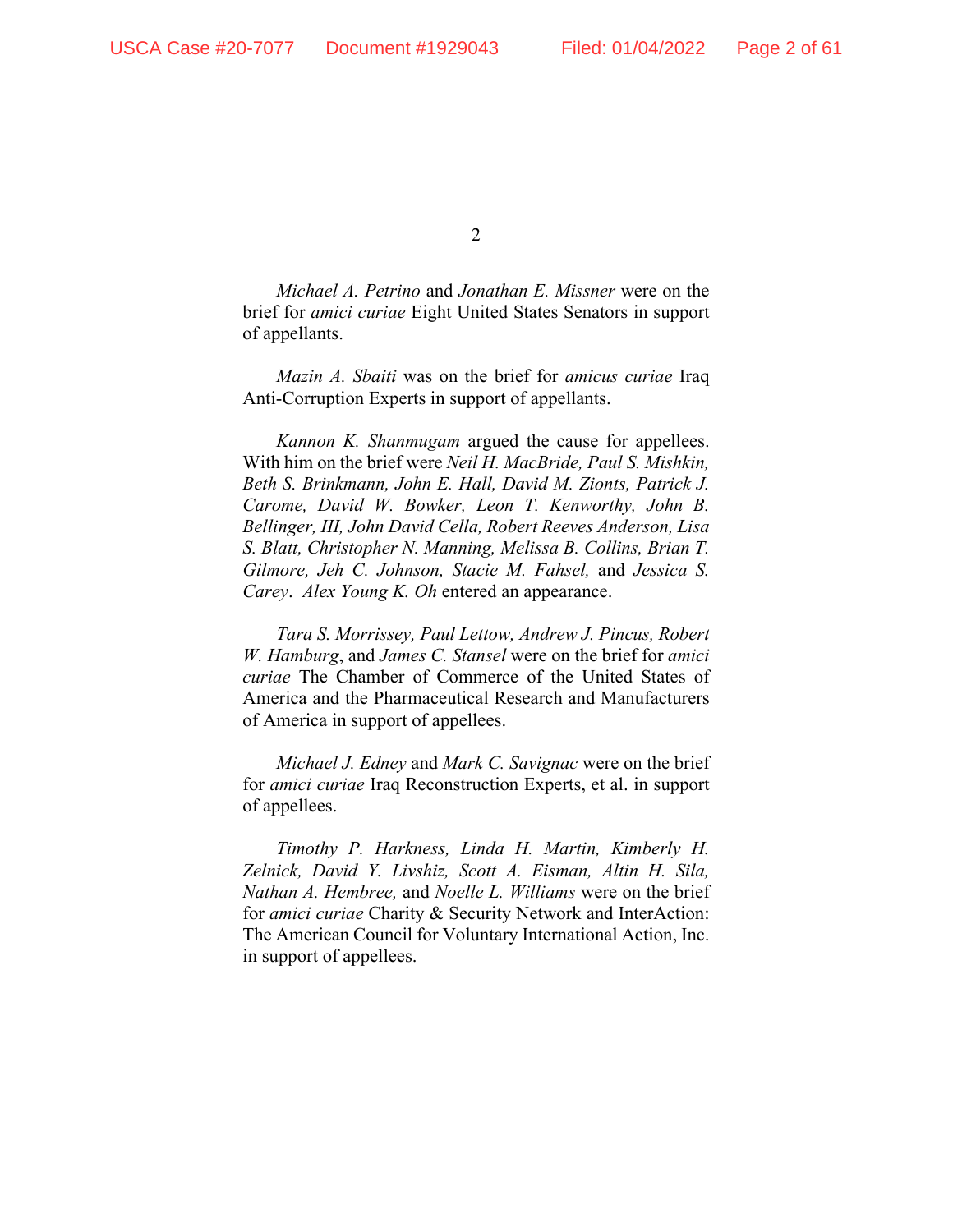Before: PILLARD and WILKINS, *Circuit Judges*, and EDWARDS, *Senior Circuit Judge*.

Opinion for the Court filed by *Circuit Judge* PILLARD.

PILLARD, *Circuit Judge*: The known terrorist group Jaysh al-Mahdi injured or killed hundreds of United States service members and civilians as part of its years-long campaign to harm Americans and drive the United States' military presence out of Iraq. Plaintiffs are victims of those attacks and the victims' family members. In the period leading up to and during the attacks on plaintiffs, Jaysh al-Mahdi openly controlled Iraq's Ministry of Health (Ministry) and used it as a vehicle for terrorist activity. "Due largely to its 2005-era control of the Ministry," plaintiffs contend, "Jaysh al-Mahdi became the deadliest terrorist group in the country. It massacred thousands of people, including Plaintiffs and their family members." Appellants Br. 2. Plaintiffs claim defendants, large medical supply and manufacturing companies, knowingly gave substantial support to the attacks against them in violation of the Anti-Terrorism Act (ATA or Act), as amended by the Justice Against Sponsors of Terrorism Act (JASTA), and state law. They allege that defendants, aware of Jaysh al-Mahdi's command of the Ministry, secured lucrative medical-supply contracts with the Ministry by giving corrupt payments and valuable gifts to Jaysh al-Mahdi.

Plaintiffs identify two ways in which they say defendants' dealings most vividly provided illegal support to the terrorist acts that harmed them. First, defendants used local agents to deliver cash kickbacks to the terrorists who gave them business. Second, defendants delivered extra, off-the-books batches of valuable medical goods that Jaysh al-Mahdi monetized on the black market to fund its operations, and also used as cash equivalents to pay terrorist fighters. Critically, on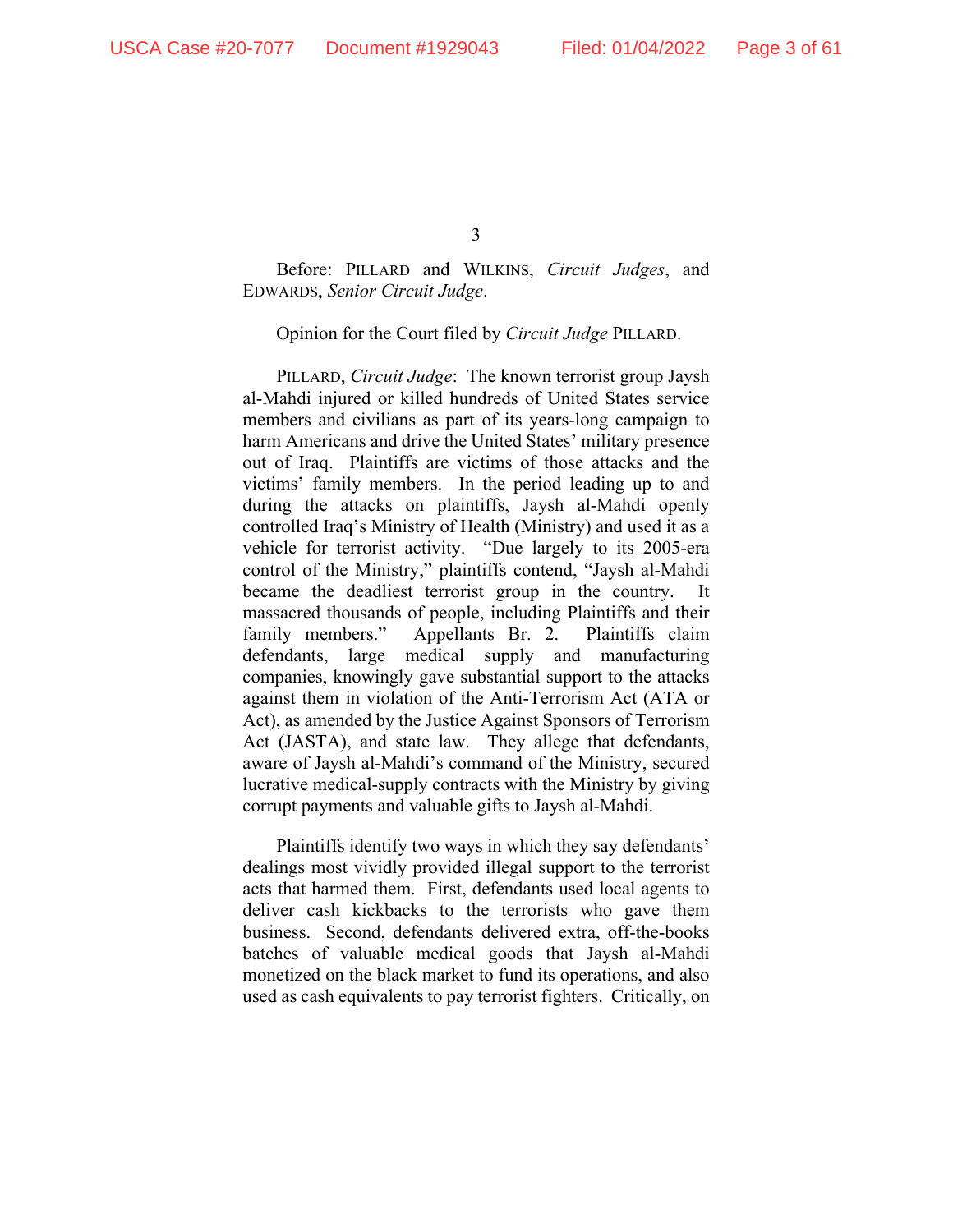the facts plaintiffs allege, defendants undoubtedly had the degree of awareness that our precedent requires regarding the connection between their payments and gifts and the terrorist violence. Defendants' agents finalized contracts at in-person meetings at the Ministry, where Jaysh al-Mahdi weaponry, fighters, propaganda, and other indicia made clear who was in charge. And contemporaneous reports in mainstream media of the terrorists' control of the Ministry provided notice of the stakes of doing business with that entity. "Yet Defendants wanted to profit off the Ministry," plaintiffs assert, "and they were willing to pay terrorists for the opportunity." Appellants Br. 3.

The district court held that the complaint failed to state claims for either direct or secondary (aiding-and-abetting) liability under the ATA, and that it lacked personal jurisdiction over six foreign defendants.

We reverse on three points of law and remand the balance of the issues to be addressed by the district court consistent with our opinion. First, plaintiffs plead facts that suffice to support their aiding-and-abetting claim at the motion-todismiss stage. The complaint plausibly alleges that Hezbollah, a designated Foreign Terrorist Organization, planned or authorized the relevant attacks as required under the JASTA. It describes how Hezbollah helped establish Jaysh al-Mahdi in Iraq, then recruited, trained, and equipped Jaysh al-Mahdi's fighters with the intent that it carry out attacks to extirpate the American presence. And plaintiffs allege that defendants knowingly provided substantial assistance to Jaysh al-Mahdi most clearly through their corrupt provision of free goods and cash bribes to do business with a Ministry completely overrun by Jaysh al-Mahdi. Aware of Jaysh al-Mahdi's ongoing terrorist operations, defendants allegedly secured lucrative medical-supply contracts by giving the organization millions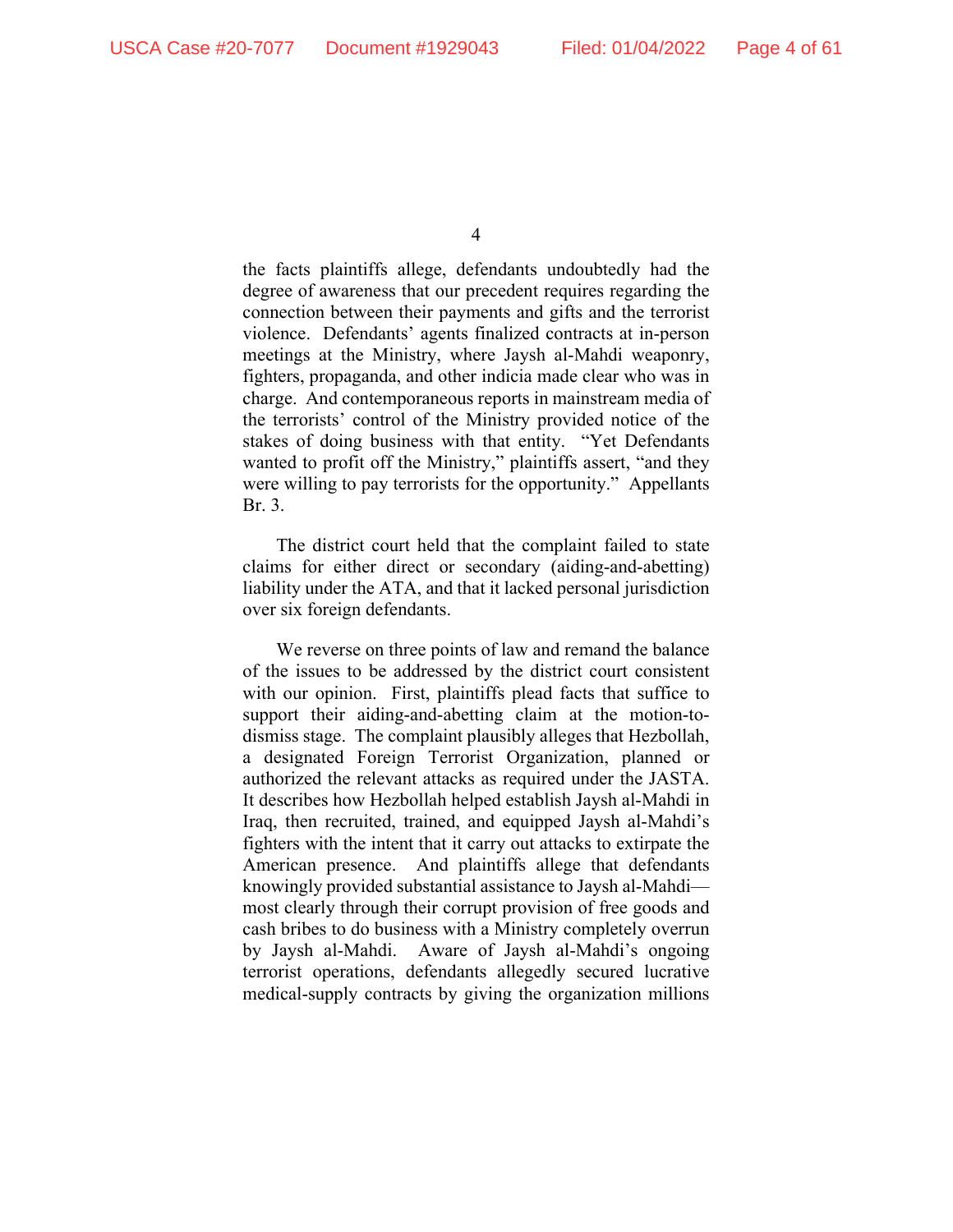of dollars of cash and cash-equivalents over a period of many years. Those allegations, which must be accepted as true at this motion-to-dismiss stage, support an inference that defendants aided and abetted acts of international terrorism.

Second, with respect to the direct liability claim, plaintiffs have adequately pleaded that defendants' payments to Jaysh al-Mahdi proximately caused plaintiffs' injuries. The complaint describes how Jaysh al-Mahdi controlled the Ministry and used it as a terrorist headquarters. Accepting those allegations, defendants' dealings with the Ministry were equivalent to dealing with the terrorist organization directly. The Ministry was therefore not an independent intermediary that broke the chain of causation, but a front for Jaysh al-Mahdi. With causation adequately alleged, the adequacy of the allegations of other direct-liability requisites remains open on remand.

Finally, the district court's personal jurisdiction analysis was unduly restrictive. The foreign supplier defendants' direct, valuable, and ongoing sourcing of medical supplies and drugs for the Iraqi Ministry from their affiliated manufacturers in the United States amounts to robust contact with the U.S. forum through which the foreign defendants purposefully availed themselves of the benefits of doing business here. The question is whether plaintiffs' claims arose out of or related to those contacts. We hold that they did. The foreign supplier defendants worked closely with their manufacturer affiliates in the United States to bring to market in Iraq U.S. drugs and medical supplies. They did so through the very bribes and gifts that plaintiffs allege materially supported terrorist acts against them, including through defendants' provision of extra, U.S. manufactured goods on top of contract quantities. The resultant medical supply contracts with the Ministry were both the outlet for the U.S.-origin goods and the vehicle for Jaysh al-Mahdi's terrorist fundraising. The relationship between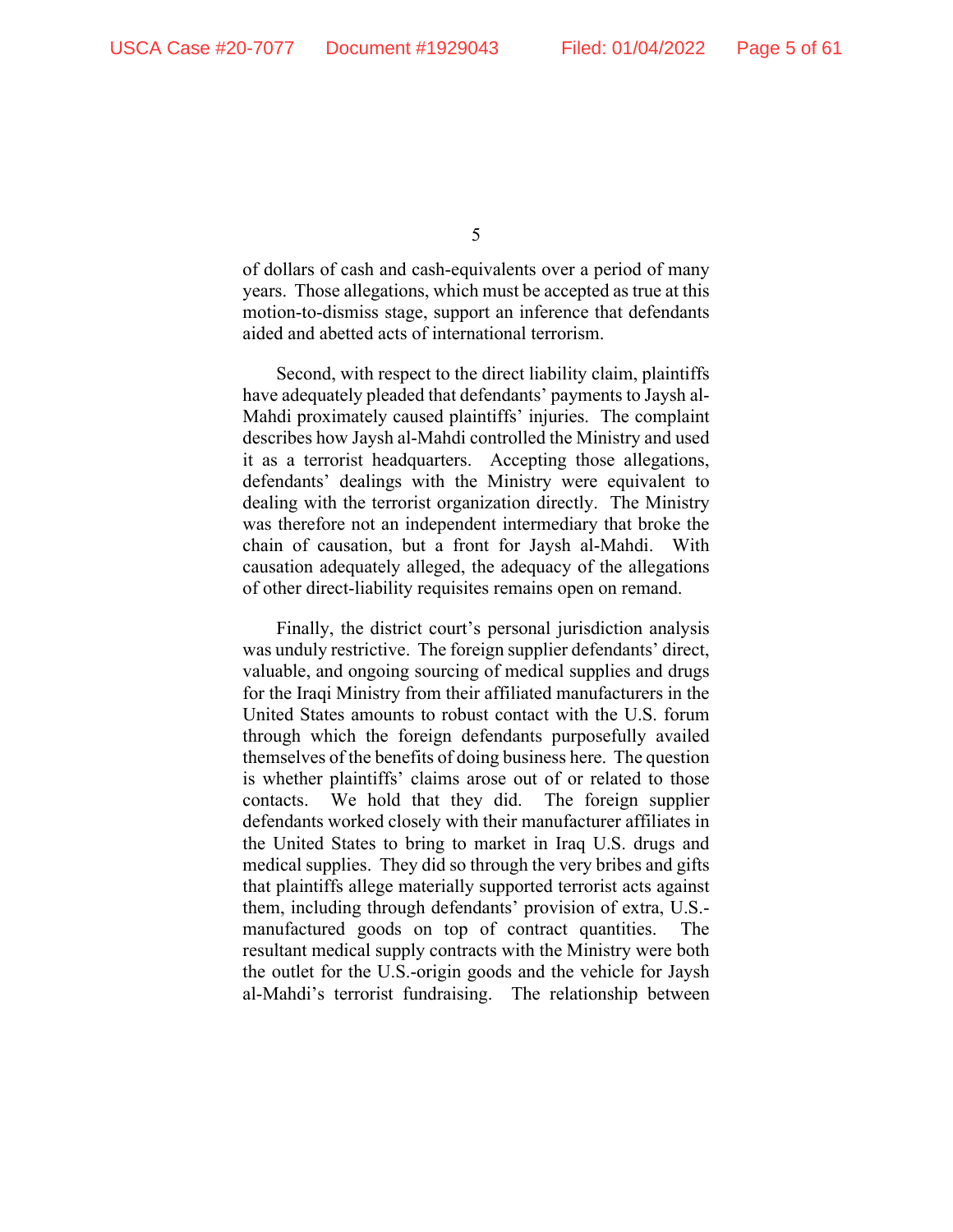plaintiffs' claims and the foreign defendants' forum contacts supports the court's exercise of personal jurisdiction.

#### **BACKGROUND**

On review of an order granting a motion to dismiss for failure to state a claim, we must assume the truth of facts plausibly alleged in plaintiffs' Third Amended Complaint and draw all reasonable inferences in plaintiffs' favor. *See Owens v. BNP Paribas, S.A.* (*Owens IV*), 897 F.3d 266, 272 (D.C. Cir. 2018). Doing so permits us to establish governing propositions of law—a step that precedes either party's opportunity to obtain discovery and test the evidence in the adversarial process. Even when we do not individually describe them as allegations, all of the facts on which we rely are from the complaint, and are therefore assumed true at this stage of the litigation. As is always the case in this procedural posture, we recognize that defendants plan to dispute many of the facts alleged, and plaintiffs cannot ultimately prevail unless they can support their allegations with evidence.

Plaintiffs allege that Iraq's Ministry of Health and Kimadia, the Ministry's state-owned import company, have a long history dating back to the Saddam Hussein era of corrupting Iraq's medical-goods procurement process. Plaintiffs cast the involvement of defendants in that past corruption as an instructive precursor to defendants' involvement in events giving rise to this case. From 2000- 2003, Kimadia obtained kickbacks on medical-goods contracts it awarded to international medical goods purveyors under the United Nations "Oil-for-Food" program. That program was a humanitarian exception to sanctions on Iraq that allowed the country to sell some of its oil for the limited purpose of purchasing essential food and medical supplies for its people. Kimadia exploited the exception, circumventing the program's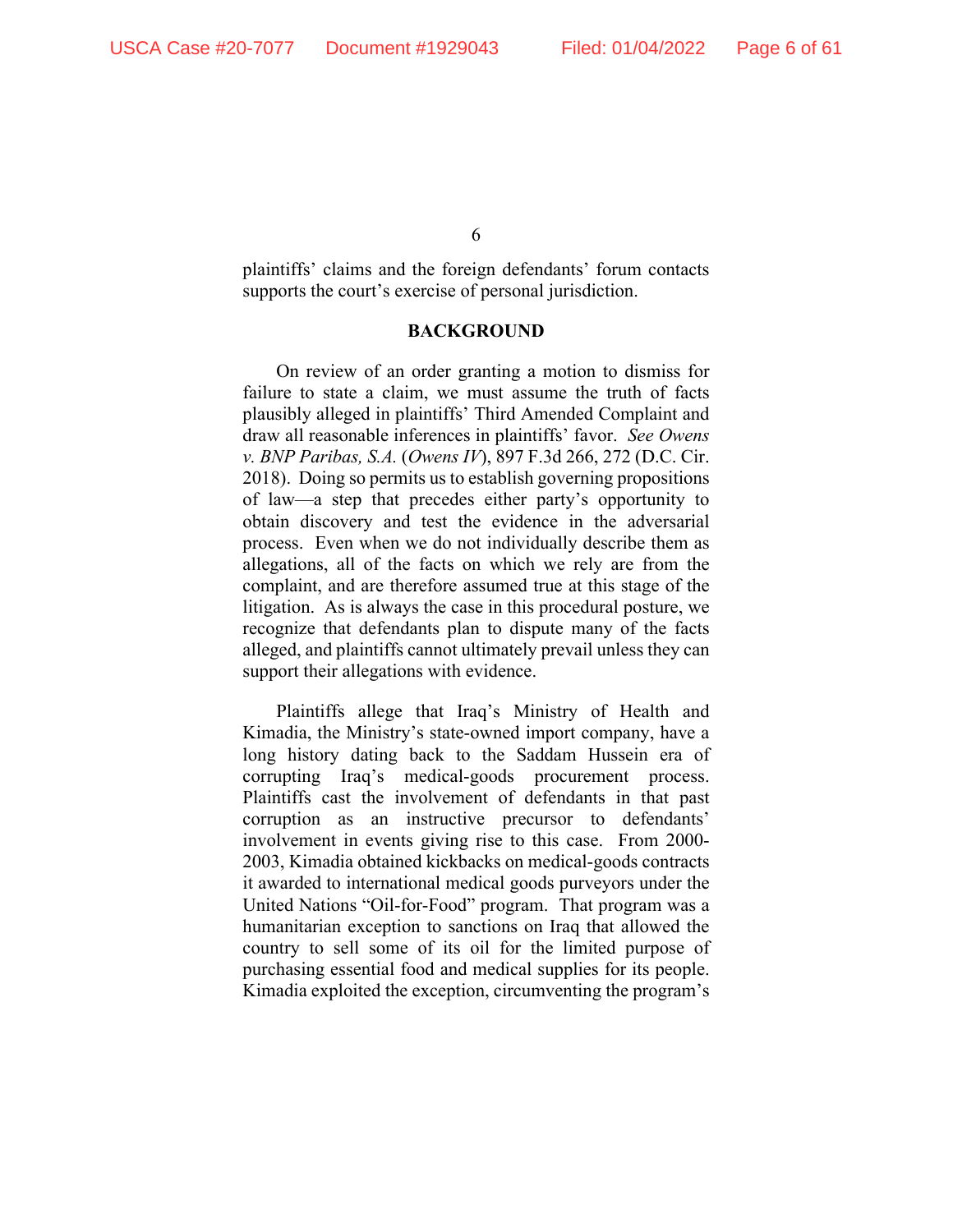limits by extracting a 10% cash kickback from humanitariangoods suppliers. And Kimadia required suppliers to provide free medical goods—typically 10% in excess of the underlying contract quantities. Most of the defendants here (or their predecessors or affiliates) participated in that scheme. An extensive, independent, U.N.-commissioned inquiry led by Paul Volcker, former Chairman of the U.S. Federal Reserve, concluded that the scheme illegally funneled more than \$1.5 billion to the Saddam Hussein regime.

In 2003, the United States invaded Iraq. Even before the invasion, Hezbollah—a Lebanese group designated as a Foreign Terrorist Organization under U.S. law since 1997 planned to undermine the expected U.S. presence. From April 2003, Hezbollah's "chief terrorist mastermind, Imad Mugniyeh," collaborated with the powerful Shiite cleric Muqtada al-Sadr to establish Jaysh al-Mahdi as a fighting force in Iraq to violently expel the Americans. Third Am. Compl. ¶ 56. As Jaysh al-Mahdi took root and grew, Hezbollah recruited, trained, and armed its fighters. It was Hezbollah that provided Jaysh al-Mahdi with explosively formed penetrators and trained the group's fighters how to use them. Recognized as a signature Hezbollah tool, explosively formed penetrators (Penetrators) are a sophisticated and highly destructive weapon that Jaysh al-Mahdi used in many of the terrorist attacks on the plaintiffs in this case. $<sup>1</sup>$  $<sup>1</sup>$  $<sup>1</sup>$ </sup>

Sadr modeled his movement in Iraq, the "Sadrist Trend," on Hezbollah. Each group had a political wing and a terrorist wing. In each, the two wings were closely connected, sharing funding and leadership. Jaysh al-Mahdi, the terrorist wing of

<sup>7</sup>

<span id="page-6-0"></span> $<sup>1</sup>$  The odd nomenclature refers to projectiles formed by the explosive</sup> force of the blast that fires them toward their targets. As their name suggests, they are used to penetrate protective structures such as armored vehicles. *See* Third Am. Compl. ¶ 341.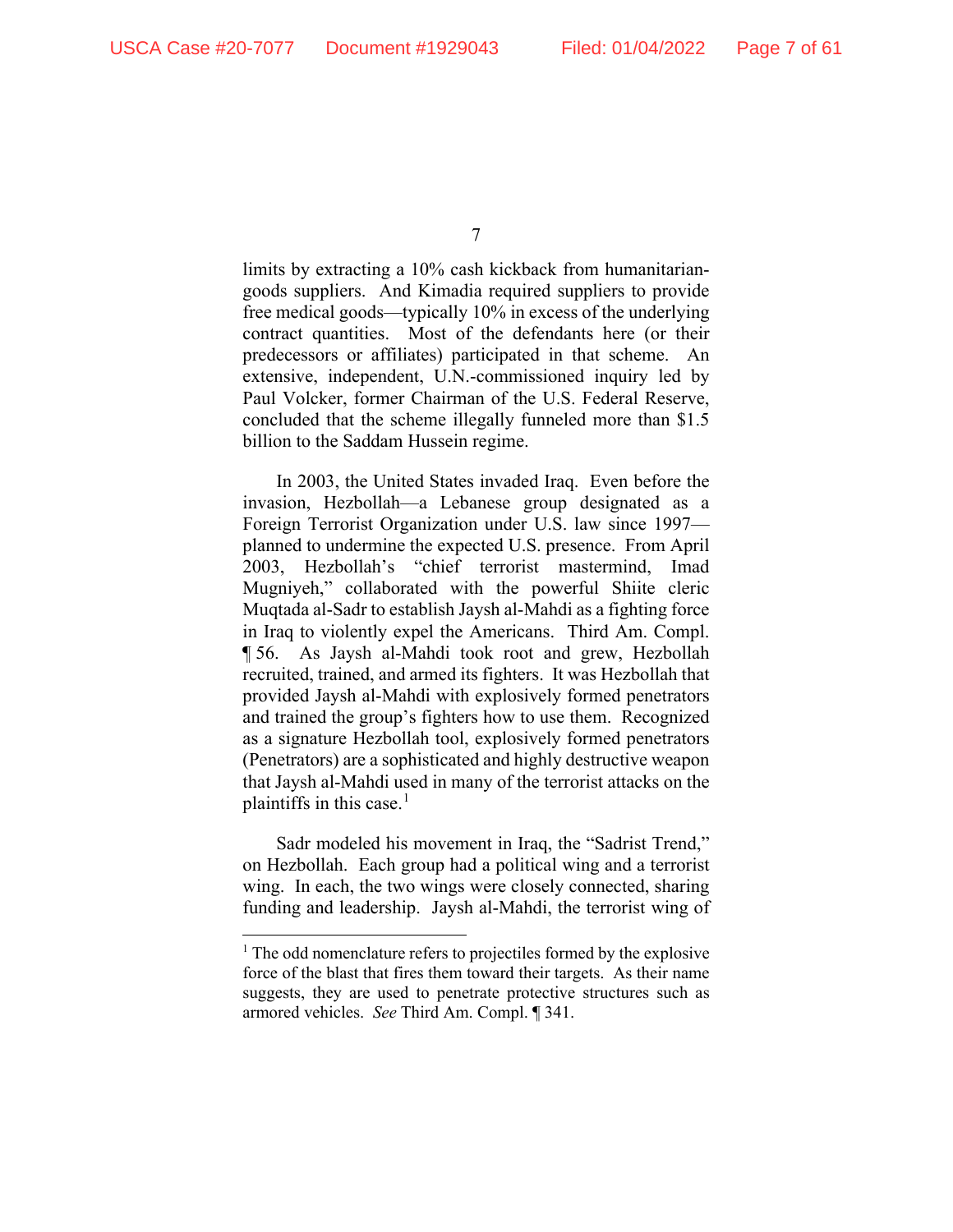the Sadrist Trend, was a deadly force in Iraq. Its attacks likely killed over five hundred Americans and injured many more. By July 2007, General David Petraeus concluded that Jaysh al-Mahdi was "more of a hindrance to long-term security in Iraq" than was al-Qaeda in Iraq. Third Am. Compl. ¶ 62 (quoting MICHAEL R. GORDON & GEN. BERNARD E. TRAINOR, THE ENDGAME: THE INSIDE STORY OF THE STRUGGLE FOR IRAQ, FROM GEORGE W. BUSH TO BARACK OBAMA 422 (1st ed. 2012)).

In the immediate aftermath of the fall of Saddam Hussein and close on the heels of the abuses of the Oil-for-Food program, the Sadrists set their sights on the Iraqi Ministry of Health as a source of power and funding. The United States tried unsuccessfully in 2003 and 2004, before the resumption of full sovereign authority by the Iraqis, to abolish Kimadia and replace it with a transparent, market-based procurement system for the Ministry of Health. Instead, in early 2004, Sadrists began assuming key positions throughout the Ministry and purging employees disloyal to them. Jaysh al-Mahdi's influence thus spread throughout the Ministry. According to one Ministry insider, at the height of the group's control, the agency employed an estimated 70,000 Jaysh al-Mahdi members. In 2005, after Sadrists won enough seats in the parliamentary election, Jaysh al-Mahdi solidified full control over the Ministry.

Jaysh al-Mahdi used the Ministry as a front and headquarters for its campaign of terrorist violence. For example, the organization converted the nation's public hospitals "into terrorist bases where Sunnis were abducted, tortured, and murdered." Third Am. Compl. ¶ 3. The Ministry's ambulances transported terrorist "death squads" around Baghdad. *Id.* And the Deputy Ministry of Health used the Ministry's Facilities Protection Service to torture and kill

<sup>8</sup>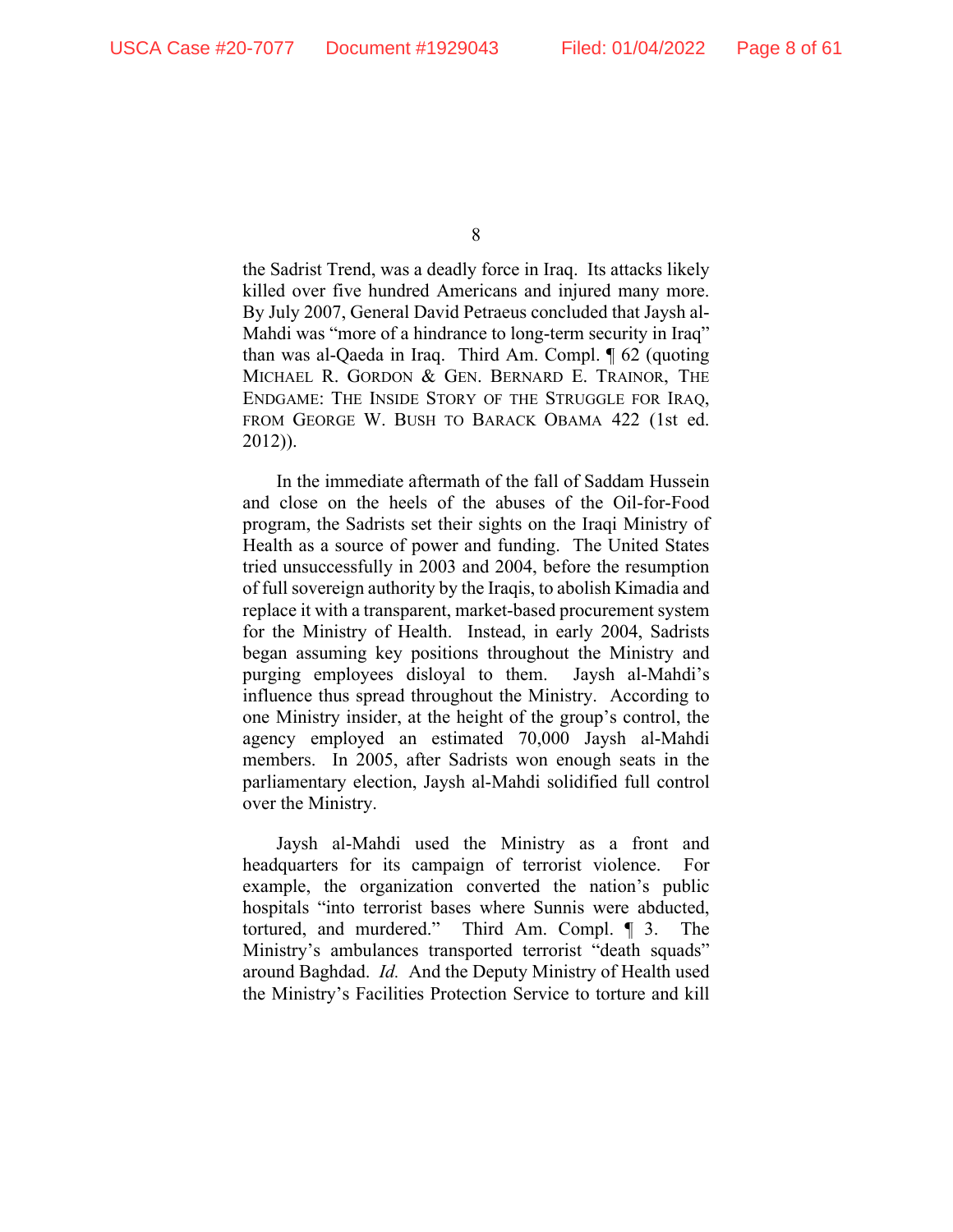Sadr's enemies. *Id.* Jaysh al-Mahdi's dominance was obvious to anyone physically present at Ministry headquarters: "Death to America" slogans adorned the halls, Jaysh al-Mahdi fighters freely roamed while Americans could not safely enter, and Jaysh al-Mahdi's flag flew at the entrance. Plaintiffs contend that the Ministry "functioned more as a terrorist apparatus than a health organization" during the relevant time period. *Id.* Sadrist control over the Ministry and Kimadia "was at its apex from late 2004 through 2008," during which time "there was no meaningful distinction between the" Ministry and Jaysh al-Mahdi. *Id.* ¶ 104. In 2008, a different political party assumed control of the Ministry, but Jaysh al-Mahdi kept "de facto control" of the Ministry's contracting process until at least 2013. *Id.* 

Jaysh al-Mahdi used its control of the Ministry to obtain financing for its terrorist activities by extracting bribes from defendants in the medical-goods procurement process. Between 2004 and 2013, defendants allegedly made corrupt payments in both cash and goods to Jaysh al-Mahdi, following the methods for currying favor already familiar from corrupt dealings with Kimadia under the Oil-for-Food program. First, defendants made cash bribes (called "commissions") to Jaysh al-Mahdi in order to obtain lucrative Kimadia contracts. These "commissions" were typically 20% of any contract price. "The Sadrists extracted their 'commissions' from foreign medicalgoods companies by using their leverage over multiple points of the transaction lifecycle." Third Am. Compl. ¶ 145. Second, defendants gave the Ministry extra batches of drugs and medical devices for free on top of the quantities Kimadia paid for. Free goods packaged alongside the paid goods, but which nobody expected to appear in the Ministry's inventory, were readily available to Jaysh al-Mahdi to sell on the black market.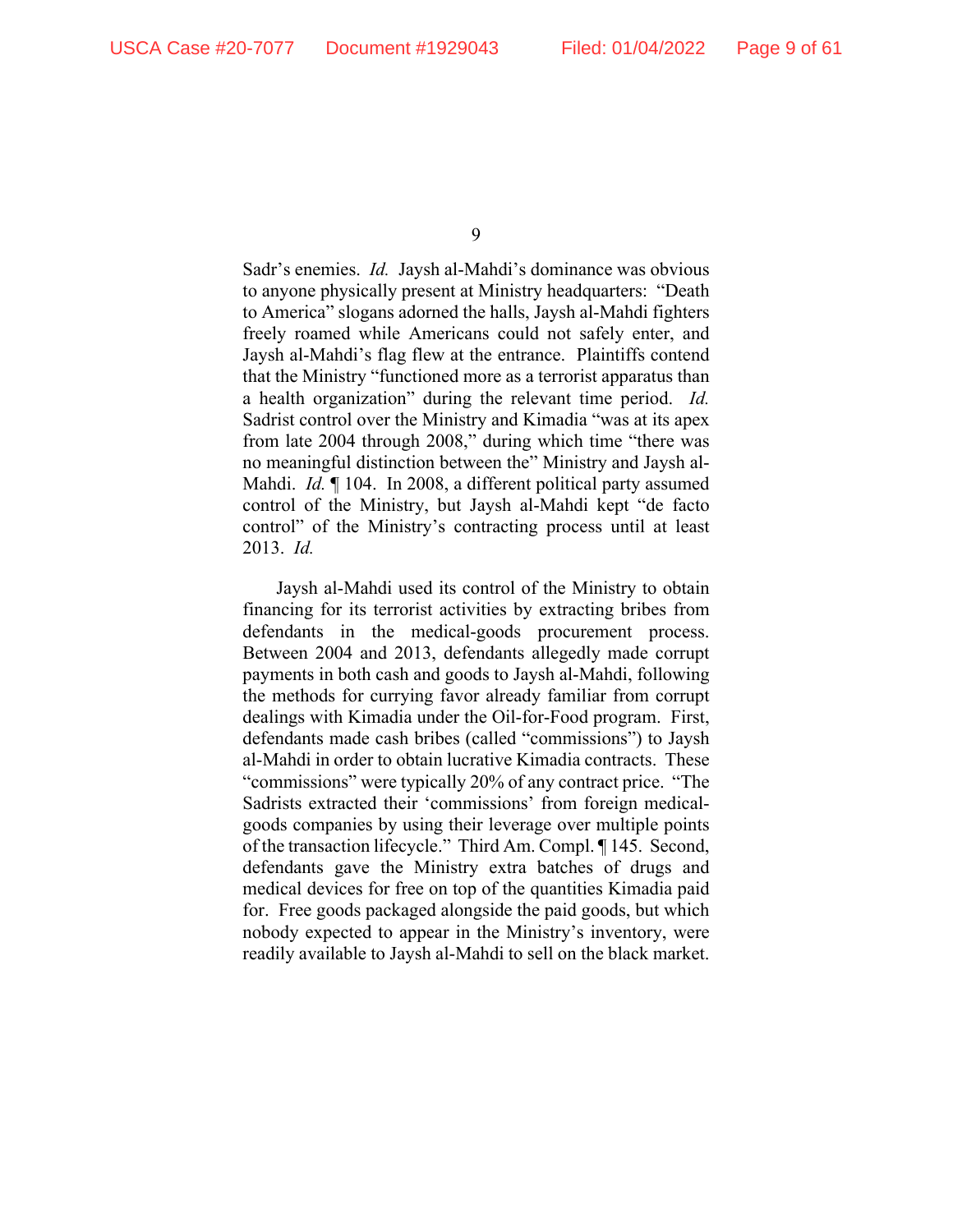Each corrupt transaction relied on at least two corporate entities: a manufacturer of the relevant goods and its affiliated supplier that transacted with Kimadia. Defendants include both groups (as well as one parent company). The manufacturer defendants are AstraZeneca Pharmaceuticals LP; GE Healthcare USA Holding LLC; GE Medical Systems Information Technologies, Inc.; Ethicon, Inc.; Ethicon Endo-Surgery, LLC; Janssen Ortho LLC; Ortho Biologics LLC; Pfizer Pharmaceuticals LLC; Pharmacia & Upjohn Company LLC; Genentech, Inc.; and Hoffmann-La Roche Inc. The supplier defendants are AstraZeneca UK Limited; GE Medical Systems Information Technologies GmbH; Johnson & Johnson (Middle East) Inc.; Cilag GmbH International; Janssen Pharmaceutica N.V.; Pfizer Inc.; Wyeth Pharmaceuticals Inc.; Pfizer Enterprises SARL; and F. Hoffmann-La Roche Ltd. The parent company defendant is Johnson & Johnson, which oversaw and supervised the scheme by which its subsidiaries gave to Jaysh al-Mahdi. There are therefore twenty-one defendants from five corporate families—AstraZeneca, GE Healthcare, Johnson & Johnson, Pfizer, and Roche.

The stream of bribes and free goods helped finance Jaysh al-Mahdi's terrorist attacks on Americans, including plaintiffs. Indeed, because Jaysh al-Mahdi fighters were sometimes even paid in drugs that they then sold for cash on the black market, some U.S. government personnel in Iraq referred to the organization as "The Pill Army." Third Am. Compl. ¶ 9. Defendants were allegedly aware that their payments were being used to fund Jaysh al-Mahdi and its terrorist activities. Defendants' local agents, often called "Scientific Bureaus," finalized their contracts at the Ministry headquarters surrounded by terrorist propaganda and other indicia of Jaysh al-Mahdi's control. *Id.* ¶¶ 148-49, 180. And, as sophisticated global businesses, defendants had corporate security and compliance operations keeping them abreast of risks in the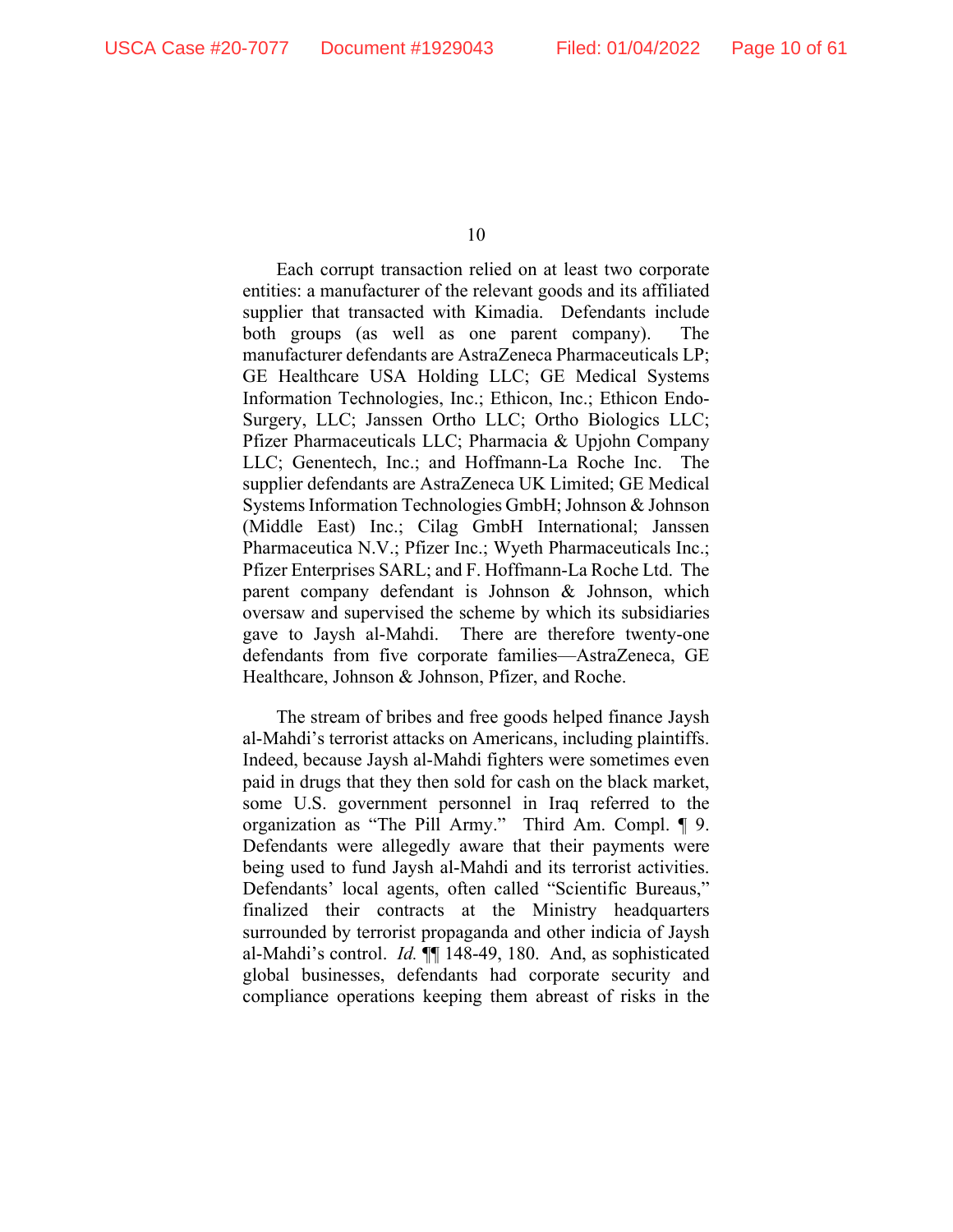markets they serve. As part of those efforts, plaintiffs plausibly allege, defendants would have become aware of frequent mainstream media reports describing Sadr's control of the Ministry and use of that position for support of terrorist attacks against Americans.

The complaint draws on many contemporaneous public accounts. For example, a 2005 *New York Times* article explained that "Sadr, the rebellious Shiite cleric who led two armed uprisings against the American occupation," benefited "from the new cabinet lineup" since "the health minister . . . belong[ed] to Mr. Sadr's political movement."[2](#page-10-0) *The Guardian* reported that "[m]ost of the security guards in the morgue and the ministry are affiliated to [Sadr's] militia, the Mahdi army, one of the militias thought to be behind the sectarian killing going on in their neighbourhoods."[3](#page-10-1) And *CBS News*, relying on a U.S. intelligence report, announced that "[h]ospitals have become command and control centers for the Mahdi Army militia," the "militia is keeping hostages inside some hospitals, where they are tortured and executed," and "[t]hey're using ambulances to transport hostages and illegal weapons, and even to help their fighters escape from U.S. forces."[4](#page-10-2) The media highlighted Sadr's use of the Ministry's revenue stream to fund attacks. For example, *NBC News* reported that "[s]upplies and medicine . . . have been siphoned off and sold elsewhere for profit because of corruption in the Iraqi Ministry

<span id="page-10-0"></span><sup>2</sup> Third Am. Compl. ¶ 183 (quoting Robert F. Worth, *The Struggle for Iraq: Politics; Iraq's Assembly Accepts Cabinet Despite Tension*, N.Y. TIMES (Apr. 29, 2005)) (formatting altered).

<span id="page-10-1"></span><sup>3</sup> Third Am. Compl. ¶ 183 (quoting Ghaith Abdul-Ahad, *Inside Iraq's Hidden War*, GUARDIAN (May 19, 2006)) (formatting altered).

<span id="page-10-2"></span><sup>4</sup> Third Am. Compl. ¶ 87 (quoting Melissa McNamara, *CBS: Death Squads in Iraqi Hospitals*, CBS NEWS (Oct. 4, 2006)) (formatting altered).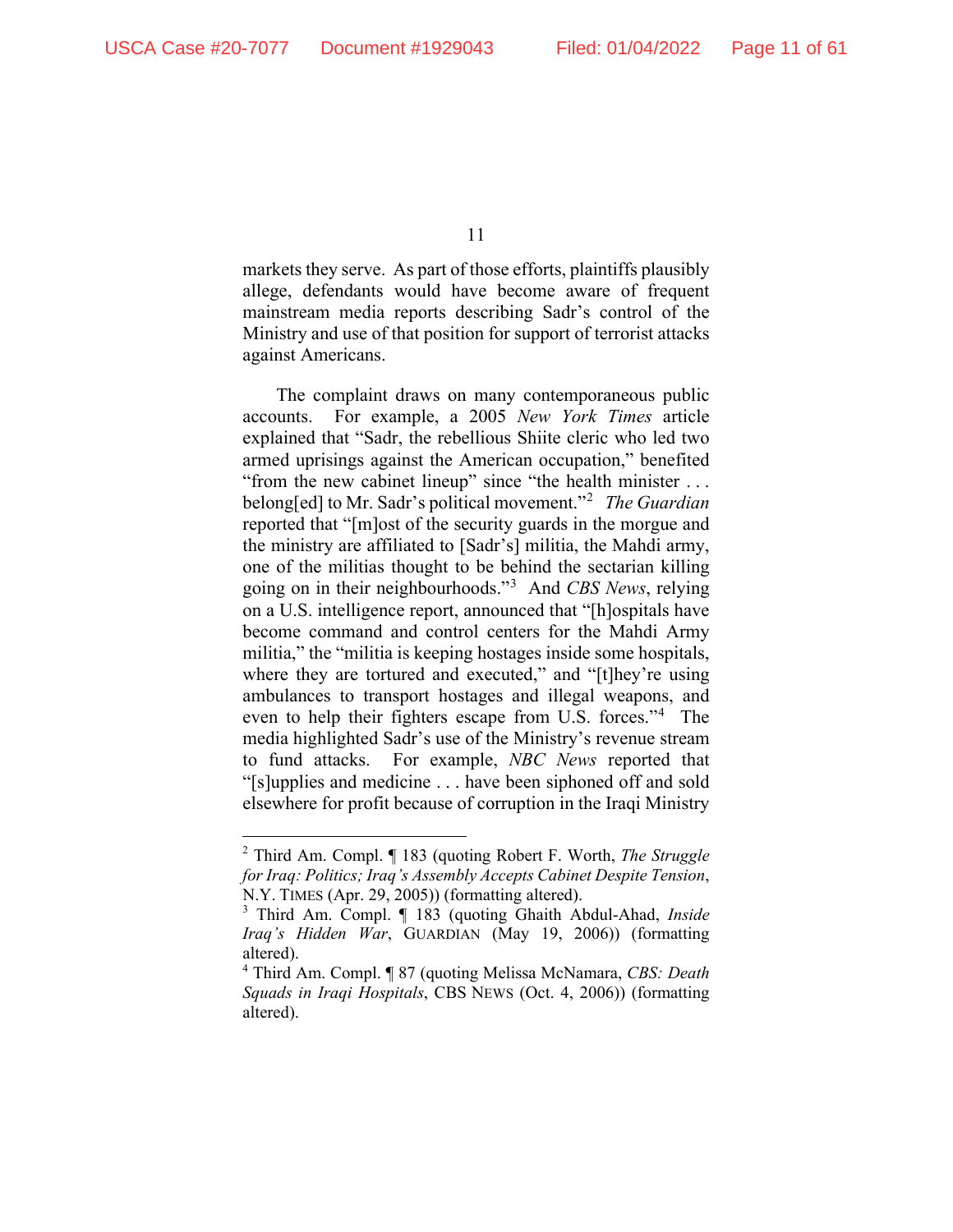of Health," which was "in the 'grip' of the Mahdi Army, the anti-American militia run by the Shiite cleric Muqtada al-Sadr."<sup>[5](#page-11-0)</sup>

Plaintiffs each assert two primary-liability and two secondary-liability claims under the Act, as well as a variety of state-law claims arising from the same conduct. Plaintiffs' Third Amended Complaint (at issue here) elaborates their claims in unusual detail. The complaint on behalf of hundreds of victims and their families is 588 pages long. It provides context and spells out connections relevant to the extraordinary events it describes. And it does so with reference to hundreds of identified sources. The allegations

are based on an extensive investigation drawing on a broad array of public and non-public information, including evidence obtained from more than 12 Confidential Witnesses with direct and indirect knowledge of the alleged facts; public and nonpublic reports, contracts, and emails; U.S. diplomatic and military cables (as published by *WikiLeaks*); Iraqi market data and regulations; public statements by U.S. and Iraqi government officials; English- and Arabic-language press reports; and Plaintiffs' own recollections.

Third Am. Compl. ¶ 41.

As noted above, the district court dismissed plaintiffs' claims in full and dismissed the foreign defendants for lack of personal jurisdiction. The court dismissed plaintiffs' direct liability claims by treating the Ministry of Health as an

<span id="page-11-0"></span><sup>5</sup> Third Am. Compl. ¶ 183 (quoting Aram Roston & Lisa Myers, *'Untouchable' Corruption in Iraqi Ministries*, NBC NEWS (July 30, 2007)) (formatting altered).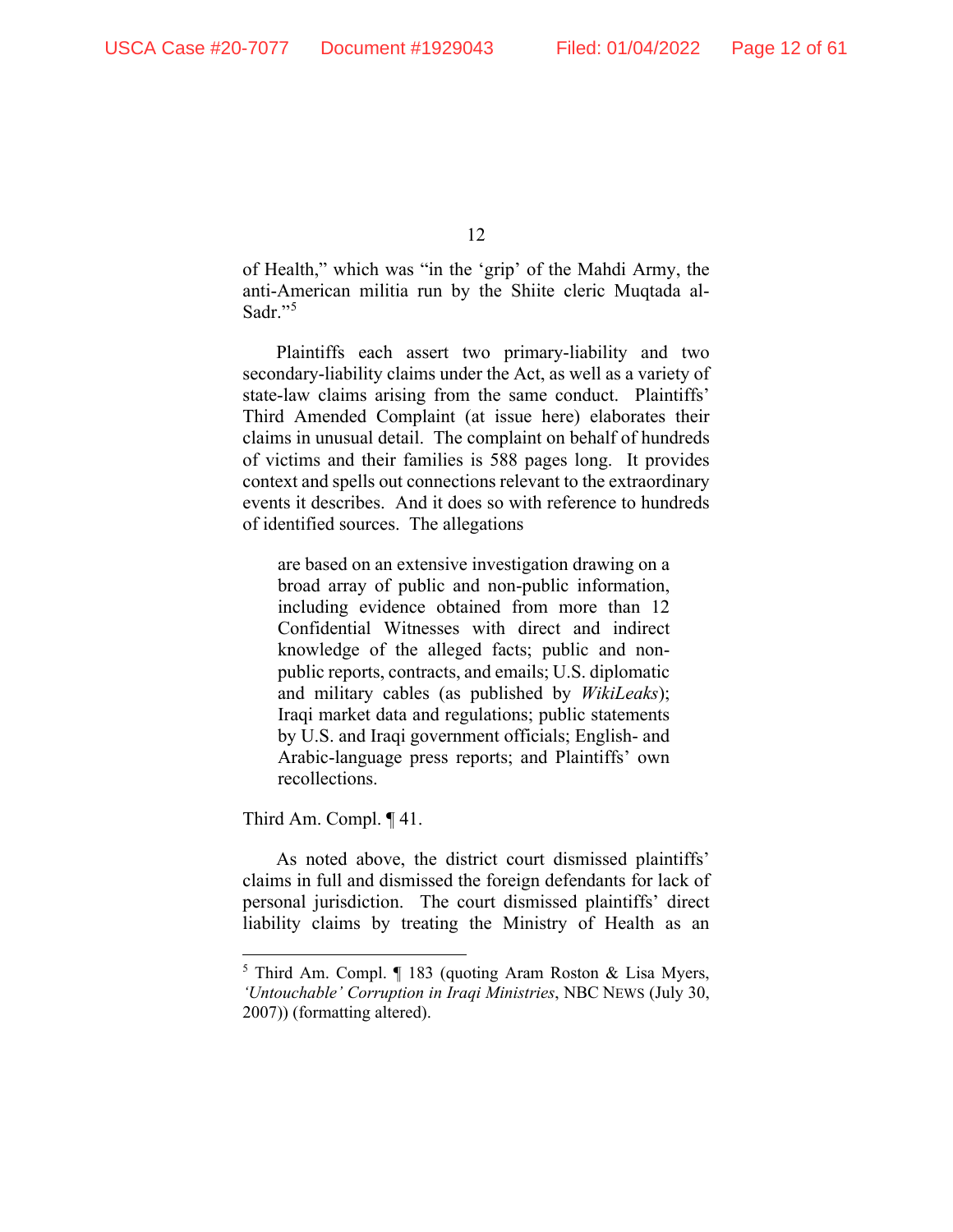independent intermediary breaking the chain of proximate causation between defendants' payments and Jaysh al-Mahdi's attacks on plaintiffs. The court dismissed plaintiffs' secondary, aiding-and-abetting claims for two reasons. First, it held that no designated Foreign Terrorist Organization committed, authorized, or planned most of the relevant attacks, as required by the statute, because Jaysh al-Mahdi was never so designated. The court rejected allegations that Jaysh al-Mahdi acted as a proxy for the designated terrorist organization Hezbollah by characterizing Hezbollah's involvement as only "[g]eneral support or encouragement" to Jaysh al-Mahdi. *Atchley v. AstraZeneca UK Ltd.*, 474 F. Supp. 3d 194, 211 (D.D.C. 2020). It treated aiding-and-abetting liability as limited to cases in which the designated organization "*itself* had a significant role" in the particular attacks and read the complaint not to allege such a role. *Id*. at 212 (emphasis in original). Second, despite its express acknowledgment of allegations that "defendants knowingly provided medical goods to the Ministry for economic gain and were aware those goods would be used by [Jaysh al-Mahdi] to support terrorist attacks," *id.* at 213, the court held that plaintiffs did not adequately allege the requisite substantial assistance to Jaysh al-Mahdi, *id.* at 214.

The district court also held that the complaint failed to allege the suit-related contacts between the foreign defendants and the United States that are constitutionally required to empower the court to assert specific—or claim-linked personal jurisdiction over them. Finally, because the court dismissed plaintiffs' federal law claims, it declined pendent jurisdiction over plaintiffs' state law claims.

Plaintiffs timely appealed.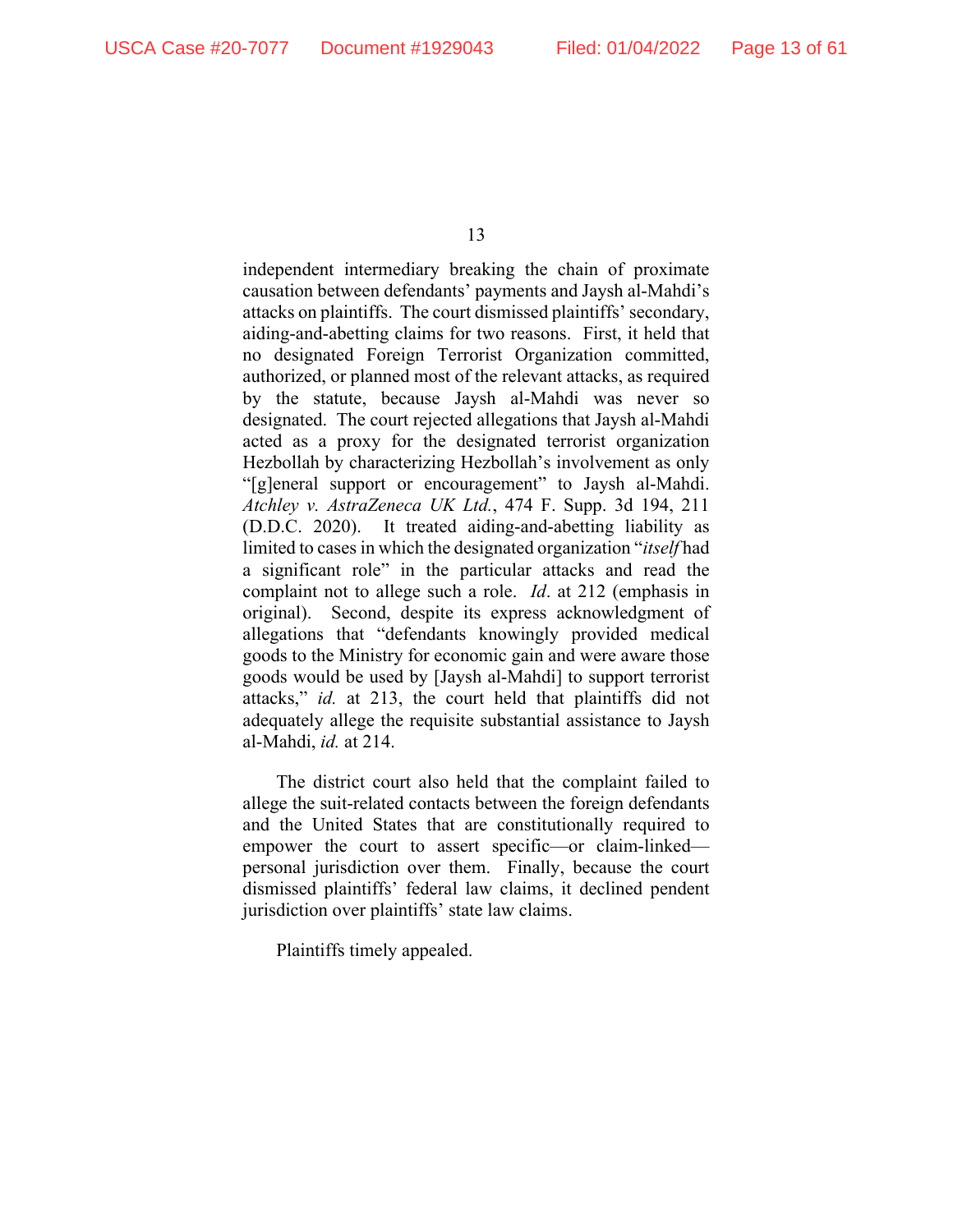# **DISCUSSION**

We review *de novo* the district court's dismissal of the amended complaint for failure to state a claim, *Owens IV*, 897 F.3d at 272, and for lack of personal jurisdiction, *Livnat v. Palestinian Auth.*, 851 F.3d 45, 48 (D.C. Cir. 2017). We assume the truth of plaintiffs' factual allegations and draw all reasonable inferences in plaintiffs' favor. Although we would typically begin with personal jurisdiction as the antecedent question, we instead first consider whether the complaint states a claim because the personal jurisdiction issue applies to only six of the twenty-one defendants, and because consideration of claim-linked jurisdiction benefits from an understanding of plaintiffs' claims.

# **I. Anti-Terrorism Act Claims**

The ATA recognizes a private right of action in tort for United States nationals injured by acts of international terrorism. It authorizes victims of terrorism to recover against anyone shown to have played a primary (direct) or secondary (aiding-and-abetting) role.

Plaintiffs assert both types of liability against defendants. Needless to say, plaintiffs do not allege that the defendant drug companies directly maimed or killed plaintiffs; the claim is that the companies funded and otherwise substantially assisted those who did. Specifically, plaintiffs contend that defendants sold their drugs and medical supplies in Iraq by bribing the Iraqi Ministry of Health and sweetening their deals with extra goods free of charge during a period when Jaysh al-Mahdi was known to have commandeered the Ministry and was using it as a base for terrorist attacks. They allege defendants' corrupt payments substantially and predictably aided Jaysh al-Mahdi. And plaintiffs were among the avowed targets of Jaysh al-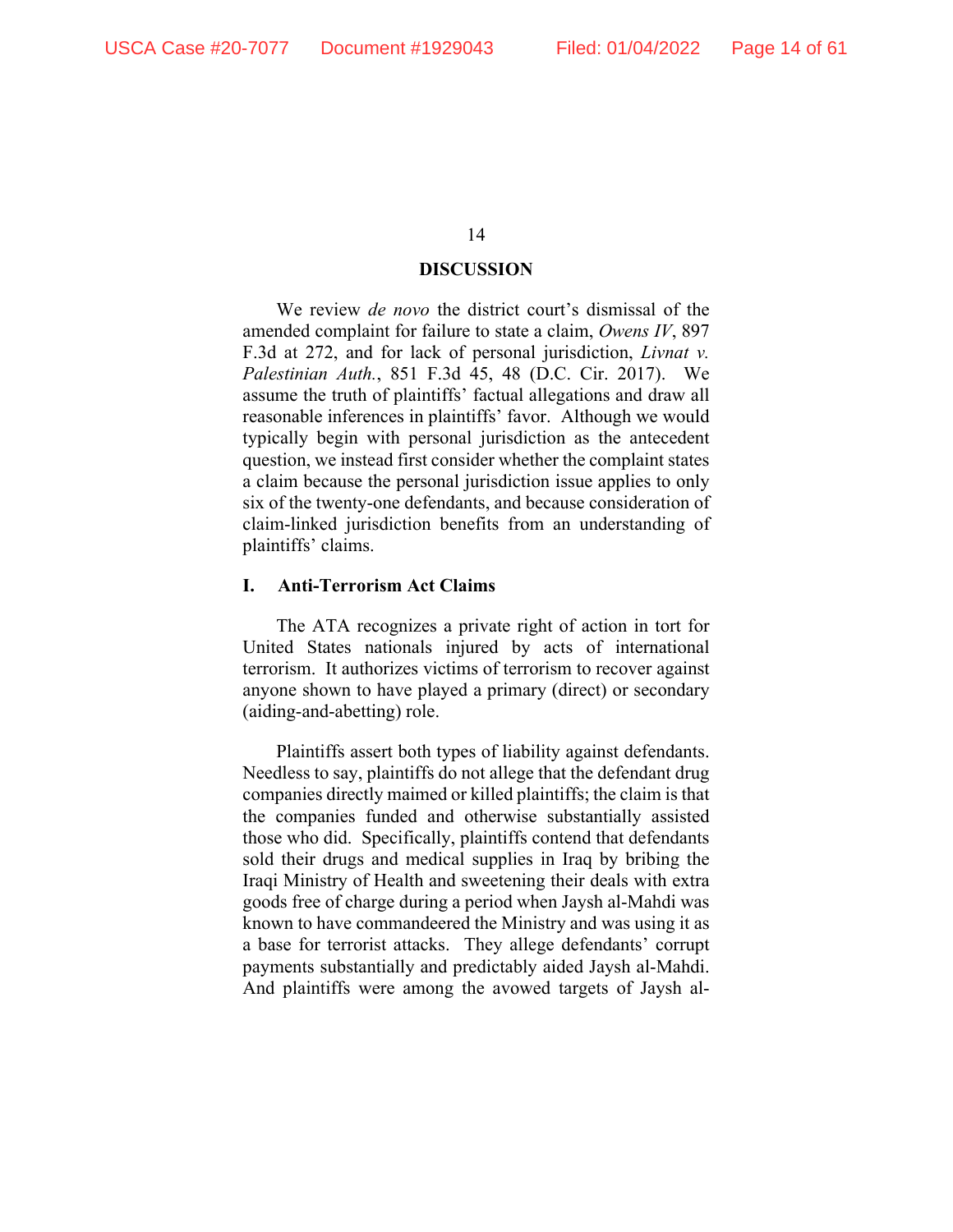Mahdi's notorious terrorist campaign to intimidate Americans and drive U.S. forces out of Iraq.

The ATA as originally enacted authorized suit by "[a]ny national of the United States injured in his or her person, property, or business by reason of an act of international terrorism." 18 U.S.C. § 2333(a). As relevant here, the "by reason of" language in the statute requires "some causal connection between the act of international terrorism and the U.S. national's injury." *Owens IV*, 897 F.3d at 270. The statute made no explicit reference to tort liability for aiders and abettors. *See id.* at 277. Some courts, including this one, interpreted that silence as barring such liability, applying a general presumption that Congress does not intend aidingabetting liability without expressly saying so. *See, e.g.*, *id.* at 278; *Rothstein v. UBS AG*, 708 F.3d 82, 97 (2d Cir. 2013).

In 2016, Congress amended the ATA in the Justice Against Sponsors of Terrorism Act to spell out a cause of action against anyone who knowingly provides substantial assistance to acts of international terrorism. 18 U.S.C. § 2333(d). The JASTA's express objective is

to provide civil litigants with the broadest possible basis, consistent with the Constitution of the United States, to seek relief against persons, entities, and foreign countries, wherever acting and wherever they may be found, that have provided material support, directly or indirectly, to foreign organizations or persons that engage in terrorist activities against the United States.

JASTA, Pub. L. No. 114-222, § 2(b), 130 Stat. 852, 853 (2016) (Amendment). The statute names our decision in *Halberstam v. Welch*, 705 F.2d 472 (D.C. Cir. 1983), as providing the "proper legal framework for how such liability should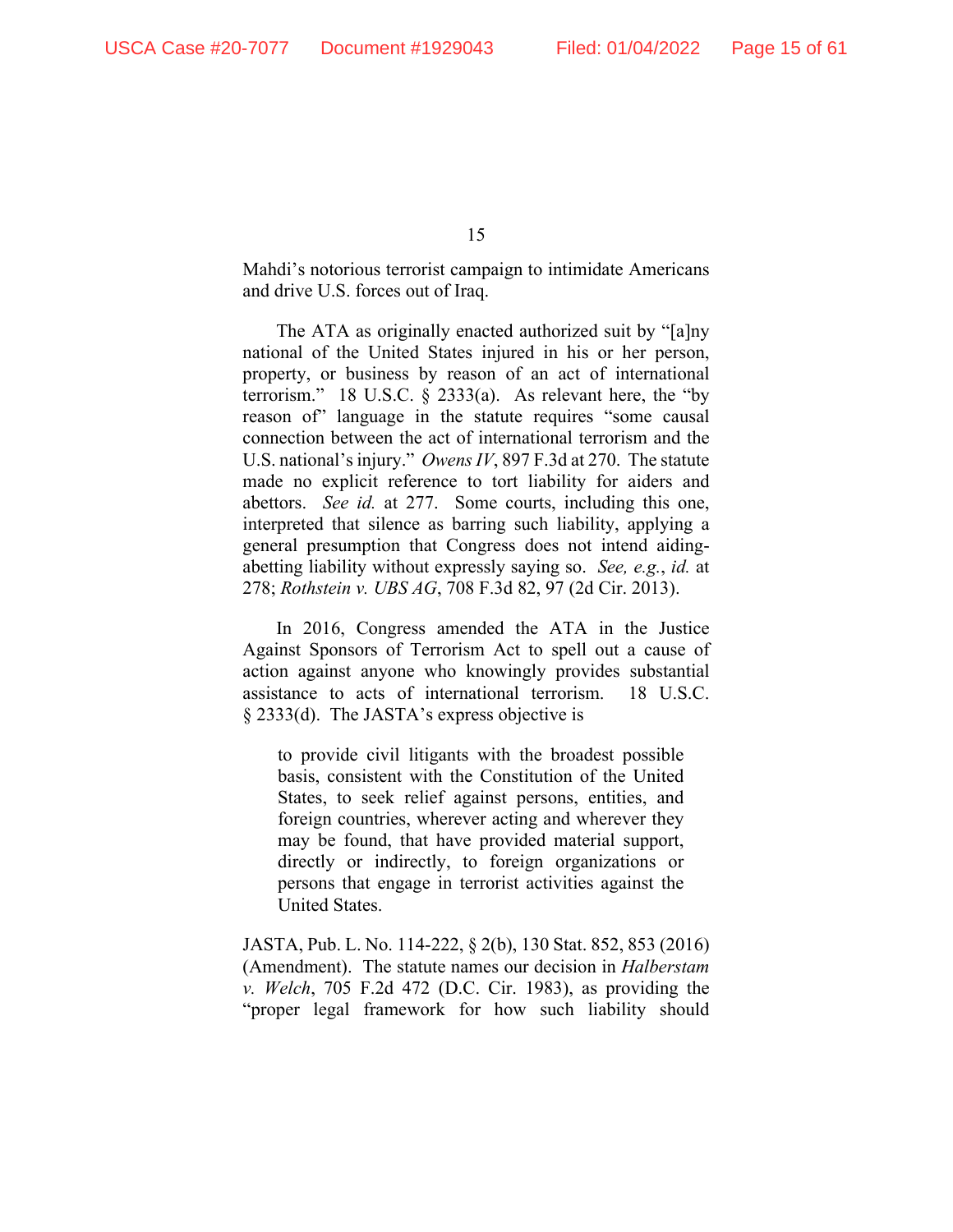function." Amendment § 2(a)(5). But even as it cast a wide net, Congress included an element for secondary liability not required for primary liability under the ATA: Aiding-andabetting liability under the JASTA is confined to injuries in which a designated Foreign Terrorist Organization, denominated as such under U.S. law, played a specified role. *See* 18 U.S.C. § 2333(d).

We hold that plaintiffs sufficiently allege secondary liability. And, because the district court erred in dismissing the direct liability claims on an erroneous theory of proximate causation, we also reverse that holding and remand for further consideration of whether plaintiffs otherwise adequately plead direct liability.

## **A. Secondary Liability**

Secondary liability for aiding and abetting "reaches persons who do not engage in the proscribed activities at all, but who give a degree of aid to those who do." *Cent. Bank of Denver, N.A. v. First Interstate Bank of Denver, N.A.*, 511 U.S. 164, 176 (1994). As relevant here, the ATA as amended by the JASTA provides for secondary liability against "any person who aids and abets, by knowingly providing substantial assistance" to "an act of international terrorism." 18 U.S.C. § 2333(d)(2). Aiding-and-abetting liability is confined to "an injury arising from an act of international terrorism committed, planned, or authorized by an organization that had been designated as a foreign terrorist organization under section 219 of the Immigration and Nationality Act (8 U.S.C. 1189)." *Id*.

Plaintiffs thus need to plead three statutory elements: (1) an injury arising from an act of international terrorism; (2) that the act was committed, planned, or authorized by a designated Foreign Terrorist Organization; and (3) that defendants aided or abetted an act of international terrorism by knowingly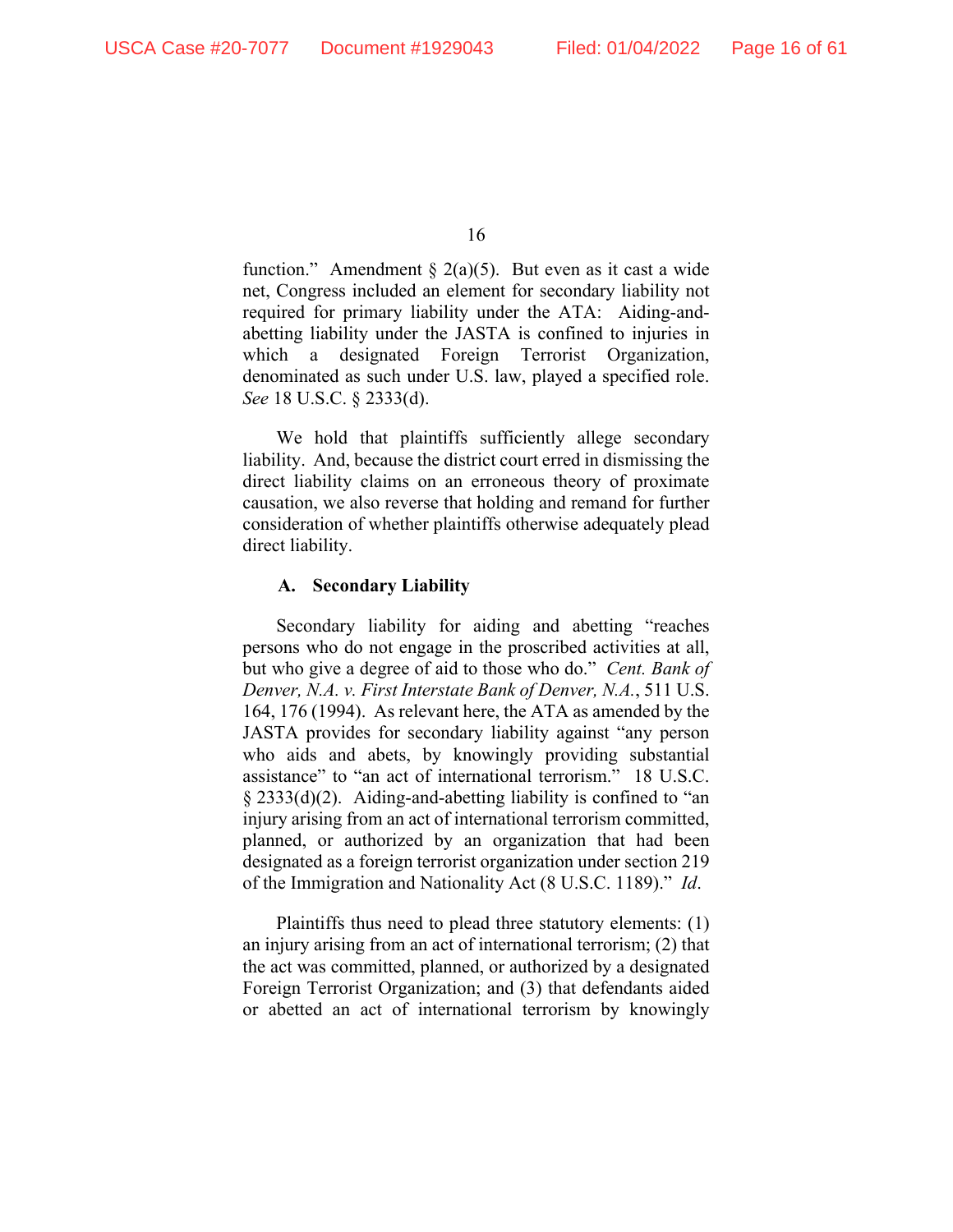providing substantial assistance. As discussed below, *Halberstam*, in turn, spells out three elements that establish the referenced aiding or abetting—wrongful acts, general awareness, and substantial assistance—and further guides our consideration by reference to six "substantial assistance" factors. *See* 705 F.2d at 487-88.

Within the three statutory elements, defendants do not contest the allegations that plaintiffs each suffered injury from an act of international terrorism. They dispute the second and third elements: whether plaintiffs allege that Hezbollah "committed, planned, or authorized" those acts, and that defendants' corrupt payments to Jaysh al-Mahdi substantially assisted those attacks.

# **i. Plaintiffs allege that Jaysh al-Mahdi's terrorist attacks were "committed, planned, or authorized by" Hezbollah**

Secondary liability under the ATA is confined to injuries arising from acts of terrorism "committed, planned, or authorized by" a designated Foreign Terrorist Organization, 18 U.S.C.  $\S 2333(d)(2)$ , which is a special designation made by the Secretary of State under the Immigration and Nationality Act, 8 U.S.C. § 1189. In many ATA cases, it is not disputed that the challenged acts were committed by a Foreign Terrorist Organization formally designated as such under U.S. law. *See, e.g.*, *Honickman v. BLOM Bank SAL*, 6 F.4th 487, 490-91 (2d Cir. 2021) (Hamas); *Kaplan v. Lebanese Canadian Bank, SAL*, 999 F.3d 842, 848 (2d Cir. 2021) (Hezbollah). Even while the United States knew of Jaysh al-Mahdi as a terrorist actor, however, it did not designate it as a Foreign Terrorist Organization. Plaintiffs contend that was due to "a concern among some U.S. policymakers about the best way to influence Sadr," and "caution against overly antagonizing his followers"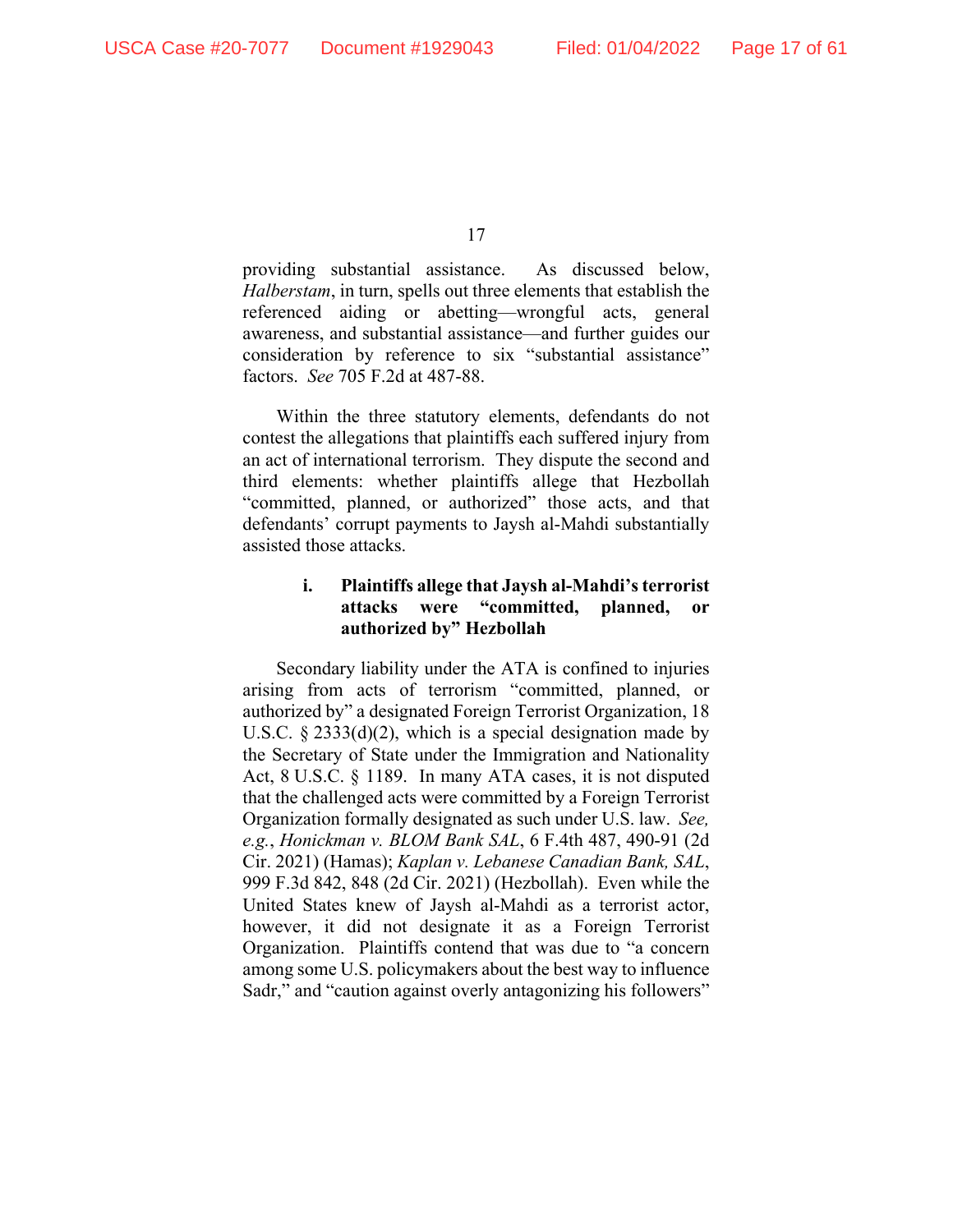in order to "preserv[e] flexibility for members of the U.S. government to engage with the Sadrists if and when doing so would serve the national interest." Third Am. Compl. ¶ 355.

Defendants acknowledge that a joint Hezbollah–Jaysh al-Mahdi cell allegedly committed twenty-two of the attacks at issue here, injuring thirty-five of the direct victims in this case. The parties debate whether allegations that one of those attacks sparked a weeks-long battle that harmed an additional fiftyeight victims suffice to establish the requisite involvement of Hezbollah. For most of the attacks at issue, however, plaintiffs allege they were committed by Jaysh al-Mahdi with Hezbollah more in the background; as to the plaintiffs injured by those attacks, the first claim of secondary liability (Count One) depends on the allegations that Hezbollah planned or authorized the attacks even as Jaysh al-Mahdi fighters were the direct perpetrators. Plaintiffs' alternative theory (in Count Two) is that Jaysh al-Mahdi and Hezbollah created a RICO enterprise or campaign that functioned as the "act" of international terrorism that defendants aided. We do not directly address plaintiffs' RICO theory, which seeks the same relief, in view of our remand on the more straightforward aiding-and-abetting claim.

In evaluating allegations of Hezbollah's involvement in attacks it did not also commit, we must consider what Congress meant by requiring that a Foreign Terrorist Organization "planned" or "authorized" the relevant acts of international terrorism. Plaintiffs contend that to "plan" includes "to arrange the parts of: [to] design." Appellants Br. at 42 (quoting *Plan*, Merriam-Webster, https://www.merriam-webster.com/ dictionary/plan (capitalization altered)). And they assert that to "authorize" means "to endorse, empower, justify, or permit" another's acts through "some recognized or proper authority (such as custom, evidence, personal right, or regulating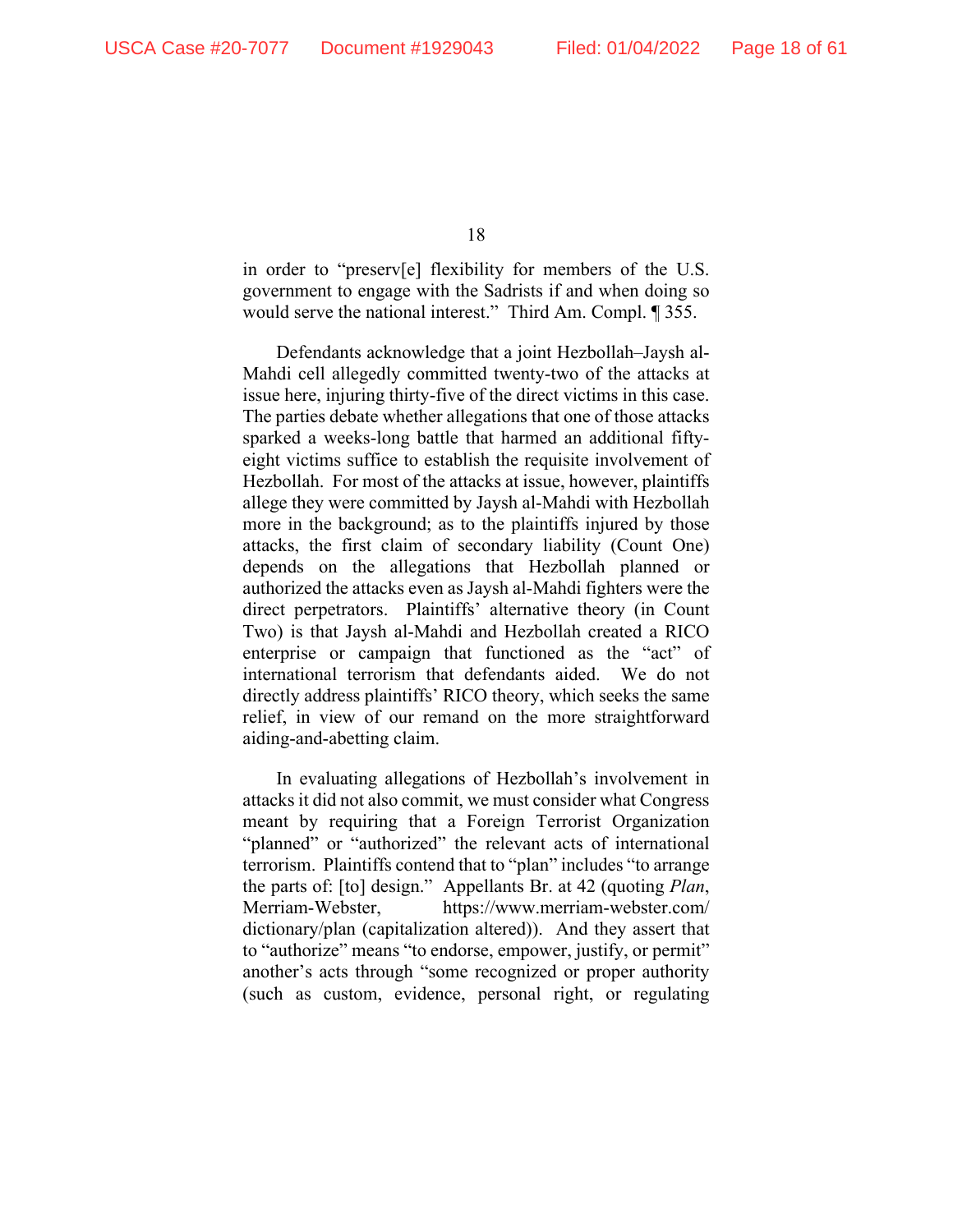power)." *Id.* at 44 (quoting *Authorize*, Merriam-Webster, https://www.merriam-webster.com/diction-ary/authorize). Defendants offer no contrary reading of those terms; instead, they focus on their contention that Jaysh al-Mahdi "on its own" committed "more than 90% of the attacks at issue." Appellees Br. at 41.

Our analysis is informed by Congress's statutory findings in light of the realities of modern terrorism. Congress called on U.S. courts to provide litigants with the "broadest possible basis" for relief under the JASTA, reaching anyone who provides support, whether "directly or indirectly." Amendment  $\S$  2(b). To that end, the statutory text is not confined to acts of international terrorism "committed" by designated Foreign Terrorist Organizations, but also reaches those committed by someone else if they were "planned" or "authorized" by a designated group. It is well known that terrorist organizations, and Hezbollah in particular, often operate by proxy. *See* Third Am. Compl. ¶ 360 (explaining that "Hezbollah has coordinated terrorist attacks around the world primarily by acting through terrorist proxies"); Amicus Br. of 44 Former Military Officers, Intelligence Officials, and Analysts at 20 (explaining that "[m]any designated Organizations, including . . . Hezbollah, use proxies to attack Americans"). Congress thereby provided for aiding-andabetting liability under the JASTA for those who aid or abet attacks in cases in which a designated terrorist group stands behind the fighters who pull the trigger or detonate the device.

Decisions in other ATA cases support aiding-and-abetting liability on the facts alleged here. In cases with facts like those before us, courts have held the requirement met. The district court in *Bartlett v. Société Générale de Banque Au Liban SAL* held that, where "third party paramilitary groups" committed the acts that harmed the plaintiffs, allegations that "Hezbollah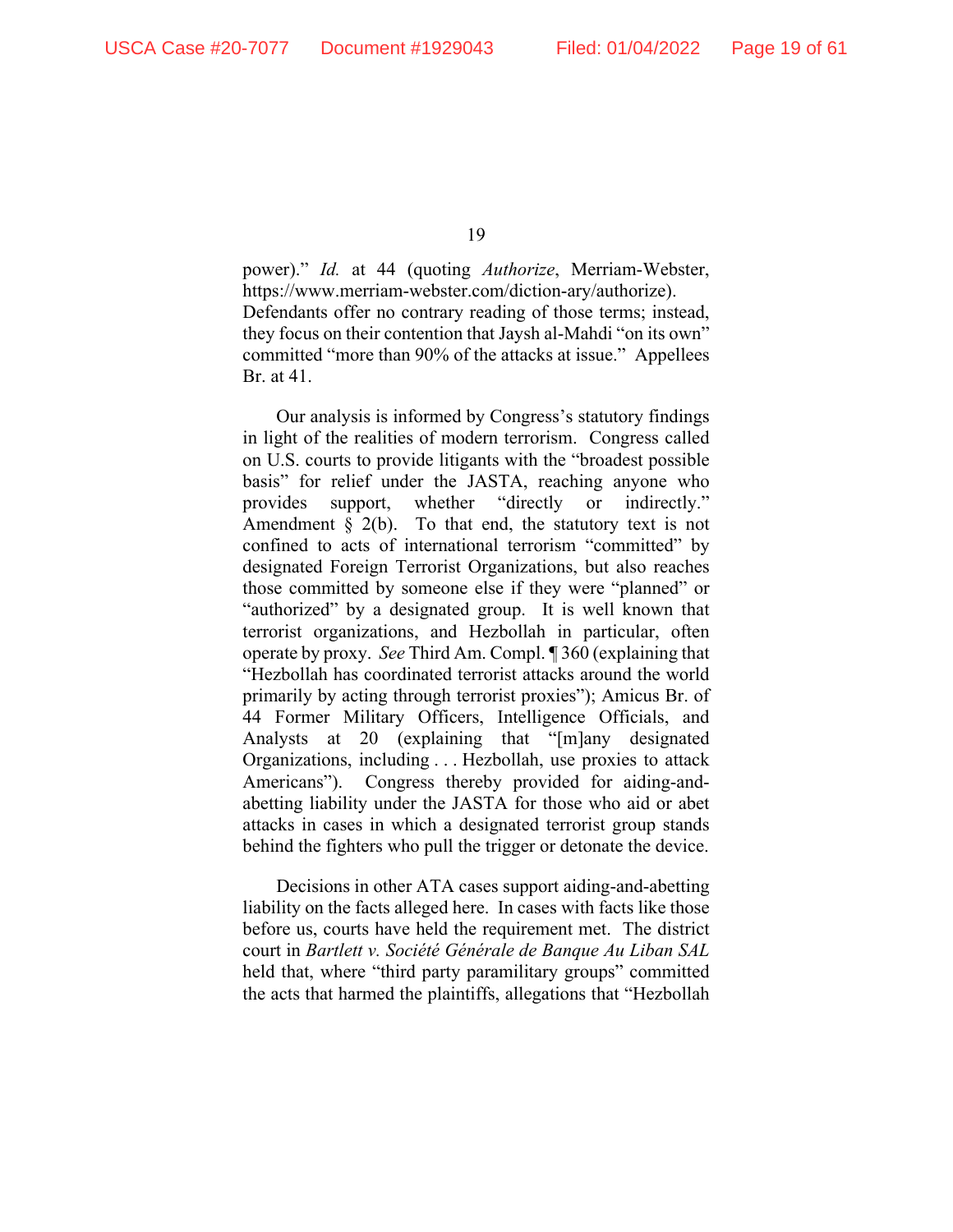trained the Iraqi militias, . . . controlled and directed those militias, . . . planned the Attacks, . . . and designed and emplaced the weapons used in the Attacks" sufficed to establish the Foreign Terrorist Organization's role for purposes of aiding-and-abetting liability. No. 19-CV-00007, 2020 WL 7089448, at \*8 (E.D.N.Y. Nov. 25, 2020) (internal quotation marks and citation omitted). Similarly, in *Freeman v. HSBC Holdings PLC*, 413 F. Supp. 3d 67, 96-97 (E.D.N.Y. 2019), the attacks themselves were carried out by an undesignated terrorist group. The court held that allegations that "describe Hezbollah as deeply involved in supporting and coordinating an extensive campaign of terrorist activity against American citizens in Iraq" permitted a reasonable inference "that a designated FTO, namely Hezbollah, was responsible for committing, planning, or, at the very least, authorizing the attacks that injured Plaintiffs." *Id*. at 97. In a situation markedly different from this case, in contrast, courts have held that the Pulse Night Club shooting by a "self-radicalized" individual allegedly inspired in part by "online content" from ISIS involved only a "tenuous connection" to ISIS insufficient to show the attack was "committed, planned, or authorized" by the Foreign Terrorist Organization. *Crosby v. Twitter, Inc.*, 921 F.3d 617, 626 (6th Cir. 2019); *see Colon v. Twitter, Inc.*, 14 F.4th 1213, 1222-23 (11th Cir. 2021) (same); *see also Gonzalez v. Google LLC,* 2 F.4th 871, 911-12 (9th Cir. 2021) (same for the San Bernardino attack).

Plaintiffs plausibly allege that Hezbollah both planned and authorized the attacks against them. The complaint describes in detail how Hezbollah acted through Jaysh al-Mahdi with the specific goal of harming Americans in Iraq. Hezbollah had been closely involved with Jaysh al-Mahdi since its founding. The chief terrorist mastermind of Hezbollah, Imad Mugniyeh, worked with Sadr to found Jaysh al-Mahdi with the shared goal of killing Americans and driving U.S. forces out of Iraq. As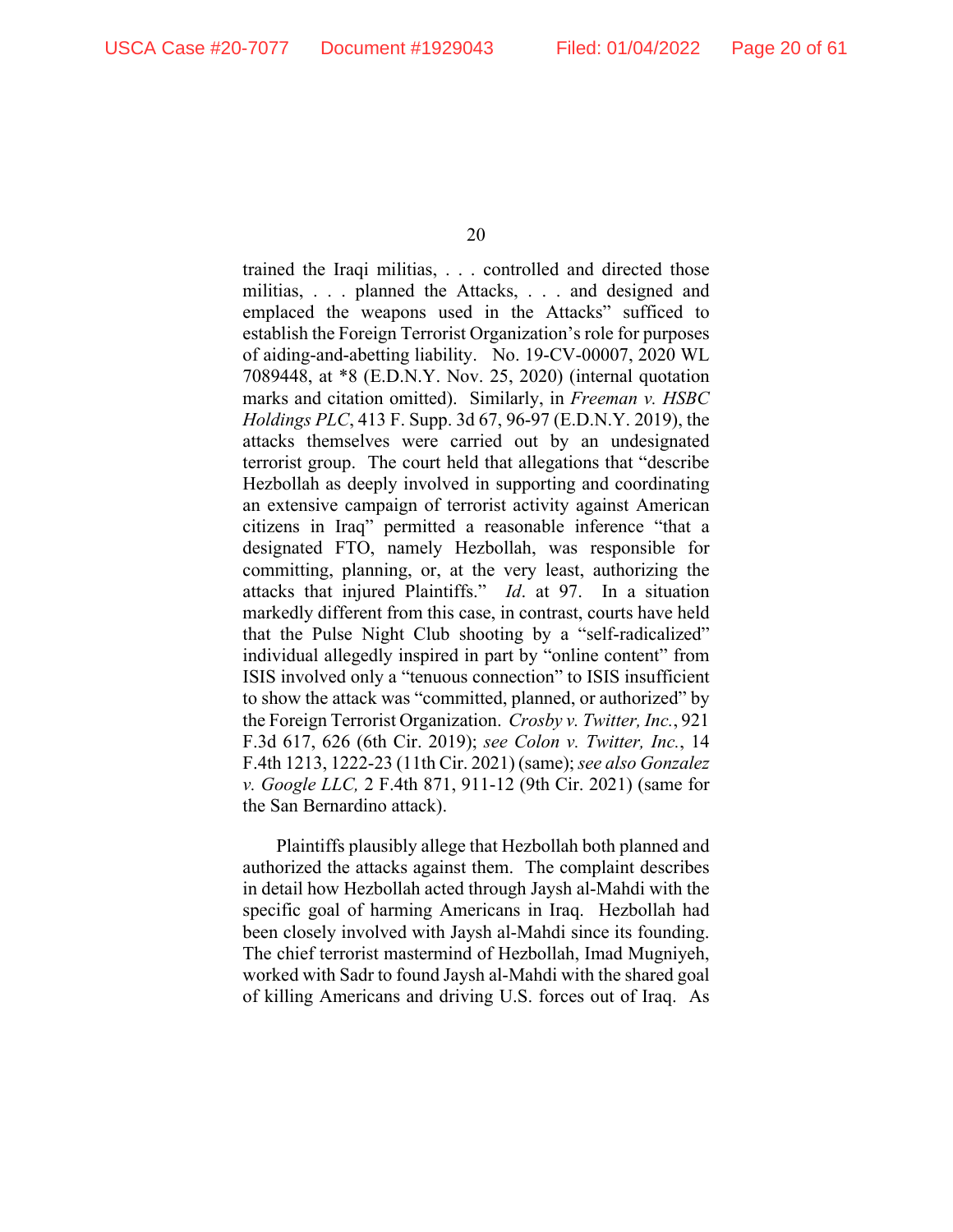early as January 2004, Hezbollah sent nearly 800 agents to Iraq to direct Jaysh al-Mahdi's terrorist campaign. Mugniyeh continued to supervise Jaysh al-Mahdi's campaign until his death in 2008, at which time he was replaced by other Hezbollah operatives. Plaintiffs identify by name numerous senior Hezbollah operatives who helped supervise Jaysh al-Mahdi's attacks. And the U.S. Treasury Department in 2009 "formally recognized the links between Hezbollah and Jaysh al-Mahdi when it designated [a] Jaysh al-Mahdi commander . . . as a Specially Designated Global Terrorist," noting that Hezbollah prepared Jaysh al-Mahdi to fight Coalition Forces. Third Am. Compl. ¶ 375. The Department did so again in 2012 when it found that Hezbollah helped form, train, and advise militants in Jaysh al-Mahdi. *Id. ¶* 376.

Jaysh al-Mahdi itself proclaimed its identification with Hezbollah: Sadr declared that he was "Hezbollah's 'striking arm in Iraq,'"[6](#page-20-0) and publicly acknowledged Jaysh al-Mahdi's "formal links with Hizbollah."[7](#page-20-1) Jaysh al-Mahdi fighters marched under Hezbollah flags, waved Hezbollah banners at demonstrations, and shouted chants including "Mahdi Army and Hezbollah are one"<sup>[8](#page-20-2)</sup> and "we are Hezbollah."<sup>[9](#page-20-3)</sup>

<span id="page-20-0"></span><sup>6</sup> Third Am. Compl. ¶ 371 (quoting Wire, *Iraqi Cleric Calls for Alliance with Hezbollah, Hamas*, BUFFALO NEWS (Apr. 2, 2004), http://buffalonews.com/2004/04/02/iraqi-cleric-calls-for-alliancewith-hezbollah-hamas/).

<span id="page-20-1"></span><sup>7</sup> Third Am. Compl. ¶ 371 (quoting Nizar Latif & Phil Sands, *Mehdi Fighters 'Trained by Hizbollah in Lebanon'*, INDEPENDENT (Aug. 20, 2007)).

<span id="page-20-2"></span><sup>8</sup> Third Am. Compl. ¶ 373 (quoting *Iraq's Shia March for Hezbollah*, AL-JAZEERA (Aug. 4, 2006), www.aljazeera.com/archive/ 2006/08/200849131615702691.html).

<span id="page-20-3"></span> $<sup>9</sup>$  Third Am. Compl.  $\P$  15, 373.</sup>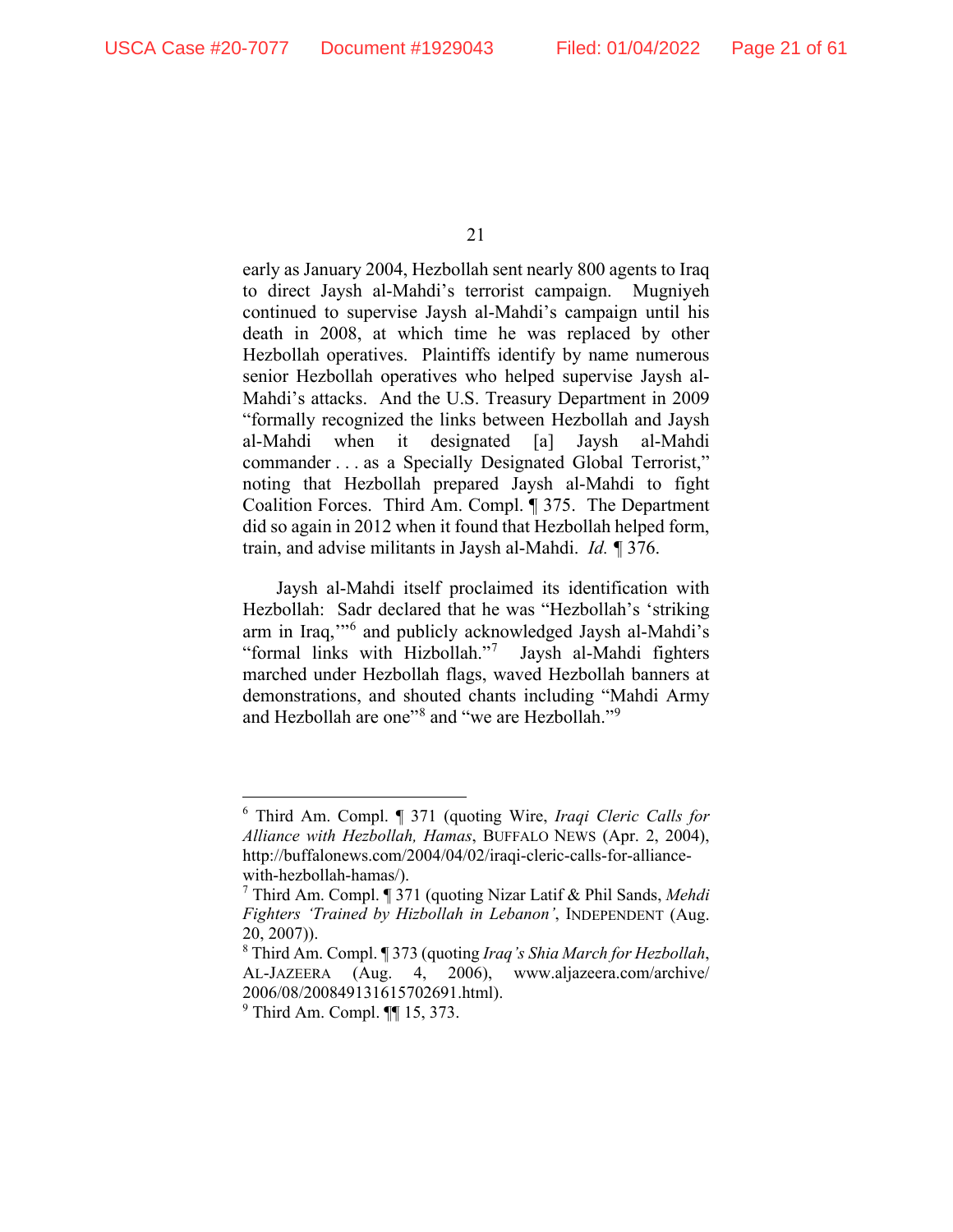Hezbollah's alleged involvement in planning the attacks that injured and killed plaintiffs was deep and far reaching. Its provision of weaponry, training, and knowledge to Jaysh al-Mahdi with the intent of harming Americans in Iraq constituted a "plan." Hezbollah brought Jaysh al-Mahdi recruits to Iran and Lebanon and trained them to use their methods against American forces in Iraq. The training covered the use of basic weapons, improvised explosive devices, Penetrators, rockets, and more. Hezbollah spelled out in a "planning guide" how Jaysh al-Mahdi fighters should deploy the training and weaponry it provided. Third Am. Compl. ¶¶ 399, 402. The complaint also draws geographical connections between Hezbollah's presence and the attacks at issue in this case, detailing that Hezbollah coordinated with Jaysh al-Mahdi terrorists in specific locations where plaintiffs were injured or killed.

Hezbollah's planning role was particularly evident in attacks using Penetrators. Penetrators used in Iraq during this period were "exclusively associated with" Hezbollah. Third Am. Compl. ¶ 395 (quoting Minute, Deputy Chief of Assessments Staff to Sir Nigel Sheinwald, Iraq: Lebanese Training including manuscript comment Blair (May 3, 2007)). Hezbollah planned the Penetrator attacks by giving assistance to Jaysh al-Mahdi regarding Penetrator design, helping Jaysh al-Mahdi manufacture those weapons, teaching Jaysh al-Mahdi fighters how to use them, identifying specific target locations in Iraq, and sending senior Hezbollah terrorists to coordinate the Penetrator attacks. In other words, Hezbollah did not just provide deadly Penetrators, it then "instructed Jaysh al-Mahdi to use [Penetrators] against American soldiers" and taught them how to do so. *Id.* ¶ 395. The complaint explains the tactics for other types of attacks as well, linking them to corresponding Hezbollah training and direction. Plaintiffs'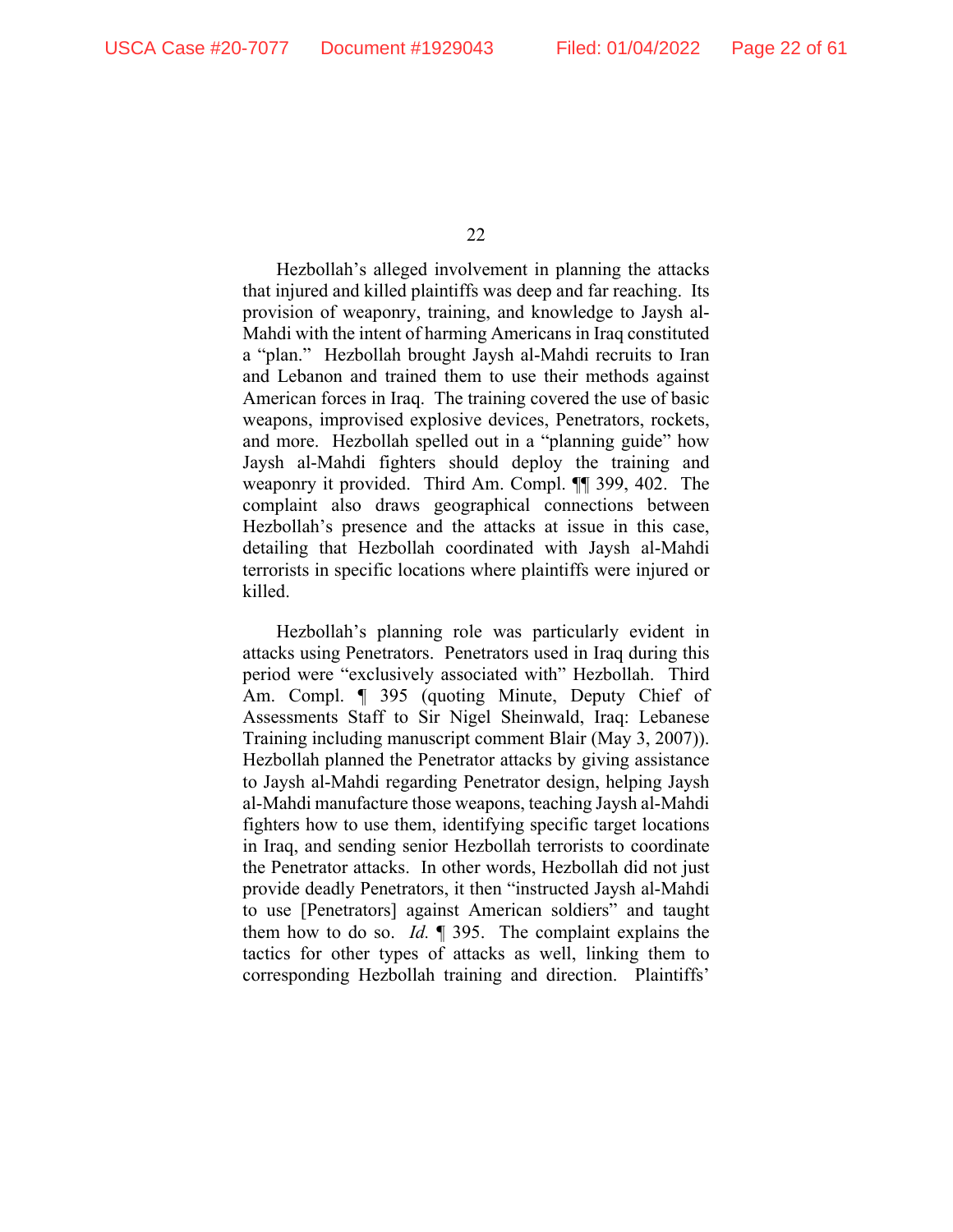allegations readily meet the minimum required to plead that Hezbollah "planned" the attacks.

The allegations that Hezbollah exerted religious, personal, and operational authority over Jaysh al-Mahdi show that it "authorized" the attacks as well. Hezbollah asserted religious authority over Jaysh al-Mahdi fighters by, for example, issuing a *fatwa* declaring a religious duty to attack Americans in Iraq. It exerted personal authority over Sadr, who openly aligned himself with Hezbollah. And Hezbollah exercised its command over Jaysh al-Mahdi by training and directing its fighters, who swore fealty to Hezbollah. Those allegations are legally sufficient at this stage to support the contention that Hezbollah authorized the attacks.

Those and many similar allegations of close integration and allegiance suffice to plausibly plead that Hezbollah planned and authorized Jaysh al-Mahdi's challenged attacks.

# **ii. Plaintiffs allege defendants aided and abetted Jaysh al-Mahdi's attacks against plaintiffs by "knowingly providing substantial assistance" to those acts**

We next address whether plaintiffs' allegations support their claim that defendants may be liable for "aid[ing] and abet[ting], by knowingly providing substantial assistance" to "act[s] of international terrorism." 18 U.S.C. § 2333(d)(2).

In enacting the JASTA, Congress expressly embraced the aiding-and-abetting analysis in *Halberstam v. Welch*—a unanimous opinion by Judge Wald, joined by Judges Scalia, and Bork—as providing "the proper legal framework for how [aiding-and-abetting] liability should function" under the Act. Amendment § 2(a)(5). *Halberstam* sustained Linda Hamilton's civil liability for aiding and abetting Bernard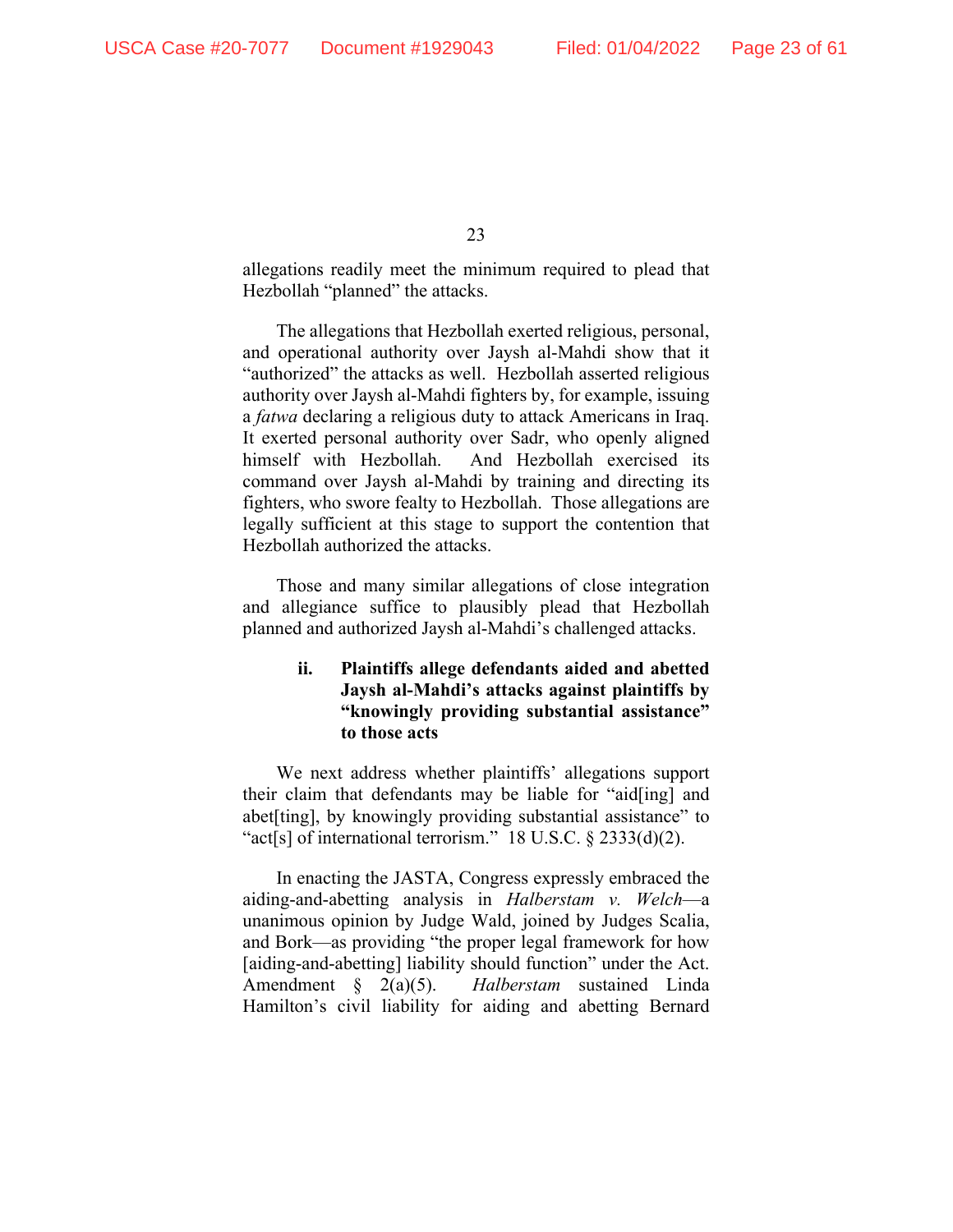Welch's murder of Michael Halberstam during Welch's burglary of Halberstam's home. 705 F.2d at 474. Hamilton was not even aware that Welch, her romantic partner, was going to burglarize Halberstam, much less murder him, nor was she present at the crime scene. *Id.* at 475-76, 487-88. It sufficed that she was a "passive but compliant partner" who lived with Welch during his extensive series of lucrative burglaries, *id.* at 474-75; assisted him in his "business" with back-office tasks like bookkeeping, inventory, and banking, *id.*  at 475, 487; and benefited from the ill-gotten gains, *id.* at 487. Hamilton never did anything violent. *Id.* at 475-76, 488. But Welch's evening absences and access to significant funds despite the couple's lack of typical employment would have suggested to Hamilton that Welch "was involved in some kind of personal property crime at night." *Id.* at 488. She knew "something illegal was afoot." *Id.* at 486. In sum, under the circumstances, Hamilton's office tasks constituted substantial assistance, and she had the requisite "general awareness of her role in a continuing criminal enterprise." *Id.* at 488. Since "violence" is a "foreseeable risk" of that enterprise, we sustained Hamilton's liability as an aider and abettor to the murder. *Id.* 

*Halberstam* sets out three elements of aiding-and-abetting liability:

(1) the party whom the defendant aids must perform a wrongful act that causes an injury;

(2) the defendant must be generally aware of his role as part of an overall illegal or tortious activity at the time that he provides the assistance;

(3) the defendant must knowingly and substantially assist the principal violation.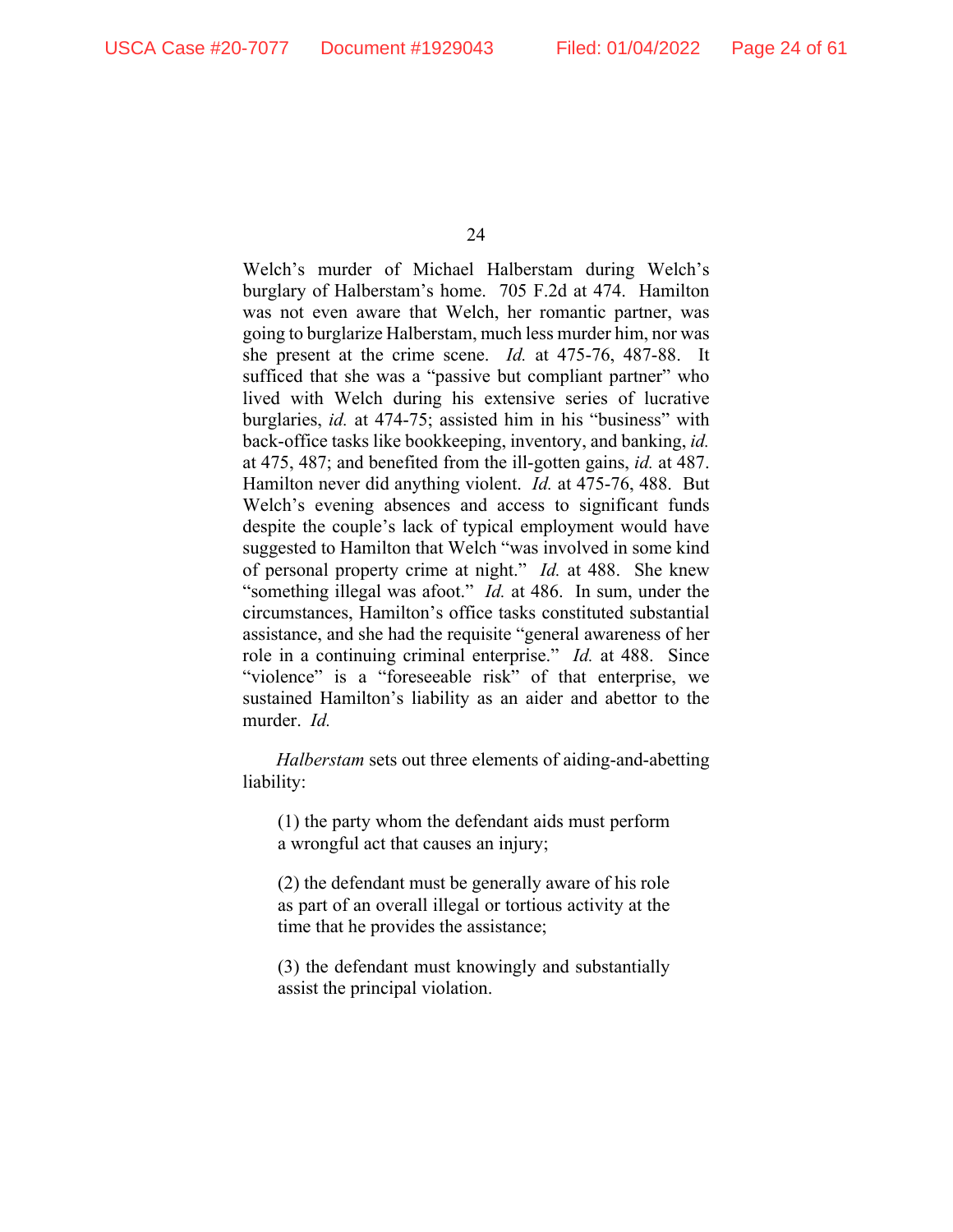705 F.2d at 477. *Halberstam* further identifies six factors bearing on the third, substantial-assistance element, considered below. *Id.* at 483-84.

As to the first element, there is no dispute on this appeal that wrongful acts caused plaintiffs' injuries. Defendants argue that plaintiffs inadequately plead the second and third requirements, and the district court based its dismissal on its determination that plaintiffs fail to plead substantial assistance to acts of international terrorism under the third requirement.

#### *a. The* **Halberstam** *Elements*

With no challenge before us to the first *Halberstam*  element, we proceed to consider general awareness and substantial assistance. We conclude that plaintiffs have plausibly alleged both elements.

#### *1. General Awareness*

*Halberstam* explains that a "defendant must be generally aware of his role as part of an overall illegal or tortious activity at the time he provides the assistance." 705 F.2d at 487-88. Under the ATA, "a defendant may be liable for aiding and abetting an act of terrorism if it was generally aware of its role in an 'overall illegal activity' from which an 'act of international terrorism' was a foreseeable risk." *Kaplan*, 999 F.3d at 860 (quoting *Halberstam*, 705 F.2d at 488). There is no specific intent requirement. *Id.* at 863. Whether a defendant's support "suffices to establish general awareness is a fact-intensive inquiry." *Id.* at 860.And *Halberstam*'s use of "generally" as a modifier for "aware" imparts "a connotation of something less than full, or fully focused, recognition." *Id.*  at 863. Thus, a "defendant need not be generally aware of its role in the specific act that caused the plaintiff's injury; instead, it must be generally aware of its role in an overall illegal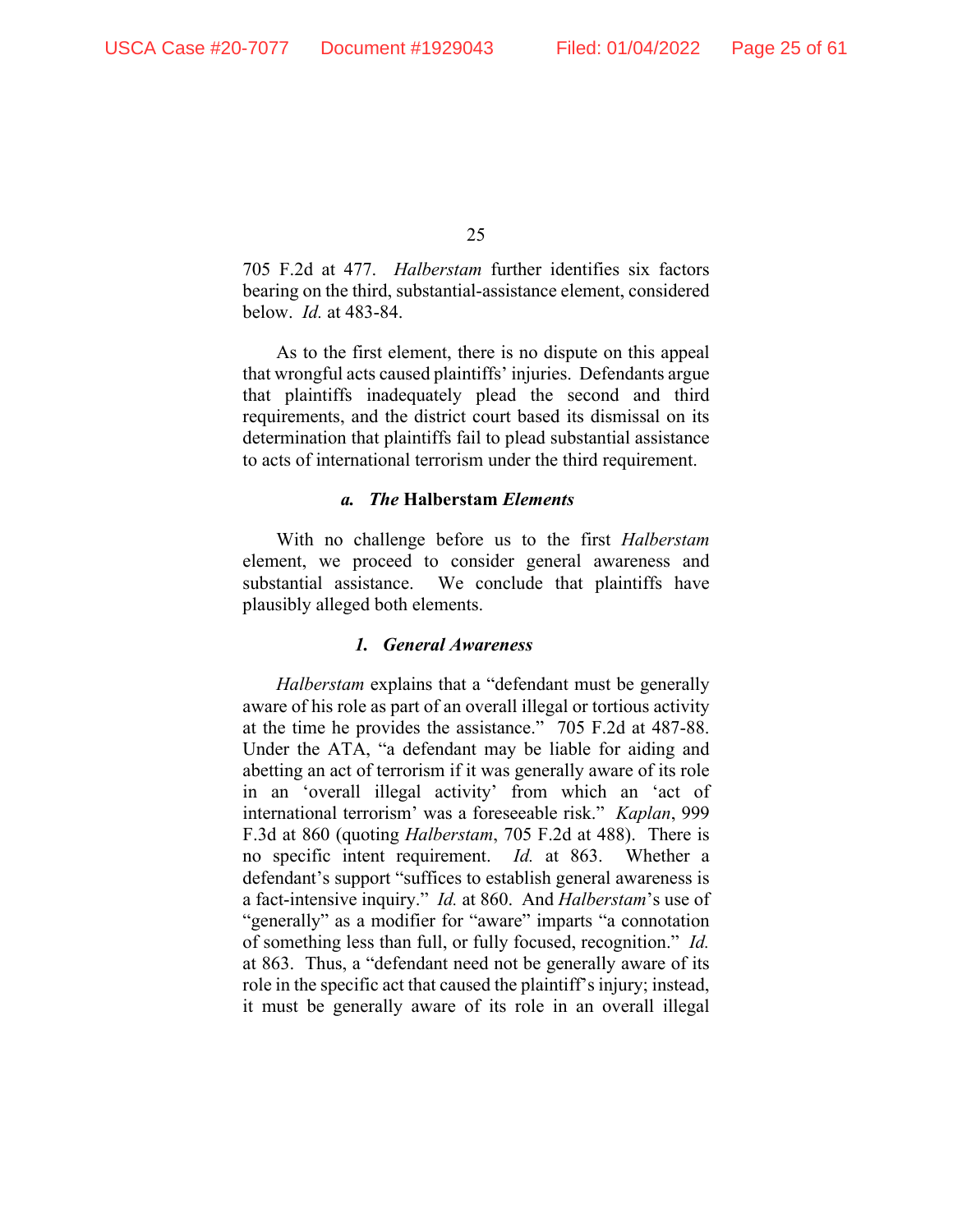activity from which the act that caused the plaintiff's injury was *foreseeable*." *Honickman*, 6 F.4th at 496 (emphasis in original) (citing *Halberstam*, 705 F.2d at 477, 488).

In considering whether plaintiffs have plausibly alleged defendants' general awareness of their role in the overall illegal activity, we bear in mind the challenges of establishing a defendant's state of mind without the benefit of discovery. "A complaint is allowed to contain general allegations as to a defendant's knowledge." *Kaplan*, 999 F.3d at 864. At the same time, discovery into a party's state of mind is intrusive and should not proceed based on bare, conclusory allegations. What plaintiffs must plead are "allegations of the facts or events they claim give rise to an inference" that defendants acted with the requisite mental state. *Id.* Plaintiffs have met that burden here.

The complaint plausibly alleges that defendants were aware of reports extensively documenting both Jaysh al-Mahdi's domination of the Ministry and its mission to engage in terrorist acts. For example, the media reported in April 2005 that the health minister was a devotee of Sadr's movement even as Sadr led armed rebellions against American troops. *Cf. Kaplan*, 999 F.3d at 864-65 (sustaining awareness allegations based on Hezbollah's statements in "press conferences and news media interviews"). Other reports highlighted Jaysh al-Mahdi's abuse of the Ministry's resources. Defendants would have been aware of such reports because each defendant had a corporate security group that would have tracked them as part of its due diligence. *See id*. at 865 (highlighting that banks' due diligence would uncover public reporting).Defendants also sent their agents into the Ministry to finalize deals on their behalf. Inside the Ministry, armed terrorist fighters circulated openly and anyone who entered could see Jaysh al-Mahdi's distinctive flag, weapons, Sadr posters, and "Death to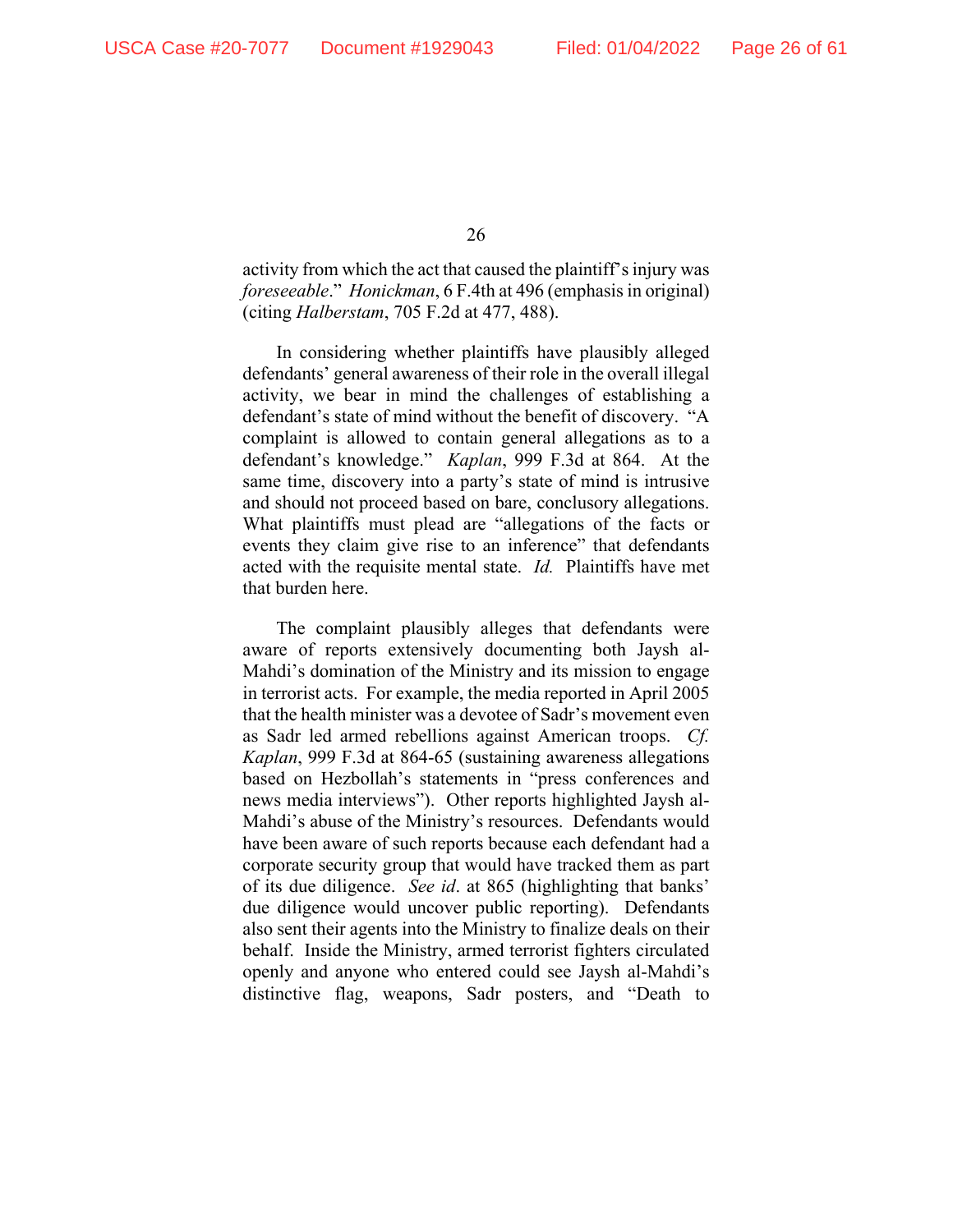America" slogans on display. Yet, in dealing with the notoriously corrupt Ministry under the control of a terrorist group, defendants facilitated their transactions with bribes and structured them to include free goods of great value in funding terrorist acts.

Those allegations support an inference that defendants were generally aware they were engaged in illegal activity. In *Halberstam*, Linda Hamilton's back-office work supported her liability for murder because she had reason to suspect her partner was involved in nighttime property crimes, and the fact that she performed her otherwise-innocuous services for him "in an unusual way under unusual circumstances for a long period of time" suggested her general awareness of illegality. 705 F.2d at 487. Here, the corrupt provision of free goods and cash bribes to an entity defendants knew was engaged in anti-American acts of terrorism and was using its takeover of the Ministry to fund and facilitate those terrorist acts supports the inference that they were generally aware of their role in activity foreseeably lending support to acts of international terrorism. *Cf. Siegel v. HSBC N. Am. Holdings, Inc.*, 933 F.3d 217, 224 (2d Cir. 2019) (rejecting aiding-and-abetting claim against defendant bank that provided financial services to Saudi bank with known links to terrorism where plaintiffs "failed to allege that [defendant bank] was aware that by providing banking services" it was supporting a terrorist organization, "much less assuming a role in [its] violent activities"). We next weigh the six "substantial assistance" factors.

# *2. Knowing and Substantial Assistance*

For the third aiding-and-abetting element—whether the defendant "knowingly and substantially assist[ed] the principal violation," 705 F.2d at 477—*Halberstam* identifies six factors to weigh: (i) the nature of the act assisted, (ii) the amount and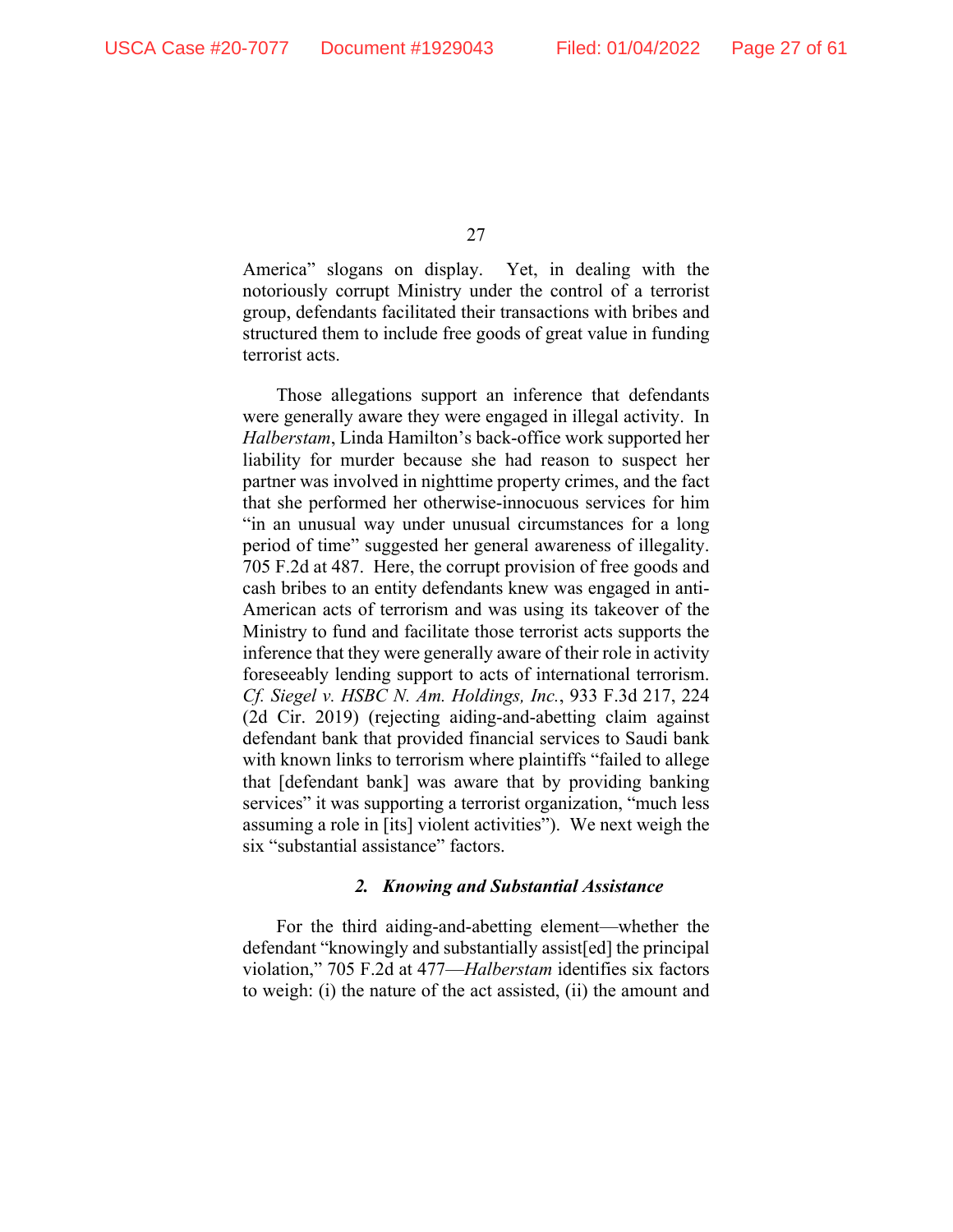kind of assistance, (iii) the defendants' presence at the time of the tort, (iv) the defendants' relationship to the tortious actor, (v) the defendants' state of mind, and (vi) the duration of assistance, *id.* at 483-84. No factor alone is dispositive, and the weight of each varies with the circumstances of the particular claim. What is required is that, on balance, the relevant considerations show that defendants substantially assisted the acts of terrorism. *See, e.g.*, *Halberstam*, 705 F.2d at 483-84, 488.

Here, the "knowledge component . . . requires that the defendant 'know[]' that it is providing 'assistance,' 18 U.S.C. § 2333(d)(2)—whether directly to the FTO or indirectly through an intermediary." *Kaplan*, 999 F.3d at 863-64 (alteration in original). "If the defendant knowingly—and not innocently or inadvertently—gave assistance, directly or indirectly, and if that assistance was substantial," then the "knowing and substantial assistance" element of aiding and abetting is sufficiently established. *Id.* at 864. Defendants do not argue that their provision of cash and free goods was in any way accidental, so the assistance was given knowingly. We next weigh the six "substantial assistance" factors.

**i. Nature of the act assisted.** The nature of the act assisted "dictates what aid might matter, *i.e.*, be substantial." *Halberstam*, 705 F.2d at 484. The nature of the act assisted in *Halberstam* was the burglary enterprise, and Hamilton's "aid in transforming large quantities of stolen goods into 'legitimate' wealth" was "indisputably important" to it. *Id.* at 488. Here, the acts assisted are Jaysh al-Mahdi's violent terrorizing, maiming, and killing of U.S. nationals in Iraq. "Financial support is 'indisputably important' to the operation of a terrorist organization, and any money provided to the organization may aid its unlawful goals." *See Gonzalez*, 2 F.4th at 905 (quoting *Halberstam*, 705 F.2d at 488). We further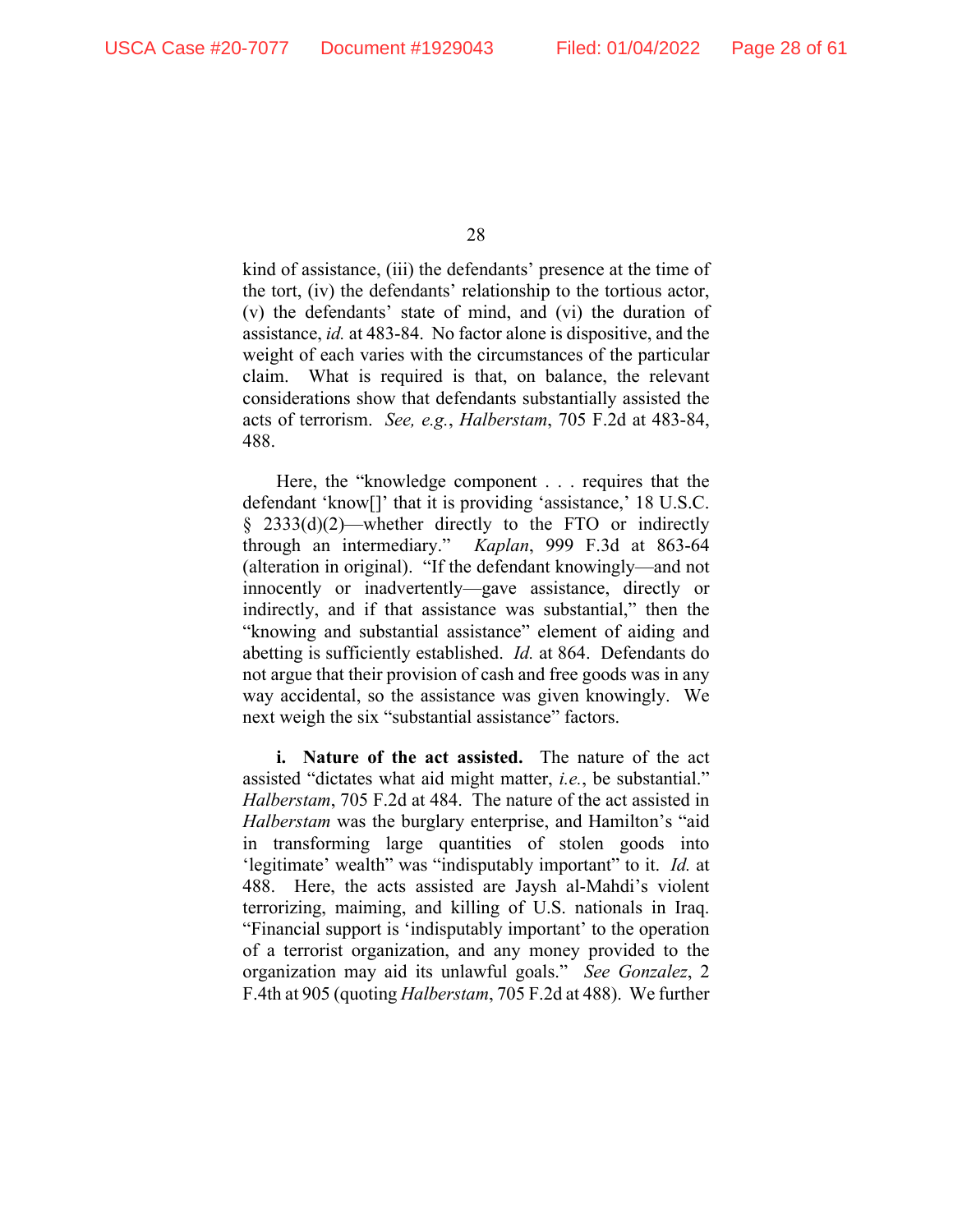explained in *Halberstam* that, in assessing the "nature of the act" criterion, "a court might also apply a proportionality test to particularly bad or opprobrious acts, *i.e.*, a defendant's responsibility for the same amount of assistance increases with the blameworthiness of the tortious act or the seriousness of the foreseeable consequences." 705 F.2d at 484 n.13. The extraordinary blameworthiness of Jaysh al-Mahdi's terrorist attacks increases the responsibility of persons acting as defendants allegedly did. In relation to such vicious acts, even "relatively trivial" aid could count as substantial. *Id*. This factor supports substantiality.

**ii. Amount and kind of assistance.** We next consider the "amount and kind of assistance given [to] the wrongdoer." Halberstam, 705 F.2d at 484 (formatting modified). *Halberstam*, the court held that, "although the amount of assistance Hamilton gave Welch may not have been overwhelming as to any given burglary in the five-year life of this criminal operation, it added up over time to an essential part of the pattern." *Id.* at 488 (formatting modified). Here, the complaint alleges that defendants gave Jaysh al-Mahdi at least several million dollars per year in cash or goods over a period of years. *Cf. Siegel*, 933 F.3d at 225 (lack of allegations that terrorist group ever received funds defendant bank provided to Saudi bank weighed against "substantial assistance").

We reject the contention that assistance must be shown to have been indispensable to the injurious acts for this factor to weigh in support of liability. According to defendants, because Iran provided a substantial part of Jaysh al-Mahdi's funding and weapons, any aid from defendants was immaterial. That is incorrect. Nothing in the JASTA suggests Congress intended secondary liability to extend only to the top funder of a terrorist action. As alleged, defendants' actions were a considerable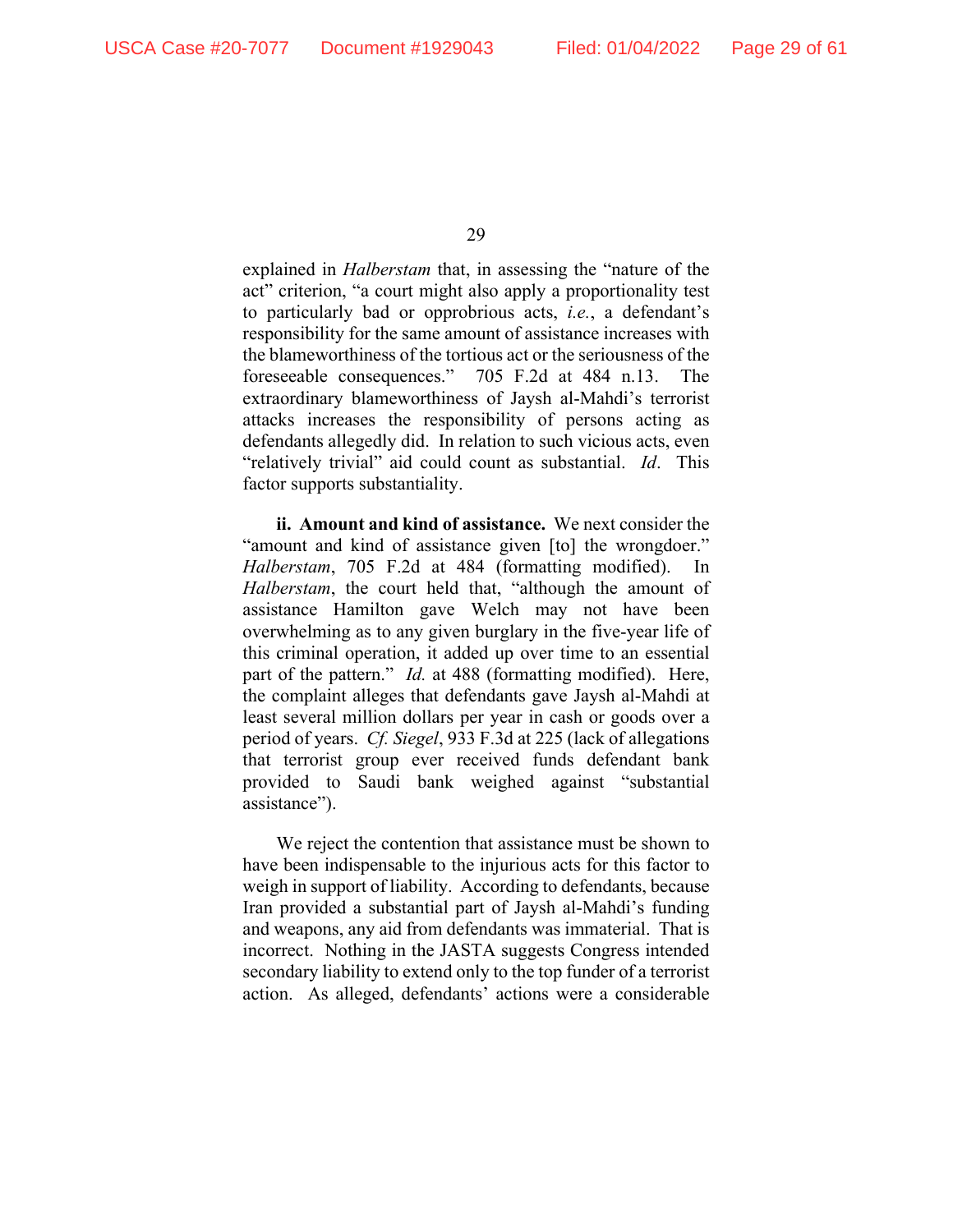source of funding that helped the organization commit multiple terrorist acts. Because defendants' alleged assistance was at least significant, this factor supports substantiality.

**iii. Presence at the time of the tortious conduct.** In *Halberstam*, Linda Hamilton was "not present at the time of the murder or even at the time of any burglary," but because "the success of the tortious enterprise clearly required expeditious and unsuspicious disposal of the goods," we nonetheless concluded that "Hamilton's role in that side of the business was substantial." 705 F.2d at 488 (formatting modified). Like Hamilton, these defendants were not physically present at the attacks on plaintiffs. This factor cuts against counting defendants' supply of cash and goods to Jaysh al-Mahdi as substantial assistance.

**iv. Relationship.** The fourth factor asks about defendants' "relation to the tortious actor." *Halberstam*, 705 F.2d at 488 (formatting modified). In *Halberstam*, we identified this factor as calling for consideration of whether the abettor's "position of authority [gives] greater force to his power of suggestion." *Id.* at 484. We gave this factor "a low priority in our calculus" in that case after "a careful balancing" because Hamilton's romantic relationship with the tortfeasor made us "wary of finding a housemate civilly liable on the basis of normal spousal support activities." *Id.* at 488. Unlike in *Halberstam*, there is no special relationship here between defendants and the principal tortfeasors that would give us pause before recognizing liability. We treat this factor as neither supporting nor detracting from substantiality.

**v. State of mind.** This factor favors aiding-and-abetting liability because defendants' assistance was knowingly provided with a general awareness that it supported the terrorist acts of a notoriously violent terrorist organization that had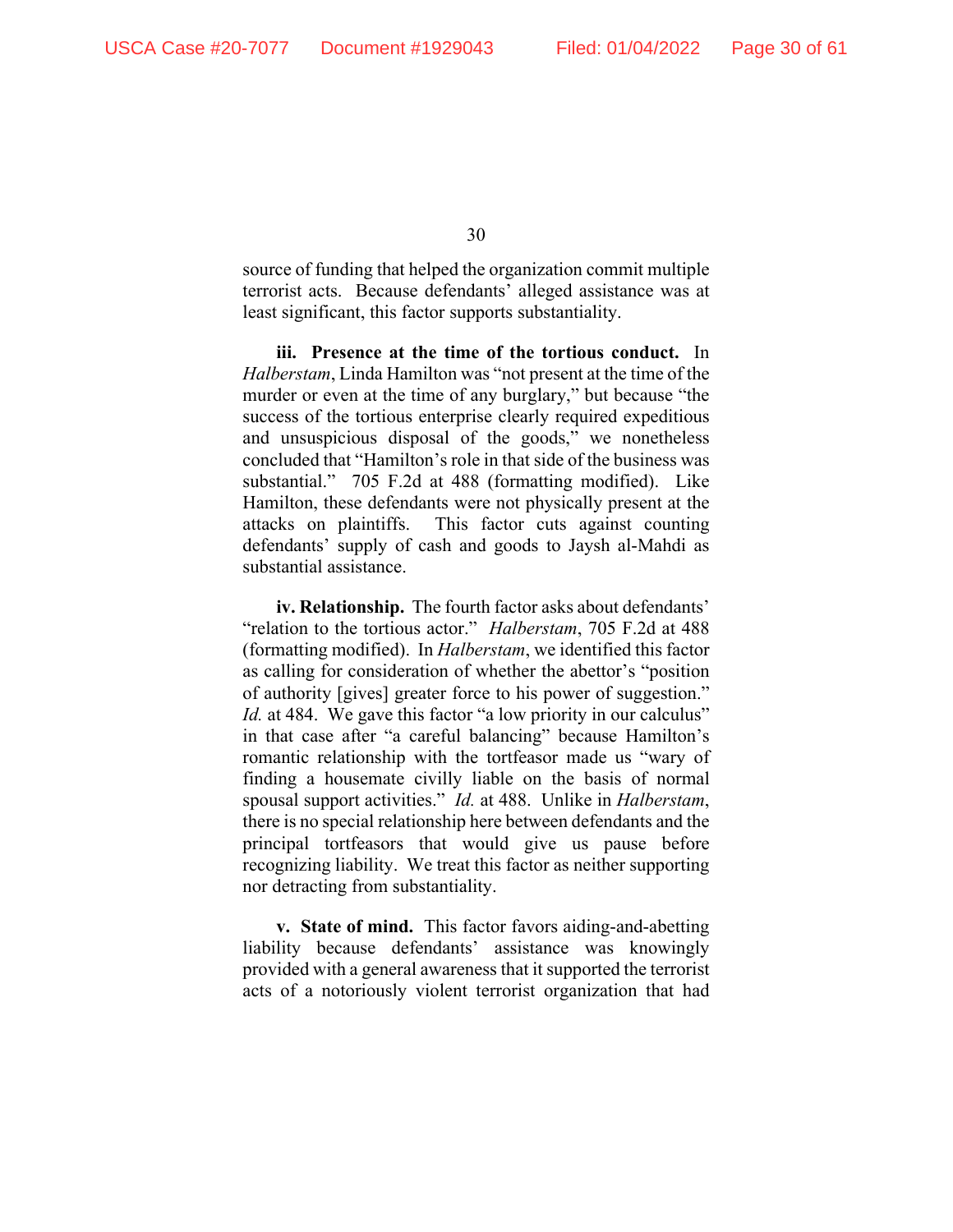overrun the Ministry of Health. *See Halberstam*, 705 F.2d at 477, 488. Hamilton's "knowing" assistance "evidence[d] a deliberate long-term intention to participate in an ongoing illicit enterprise" of "some type of personal property crime at night." *Id*. at 488. That sufficed to support her aiding-andabetting liability for the murder, because violence is a "natural and foreseeable consequence" of such property crimes. *Id*. To be sure, this factor more powerfully supports aiding-andabetting liability of defendants who share the same goals as the principal or specifically intend the principal's tort, but such intent is not required. *See Linde v. Arab Bank, PLC*, 882 F.3d 314, 329 & n.10 (2d Cir. 2018). Knowledge of one's own actions and general awareness of their foreseeable results, not specific intent, are all that is required.

The district court itself acknowledged plaintiffs' allegations that "defendants knowingly provided medical goods to the Ministry for economic gain and were aware those goods would be used by [Jaysh al-Mahdi] to support terrorist attacks." *Atchley*, 474 F. Supp. 3d at 213. That acknowledgement alone required the court to find this factor supported plaintiffs' claim. This is especially so because *Halberstam* held that the "particularly offensive nature of an underlying offense might also factor in the fifth criterion, the 'state of mind' of the defendant." 705 F.2d at 484 n.13. Defendants' alleged awareness that, by bribing the Ministry, they were funding an entity's terrorist attacks on Americans in Iraq drives home the substantial character of their aid.

The district court instead counted this factor against plaintiffs by erroneously discerning a "one in spirit" requirement in *Halberstam*: It thought the claim fell short because the "allegations do not even suggest defendants were 'one in spirit' with [Jaysh al-Mahdi's] desire to kill American citizens in Iraq or that defendants intended to help [Jaysh al-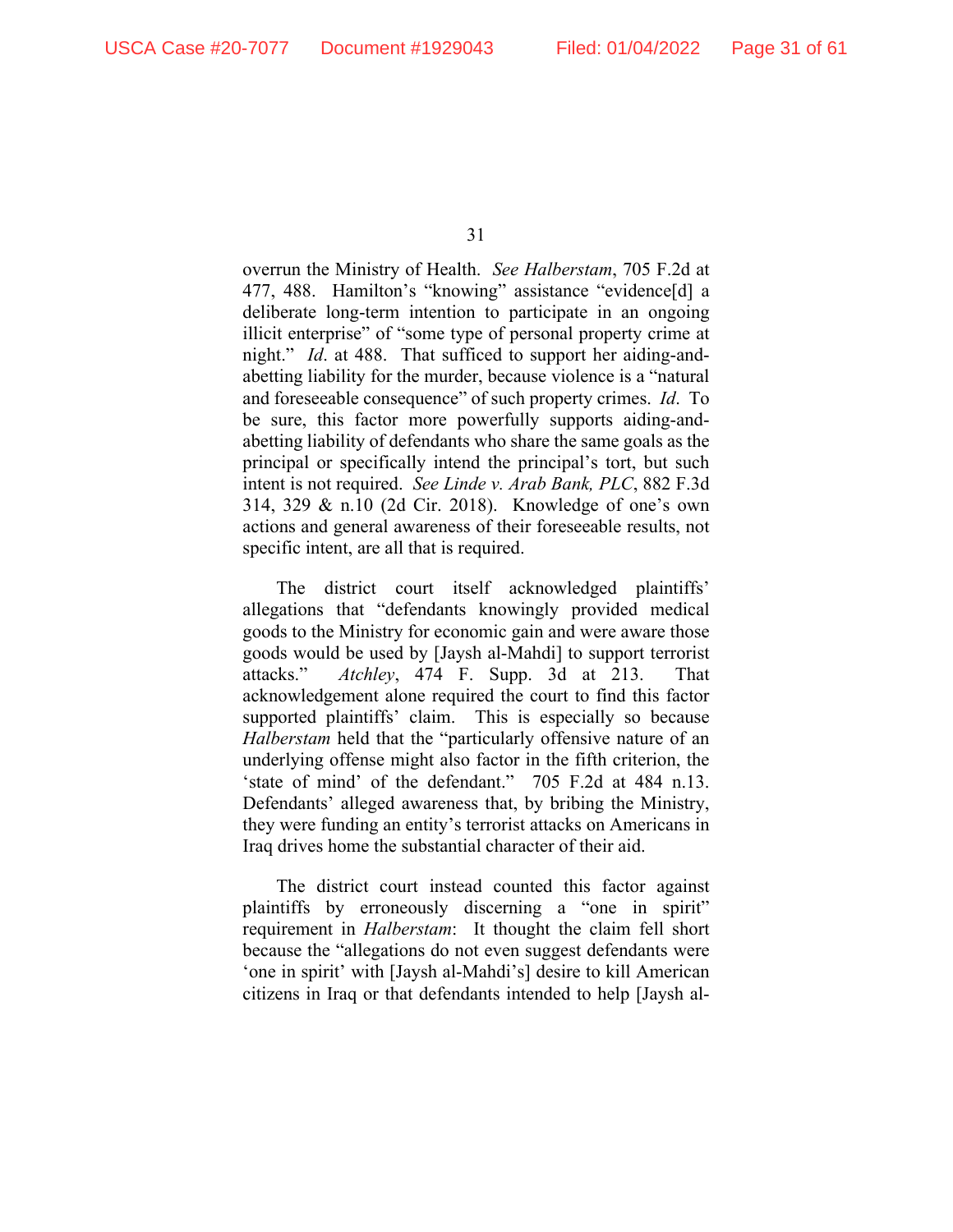Mahdi] succeed in doing so." 474 F. Supp. 3d at 213. That was error. *See* Amicus Br. of Law Professors at 27-29.

Congress did not limit secondary liability to those who are "one in spirit" with terrorists, or who substantially assist terrorism with a specific desire to advance terroristic outcomes. A specific intent, or "one in spirit," requirement is contrary to *Halberstam* as incorporated into the JASTA. The reference to "one in spirit" appears in *Halberstam* in a description of another case in which the "defendant's abusive cheering of the battery showed he was one in spirit with the assaulter[,]" adding factual support to the secondary liability in that case. 705 F.2d at 484 (citing *Rael v. Cadena*, 93 N.M. 684, 604 P.2d 822 (1979)). We upheld Hamilton's liability, however, even though she knew nothing about the murder so she could not have specifically intended it; it sufficed that she was generally aware of Welch's campaign of property crimes, which foreseeably posed a risk of such violence. *Id.* at 488. Aidingand-abetting liability reaches actors like Linda Hamilton, who may seek only financial gain but pursue it with a general awareness of aiding some type of tort or crime. For their part, defendants do not press a requirement that aiders be "one in spirit" with the principal, but suggest that the absence of such a finding should count in our factor-balancing. Oral Arg. Rec. 1:13:03-1:13:55. We hold that, on balance, defendants' alleged state of mind supports substantial assistance.

**vi. Duration.** Under *Halberstam*, "[t]he length of time an alleged aider-abettor has been involved with a tortfeasor almost certainly affects the quality and extent of their relationship and probably influences the amount of aid provided as well; additionally, it may afford evidence of the defendant's state of mind." 705 F.2d at 484. The parties argue over whether the complaint alleges that defendants' aid spanned as much as a decade or as little as four years. Even on defendants' reading,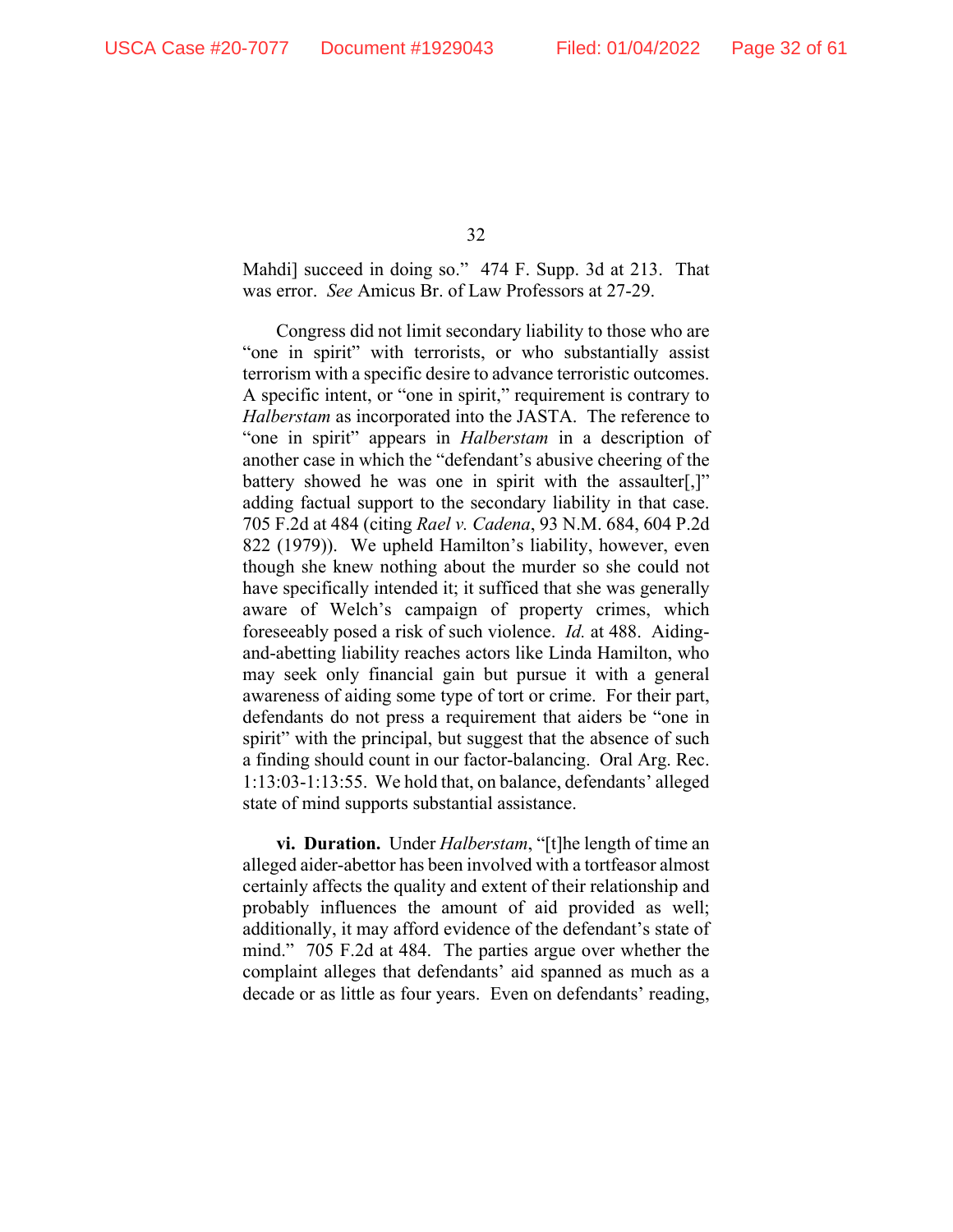four years is a significant duration. *See id.* at 488 (noting that duration "strongly influenced [the court's] weighing of Hamilton's assistance," when the scheme lasted five years). The allegations do not describe a one-off transaction by a firm unfamiliar with its counterparty, but a set of enduring, carefully cultivated relationships consisting of scores of transactions over a period of years. Here, duration leans decidedly in plaintiffs' favor.

In sum, assessing the allegations of the complaint under the *Halberstam* standard, we hold that they plausibly plead knowing assistance that was sufficiently "substantial" to state a secondary liability claim under the JASTA. Plaintiffs have alleged that defendants' financial support was important to the development of Jaysh al-Mahdi, that defendants knowingly gave significant funding to Jaysh al-Mahdi, and that they did so over the course of several years with at least general awareness of their role in Jaysh al-Mahdi's terrorist activities. Under *Halberstam*, that is enough.

# *b. "Directly or Indirectly"*

The district court also faulted the aiding-and-abetting claim for want of allegations that defendants substantially assisted Jaysh al-Mahdi "directly." *Atchley*, 474 F. Supp. 3d at 213; *see also id.* at 212 ("But plaintiffs allege that defendants provided medical goods and devices to the Ministry, not" Jaysh al-Mahdi). It read the complaint to allege that bribes and gifts reached Jaysh al-Mahdi only indirectly, through the Ministry. *Id.* at 212. And indirect aid, the court thought, cannot support aiding-and-abetting liability under the Act. *Id.* at 212-13. That is doubly wrong.

First, the complaint contradicts the court's factual premise. It plausibly alleges that Jaysh al-Mahdi controlled the Ministry. Bribes and gifts coming into the Ministry under Jaysh al-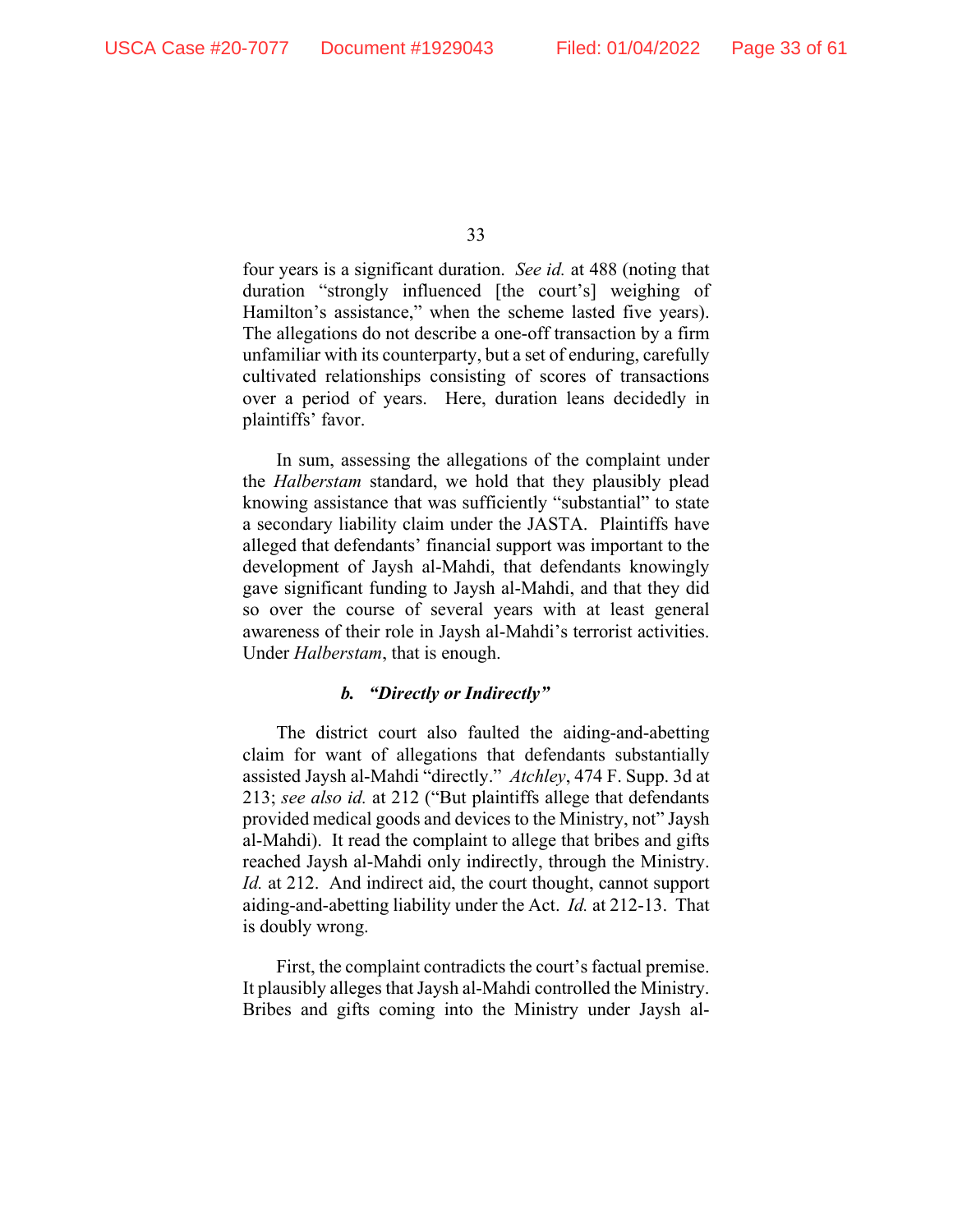Mahdi's command were bribes and gifts to Jaysh al-Mahdi. The district court misread the complaint insofar as it inferred that, in their allegedly corrupt dealings with the Ministry of Health, defendants somehow avoided dealing with the people in charge there—the Jaysh al-Mahdi terrorists. *See* Part I-B, *infra*.

Second, the court applied an incorrect legal standard. The statute imposes no directness requirement. In defining secondary liability in § 2333(d)(2), Congress purposefully omitted any requirement of "direct" assistance. Its enacted findings drive home the point, declaring that the JASTA authorizes claims against defendants who provide "support, *directly or indirectly*, to [terrorists]." Amendment § 2(b) (emphasis added). The bipartisan U.S. Senators' amicus brief underscores that judicially engrafting a directness requirement would undermine the Act by "preclud[ing] liability when a defendant knowingly aids-and-abets (or conspires with) an individual terrorist agent, alter ego, or proxy of a terrorist organization that did not himself or herself commit the acts of terrorism at issue." Amicus Br. of Eight United States Senators at 23-24.

Defendants respond that the Amendment's preamble cannot change the statutory text, which in their view "plainly requires that the defendant 'aid and abet' the 'person who committed' the terrorist act." Appellees Br. at 45. To the contrary, the text provides that "liability may be asserted as to any person who aids and abets, by knowingly providing substantial assistance, or who conspires with the person who committed such an act of international terrorism." 18 U.S.C. § 2333(d)(2). It thus applies to both "any person who aids and abets . . . an act of international terrorism," and anyone who "conspires with the person who committed such an act." *Id*.; *see also Kaplan*, 999 F.3d at 855. Put another way, the JASTA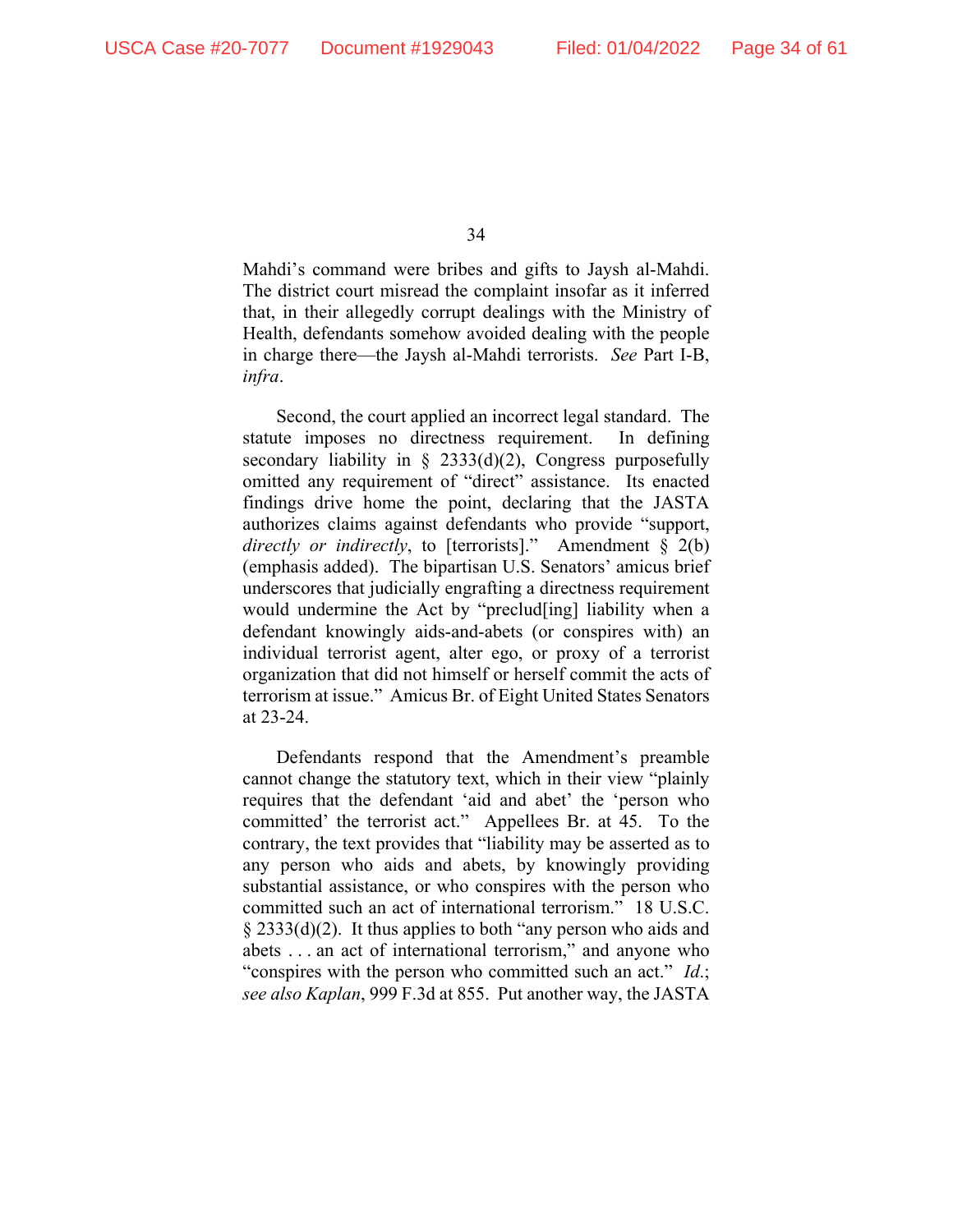"does not say that for aiding-and-abetting liability to be imposed a defendant must have given 'substantial assistance to' the principal; it simply says the defendant must have given 'substantial assistance.'" *Kaplan*, 999 F.3d at 855. Substantial assistance to the ultimate deed—whether provided directly or indirectly—is enough.

Even assuming the textual reference to "the person" who committed the act were meant to apply to aiding-and-abetting as well as conspiracy claims, it fails to do what defendants say. As a practical matter, one can substantially assist "a person" without doing so directly. Congress's enacted findings in the JASTA explain that it had such situations in mind: The statute provides for secondary liability to account for the fact that "[s]ome *foreign terrorist organizations, acting through affiliated groups or individuals*, raise significant funds outside of the United States for conduct directed and targeted at the United States." Amendment  $\S$  2(a)(3) (emphasis added). In providing that aiding people or entities that raise money they funnel to terrorist groups may be as off-limits as directly aiding the groups themselves, Congress anticipated aiding-andabetting liability of indirect funders.

In sum, we hold that plaintiffs have stated a secondary liability claim under the JASTA. They have adequately alleged that Jaysh al-Mahdi's terrorist acts against plaintiffs were committed, planned, or authorized by Hezbollah. They have also adequately alleged that defendants aided and abetted those attacks by knowingly providing substantial assistance to Jaysh al-Mahdi with the general awareness that Jaysh al-Mahdi committed terrorist attacks, foreseeably including the attacks against plaintiffs. We next consider plaintiffs' more challenging claim that defendants are also directly liable under the ATA.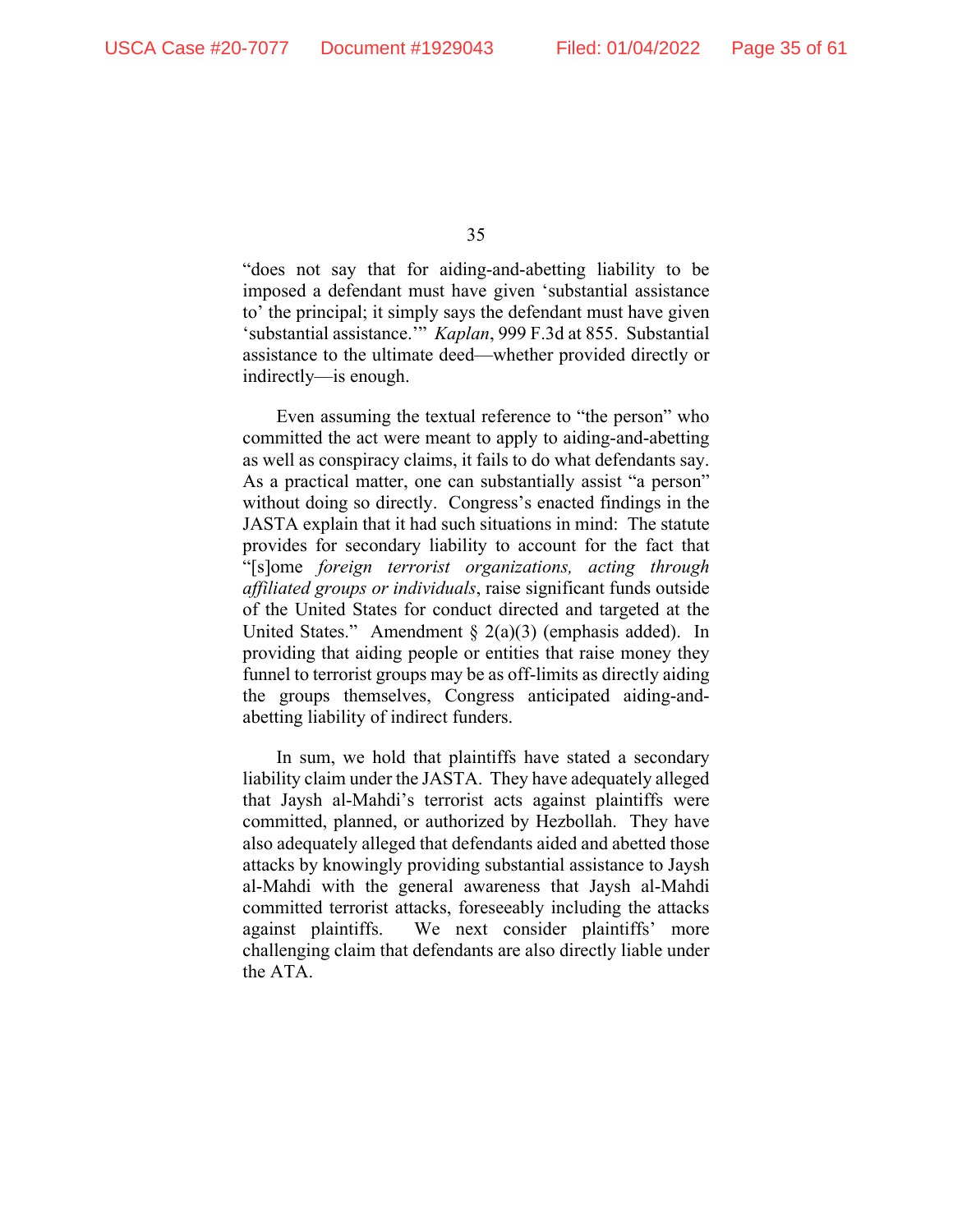## **B. Direct Liability**

Plaintiffs separately claim that defendants may be held directly liable for acts of international terrorism they did not merely aid, but themselves committed. That claim requires allegations that plaintiffs, as nationals of the United States, were "injured in [their] person, property, or business by reason of an act of international terrorism." 18 U.S.C. § 2333(a). It is not contested that plaintiffs are U.S. nationals. The parties dispute whether plaintiffs allege injury by reason of acts of international terrorism—*i.e.*, whether defendants' alleged financing, 18 U.S.C. § 2339C, and material support, 18 U.S.C. § 2339A, of Jaysh al-Mahdi was "international terrorism" within the meaning of 18 U.S.C. § 2331(1). And they dispute whether defendants' conduct proximately caused plaintiffs' injuries. The district court dismissed the claim for failure to plead proximate causation without addressing the scope of "act of international terrorism" under the statute. *See Atchley*, 474 F. Supp. 3d at 209.We hold that plaintiffs have adequately alleged proximate causation and remand for the district court to consider in the first instance whether plaintiffs have also alleged that defendants themselves committed any acts of international terrorism within the meaning of the ATA.

To plead proximate causation, plaintiffs must "plausibly allege (1) that [defendants'] acts were 'a substantial factor in the sequence of events' that led to their injuries and (2) that those injuries" were "'reasonably foreseeable or anticipated as a natural consequence of' [defendants'] conduct." *Owens IV*, 897 F.3d at 273 (formatting modified) (quoting *Owens v. Republic of Sudan* (*Owens III*), 864 F.3d 751, 794 (D.C. Cir. 2017), *vacated on other grounds sub nom. Opati v. Republic of Sudan*, 140 S. Ct. 1601 (2020)). Those requirements are met by allegations of "some reasonable connection between the act or omission of the defendant and the damage which the plaintiff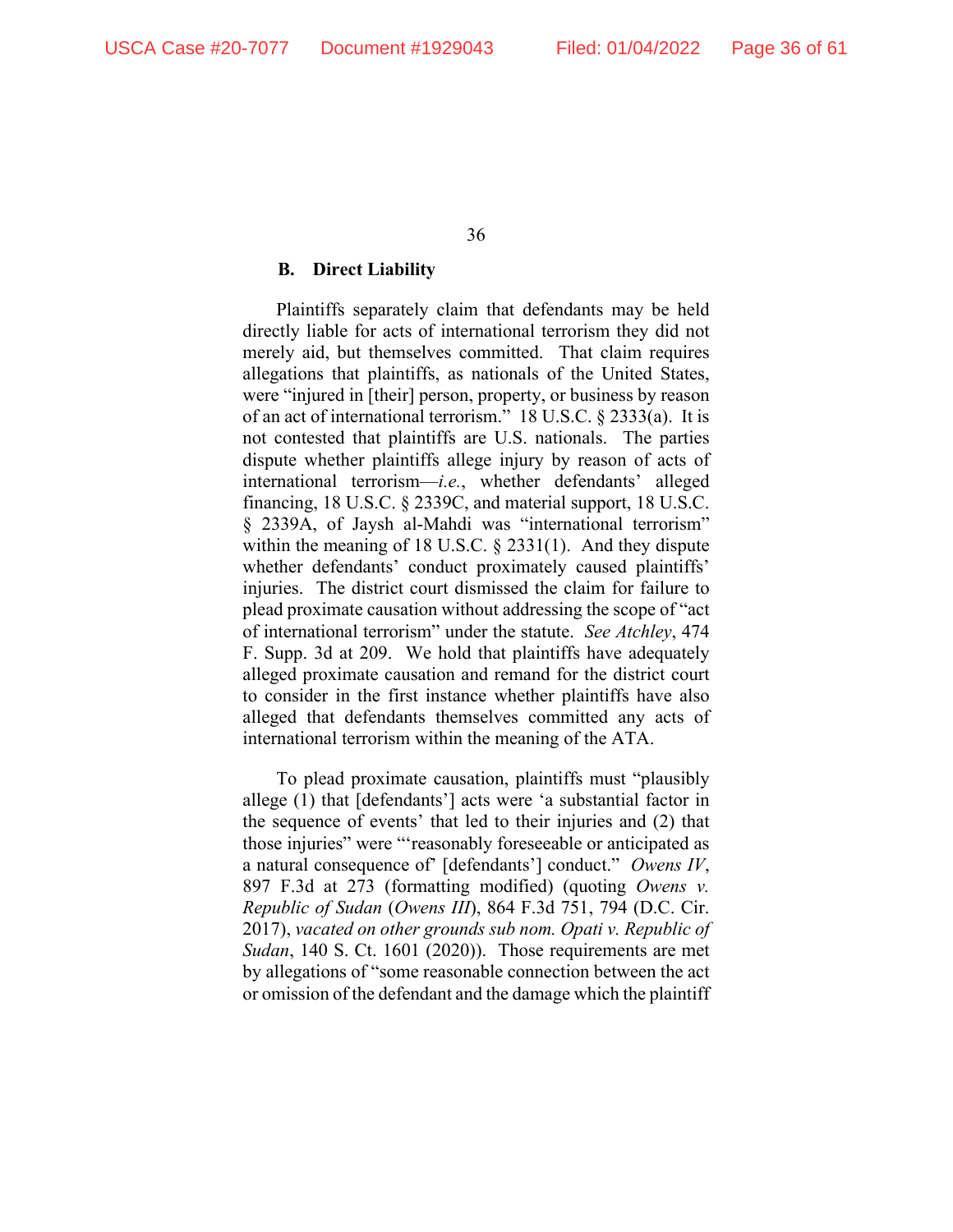has suffered." *Owens III*, 864 F.3d at 794 (quoting *Kilburn v. Socialist People's Libyan Arab Jamahiriya*, 376 F.3d 1123, 1128 (D.C. Cir. 2004)). Proximate causation functions to "eliminate[] the bizarre," *id.* (quoting *Jerome B. Grubart, Inc. v. Great Lakes Dredge & Dock Co.*, 513 U.S. 527, 536 (1995)), by precluding liability based on an "attenuated" causal link "more aptly described as mere fortuity," *id*. (quoting *Paroline v. United States*, 572 U.S. 434, 445 (2014)).

With respect to the first element, allegations that defendants' funding substantially assisted Jaysh al-Mahdi's terrorist campaign in Iraq suffice to meet the requirement that defendants' acts were a "substantial factor" in the events leading to plaintiffs' injuries. In *Owens III*, we upheld a finding that Sudan had proximately caused two al-Qaeda bombings of embassies in other countries based on proof that Sudan had given al-Qaeda substantial assistance that helped it "grow its membership" and "develop its capabilities." 864 F.3d at 797. Sudan had supported al-Qaeda through various forms of in-kind aid. It had afforded "tax exceptions" and "customs privileges" that "allowed al Qaeda nearly to monopolize the export of several agricultural commodities, plowing its profits back into its broader organization." *Id*. at 794. Its intelligence service had protected al-Qaeda training camps from local police investigations. *Id.* And it had given indirect financial support by extending the privilege of investing in a state-owned bank, which allowed al-Qaeda access to the formal banking system. *Id*. at 795. We concluded that, "although Sudan did not directly fund al Qaeda or its business, the [district] court reasonably concluded its in-kind assistance had the same practical effect." *Id*.

Defendants' alleged support here was similarly a substantial factor in plaintiffs' injuries. They gave both cash and cash equivalents to the terrorist organization that harmed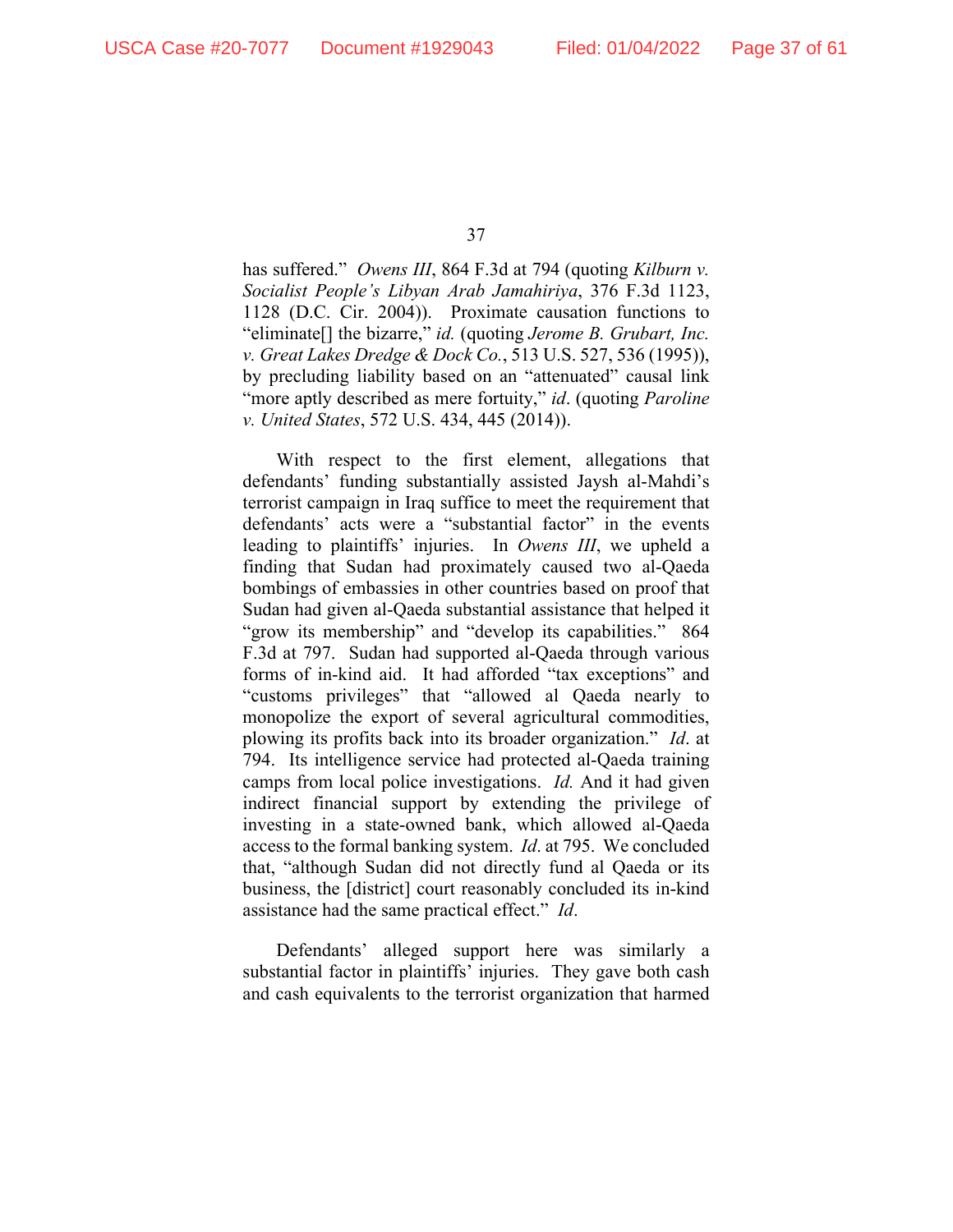plaintiffs, which allowed that organization to grow. In fact, the ability to use the Ministry as a source of funding for Jaysh al-Mahdi—to funnel financial perks from suppliers like defendants straight into Jaysh al-Mahdi's coffers—was a significant reason Sadr sought to control that agency in the first place. Plaintiffs' nonconclusory, detailed allegations describe the free goods scheme, including percentages of free goods defendants gave Kimadia on top of contract quantities. They even identify many individual contracts for specific drugs and other medical goods with a "free goods" amount specified. Regarding the cash bribes, the complaint alleges that defendants routinely paid a 20% bribe on their contracts during the time period, identifies certain dealings by parties along with bribe amounts, and describes how the bribes operated at each phase of the transaction. And the plausibility of these major global corporations giving such bribes and gifts is bolstered by allegations that these same companies or their affiliates had previously participated in essentially the same kind of corruption during the Oil-for-Food program with different Ministry leadership using the same basic playbook.

The complaint also meets the second element of proximate causation. In view of plaintiffs' plausible allegations that defendants bribed Jaysh al-Mahdi with cash and goods, plaintiffs' injuries were "reasonably foreseeable or anticipated" natural consequences of that assistance. *Owens III*, 864 F.3d at 794 (quoting *Rothstein*, 708 F.3d at 91). Jaysh al-Mahdi was a known terrorist group, led by an anti-American cleric, estimated to have killed more than five hundred Americans and injured many others. Providing fungible resources to a terrorist organization allows it to grow, recruit and pay members, and obtain weapons and other equipment. It was reasonably foreseeable that financially fortifying Jaysh al-Mahdi would lead to the attacks that plaintiffs suffered. The same was true in *Owens III*: Sudan's material support to al-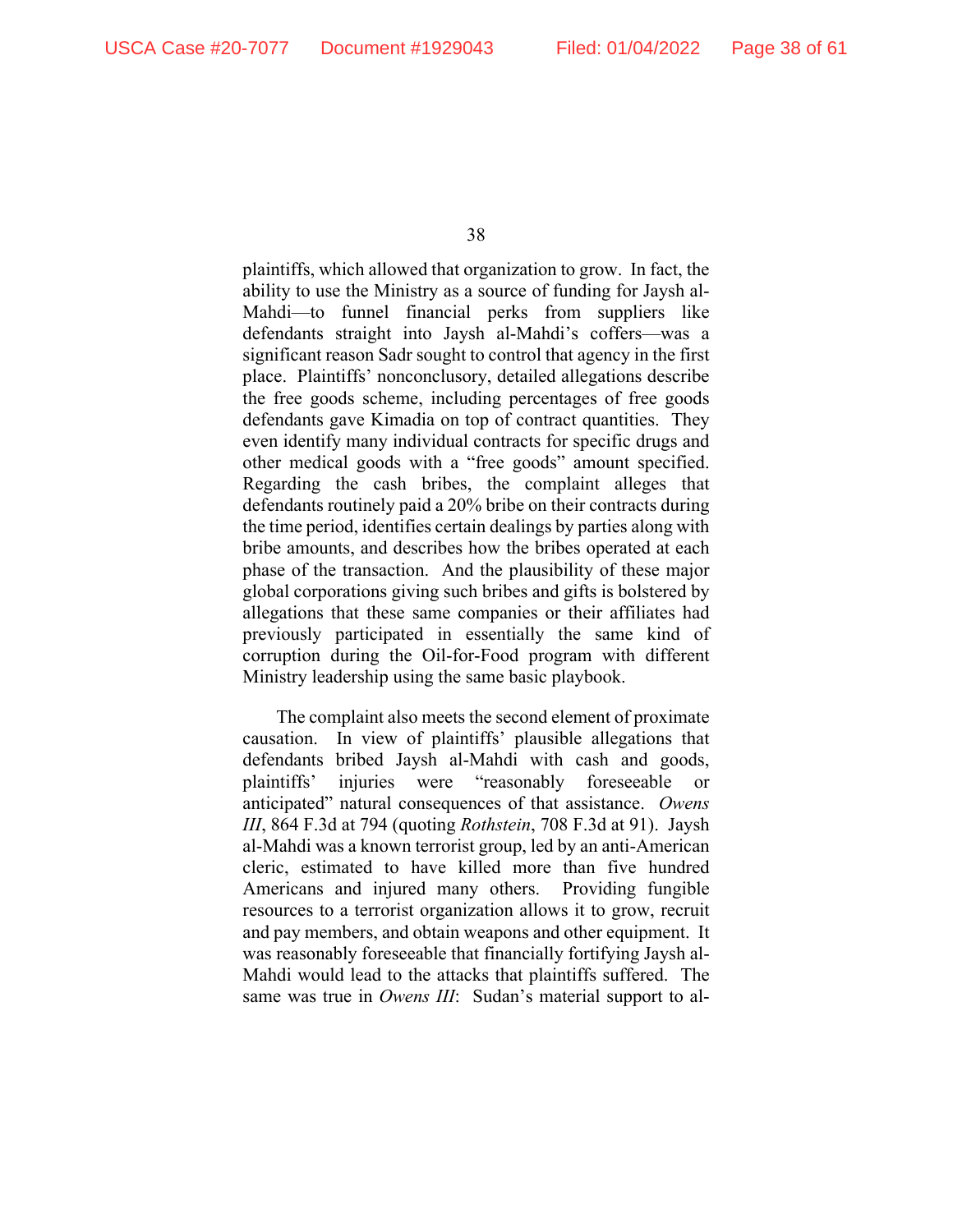Qaeda foreseeably led to the bombings at issue, because "Sudan could not help but foresee that al Qaeda would attack American interests wherever it could find them." *Id.* at 798.

Defendants urge dismissal of plaintiffs' direct liability claims on the ground that the Ministry was an independent intermediary that defeated proximate causation. They draw support from cases in which assistance to a state sponsor of terrorism fell short of proximately causing harms committed by terrorists the state supported. In both *Owens IV* and *Rothstein*, for example, plaintiffs claimed that defendant banks aided terrorists by extending valuable banking privileges to sovereign states (Sudan and Iran, respectively). *Owens IV*, 897 F.3d at 268-69; *Rothstein*, 708 F.3d at 84-85. But proximate causation was lacking in *Owens IV* because the plaintiffs did not "allege that any currency processed by BNPP for Sudan" was "in fact sent to al Qaeda," nor that such aid from Sudan was necessary to the embassy bombings. 897 F.3d at 276. The same was true of the relationship between the bank and Iran in *Rothstein*. 708 F.3d at 97; *see Kemper v. Deutsche Bank AG*, 911 F.3d 383, 392-94 (7th Cir. 2018) (similar for Deutsche Bank AG and Iran).

The role of the Ministry of Health in this case is markedly different from that of the "independent intermediary" states— Sudan and Iran—in the prior cases. A sovereign state has "many legitimate agencies, operations, and programs to fund" so, even if the state is known to prop up terrorists, we cannot presume that aid to such a state finds its way into terrorist hands. *Owens IV*, 897 F.3d at 276 (quoting *Rothstein*, 708 F.3d at 97). But plaintiffs do not allege that defendants aided an autonomous nation with many functions and priorities. Rather, they allege that defendants gave to a single agency that had been overtaken by terrorists.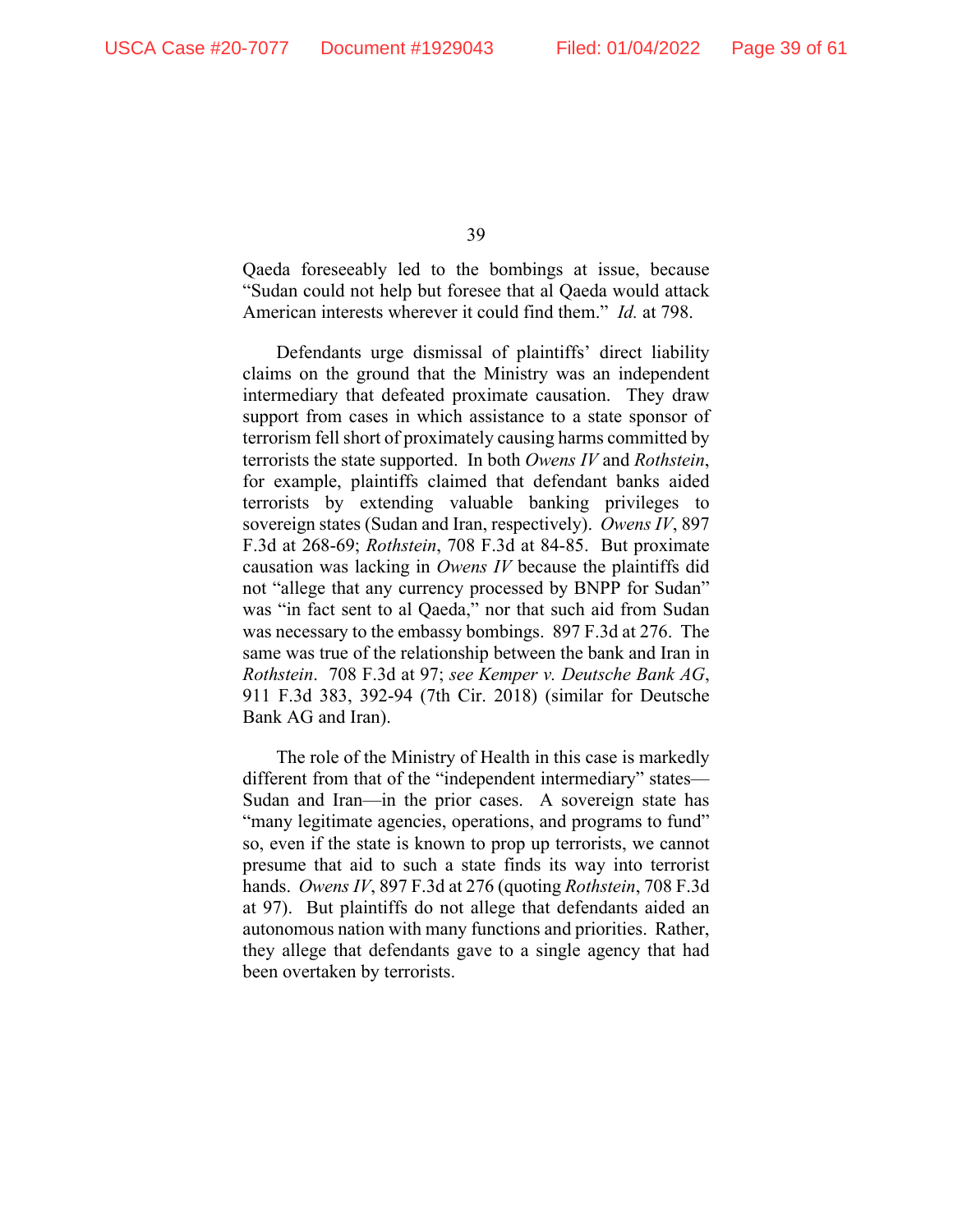The complaint extensively details Jaysh al-Mahdi's control over the Ministry, and references multiple reports to that effect by people on the ground in Iraq. The Ministry, on plaintiffs' account, was not an independent intermediary because it was thoroughly dominated by Jaysh al-Mahdi and "functioned more as a terrorist apparatus than a health organization." Third Am. Compl. ¶ 3. By early 2005, Sadr, the Jaysh al-Mahdi leader, had officially taken over the Ministry and placed his operatives at every level of its leadership. Jaysh al-Mahdi's command of the Ministry encompassed Kimadia, the Ministry's procurement arm with which defendants dealt. The group placed Sadrists in leadership roles throughout Kimadia, including as Director General. At the height of Sadrist control, the Ministry employed about 70,000 Jaysh al-Mahdi members and largely purged Sunnis and unaligned technocrats, even killing or running out doctors who were not loyal. Under Jaysh al-Mahdi, "[p]ublic hospitals were converted into terrorist bases where Sunnis were abducted, tortured, and murdered." *Id.* Ministry "ambulances transported Jaysh al-Mahdi death squads around Baghdad," and "terrorists openly patrolled the halls of [the Ministry] headquarters." *Id.* Hakim al-Zamili, Deputy Minister of Health and Jaysh al-Mahdi commander, even launched attacks from the roof of the Ministry headquarters. Recognizing proximate causation here is a far cry from holding the causation requirement met by nongovernmental organizations "providing assistance to a nonsanctioned organization if the aid is later stolen, diverted, or extorted by groups that engage in terrorism." Amicus Br. of Charity & Security Network and InterAction: The American Council for Voluntary International Action, Inc. at 4-5; *see also id.* at 19-20.

Defendants' arguments to the contrary rest on an untenably skeptical reading of the complaint that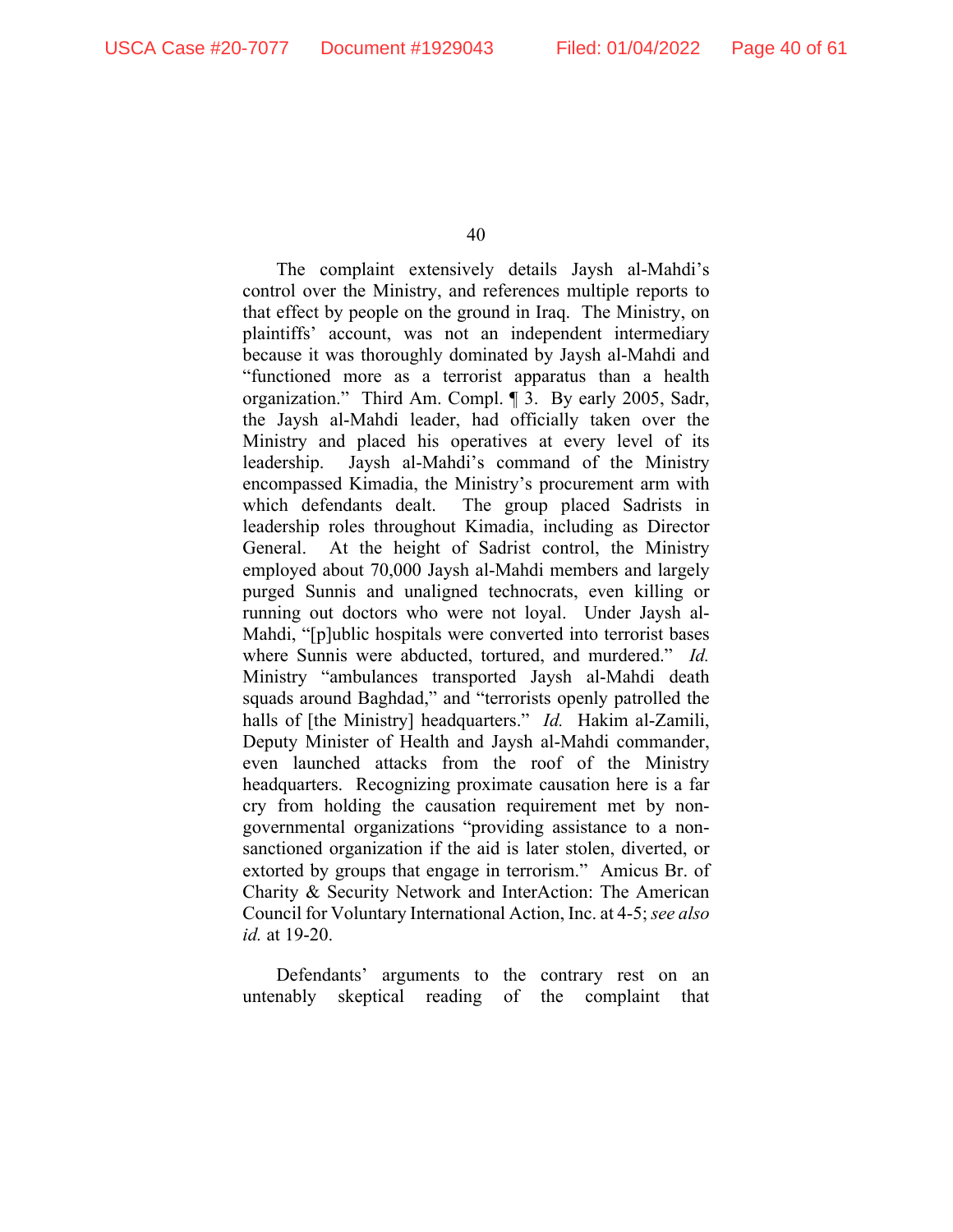impermissibly draws inferences against plaintiffs. They ask us to infer that Jaysh al-Mahdi actually did not control the Ministry. They do so by picking out allegations that Jaysh al-Mahdi would "loot," "steal," and "divert" supplies from the Ministry. Appellees Br. at 12-13, 27 (complaint citations omitted). Defendants say those references imply that the Ministry was an independent entity to which defendants sent their goods and equipment, and that Jaysh al-Mahdi only later stepped in to divert them to its own purposes. *Id.* at 29-30. In their view, then, their assistance to the Ministry could not have been a substantial factor in plaintiffs' injuries. Plaintiffs respond that words such as "looted" and "stole" in this context "signify illegality, not independence," and cite other examples of alter-ego entities described as "looting" or "stealing" from an entity with which they are identified. Appellants Reply at 5 (citations omitted). It remains open to defendants to seek to substantiate their narrative at a later stage, but we cannot adopt it on review of the complaint.

Defendants' insistence that they provided "life-saving medical goods" to the Ministry of Health, Appellees Br. at 9, not Jaysh al-Mahdi, does not alone defeat proximate causation. Aid directed to beneficial or legitimate-seeming operations conducted by a terrorist organization does not attenuate the role of the aid in causing terrorist acts. For example, in *Owens III*, we held that the defendant's funding to "al Qaeda-affiliated businesses" that "provided legitimate employment for al Qaeda operatives" and performed "infrastructure projects," 864 F.3d at 783, counted as material support that proximately caused al-Qaeda's attacks, *id.* at 794-98. In *Boim v. Holy Land Found. for Relief & Dev.*, 549 F.3d 685 (7th Cir. 2008) (en banc), the Seventh Circuit held that Hamas's involvement "not only in terrorism but also in providing health, educational, and other social welfare services" likewise did not "get [defendants] off the liability hook." *Id.* at 698. It reached that conclusion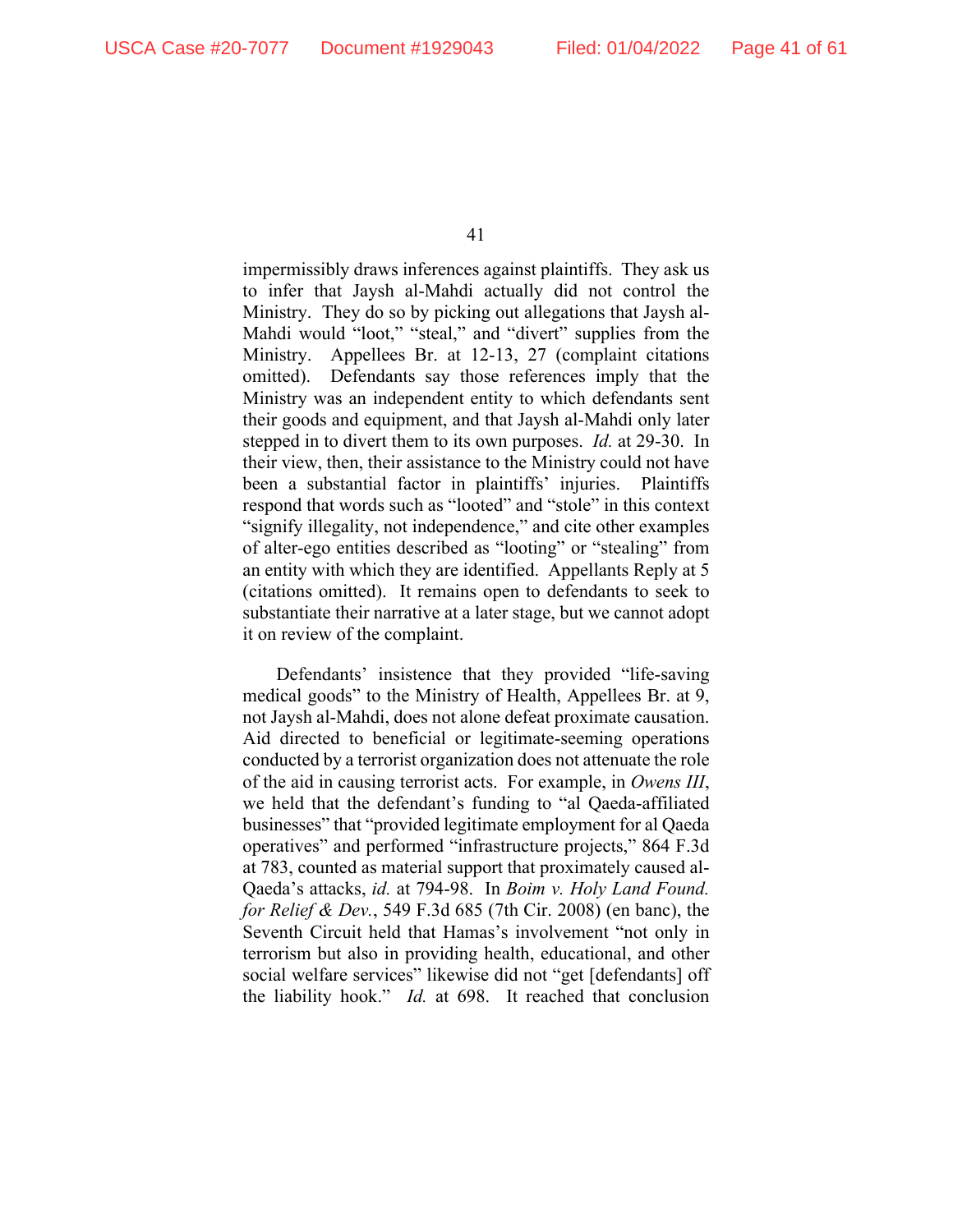because of "the fungibility of money" and because "Hamas's social welfare activities reinforce its terrorist activities." *Id.*  The Supreme Court, too, recognizes that "[m]aterial support meant to promote peaceable, lawful conduct can further terrorism by foreign groups in multiple ways." *Holder v. Humanitarian L. Project*, 561 U.S. 1, 30 (2010) (citation and quotation marks omitted). The same is true here. On the facts alleged in the complaint, the bribes and free goods were aid to Jaysh al-Mahdi that foreseeably furthered the organization's growth and supported its terrorist acts.

What is more, when a defendant aids an intervening intermediary, the defendant's position "one step removed" from the terrorists does not defeat proximate causation so long as plaintiffs allege "some facts demonstrating a substantial connection between the defendant and terrorism." *Owens IV*, 897 F.3d at 275. In the event that the evidence were to establish, contrary to the allegations of their complaint, that the Ministry remained meaningfully independent of Jaysh al-Mahdi, that would not necessarily defeat causation. The court would still need to consider whether plaintiffs established the requisite substantial connection. *Owens IV* permits them to do so by, for example, showing that the funds to the Ministry "actually [were] transferred to [Jaysh al-Mahdi] . . . and aided in" the terrorist acts. *Id*. at 276 (first alteration in original) (quoting *In re Terrorist Attacks on Sept. 11, 2001*, 714 F.3d 118, 124 (2d Cir. 2013)). Unlike the plaintiffs in *Owens IV* and *Rothstein*, who simply assumed that aid to Sudan or Iran was aid to the terrorists they supported, plaintiffs here allege and would be entitled to try to show how the bribes and gifts were nonetheless substantially connected to Jaysh al-Mahdi's acts of terrorism that harmed plaintiffs.

Defendants urge us to take judicial notice of U.S. government support for the Iraqi Ministry of Health during the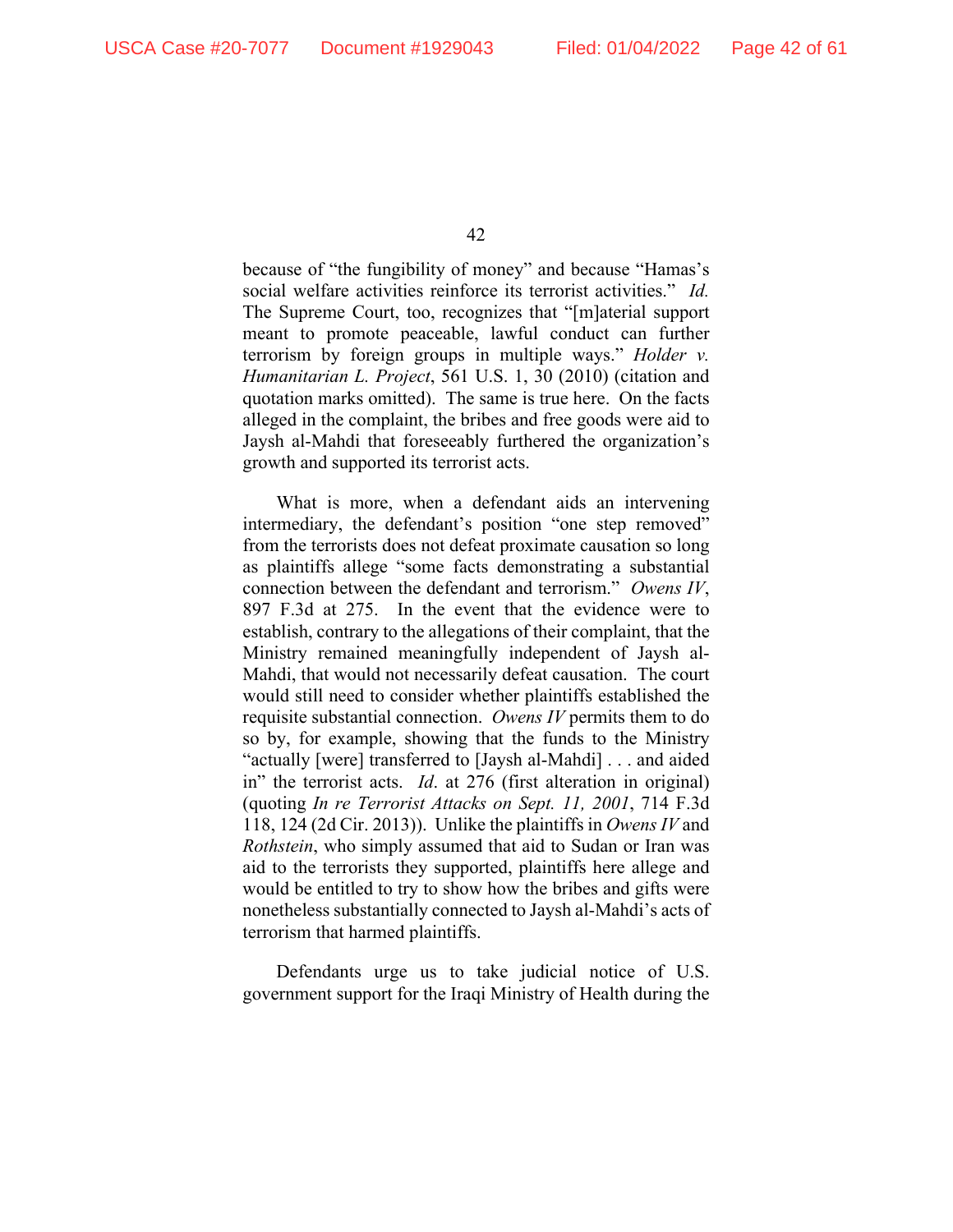period of Sadrist control as a factor that they contend defeats any inference that defendants' aid proximately caused harm to plaintiffs. Defendants assert that, on plaintiffs' theory, "the U.S. Government itself proximately caused Jaysh al-Mahdi's armed attacks." Appellees Br. at 32. They insist the government encouraged private-sector suppliers to support the Ministry of Health, and that "[t]he Supplier Defendants answered that call." *Id.* at 9. But plaintiffs nowhere allege that the government either made or encouraged the corrupt payments to Jaysh al-Mahdi that are the centerpiece of plaintiffs' claims. To the contrary, they allege that U.S. government efforts to bolster health infrastructure for the benefit of the Iraqi people generally steered clear of the Mahdicontrolled Ministry. *See* Third Am. Compl. ¶¶ 76, 113. We decline defendants' invitation to take judicial notice of documents reciting complex facts that appear subject to dispute. *See* Appellants Reply Br. at 8-10; *see also Hurd v. District of Columbia*, 864 F.3d 671, 686-87 (D.C. Cir. 2017); *cf. Owens IV*, 897 F.3d at 273 ("Public records are subject to judicial notice on a motion to dismiss when referred to in the complaint and integral to the plaintiff's claim."). The precise nature and context of any U.S. dealings with the Ministry, or encouragement of others to aid it, remain open to evidentiary development.

We hold that plaintiffs have alleged that defendants proximately caused plaintiffs' injuries, and remand for further consideration of plaintiffs' direct liability claims. The district court on remand will need to reach the issue whether plaintiffs have alleged that defendants themselves committed "acts of international terrorism" under the ATA. *See* Third Am. Compl. ¶¶ 3208-21. That is a legal question, but it was only lightly briefed on this appeal. Because we must remand in any event, we decline to decide it in the first instance.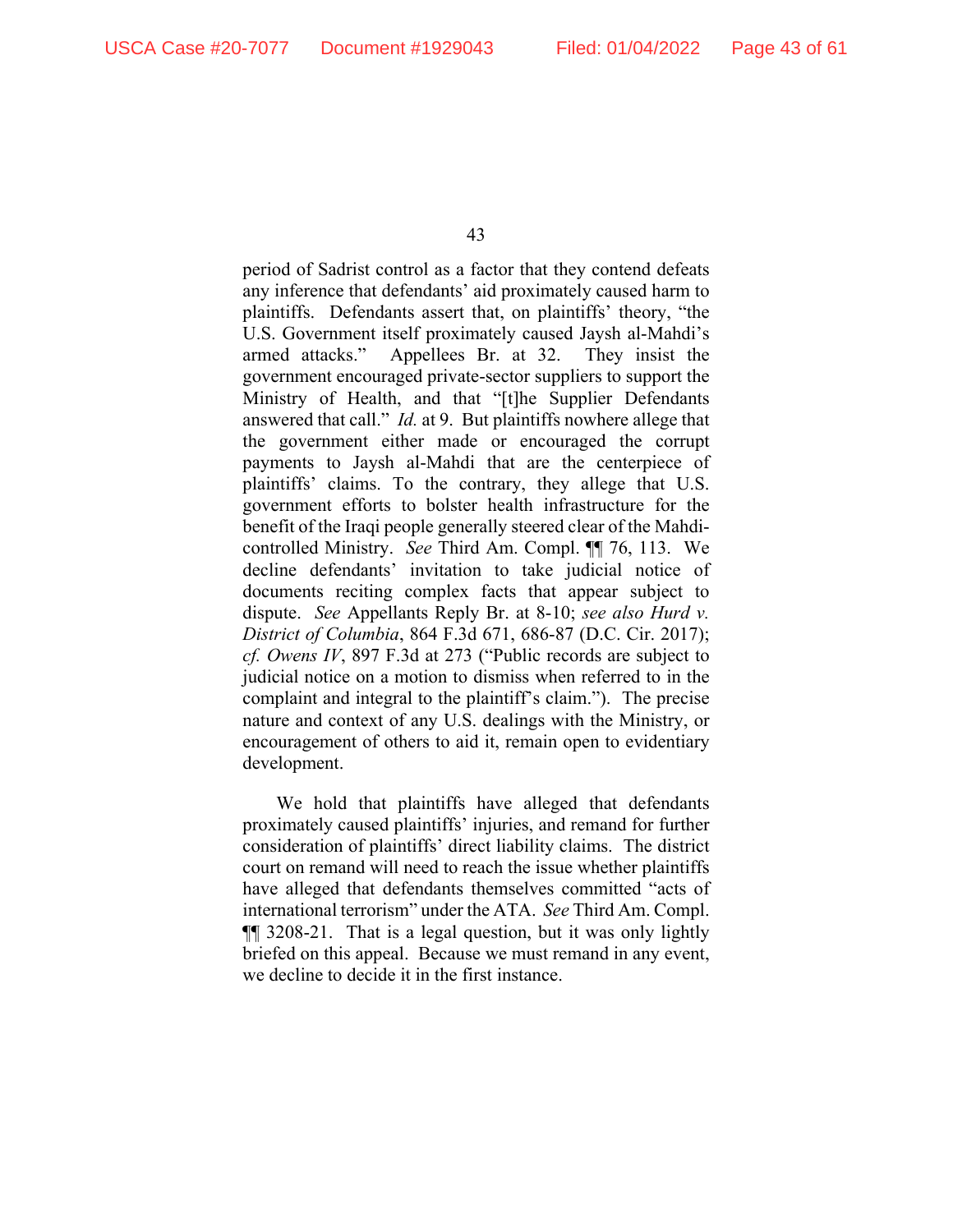## **C. Manufacturers' Remoteness Defense**

Finally, as to both primary and secondary liability, the manufacturer defendants argue that they are not liable even if the supplier defendants are. They contend it was the suppliers who are alleged to have dealt directly with the Mahdicontrolled Ministry, and that they as manufacturers were further removed from the support to Jaysh al-Mahdi that is alleged to have contributed to plaintiffs' injuries. And they say that, given their remoteness, they could not have been tipped off by the visual cues of Jaysh al-Mahdi's domination of the Ministry that plaintiffs allege as one indication of defendants' awareness of their role in Jaysh al-Mahdi's terrorist activities.

On this complaint, we cannot dismiss the claims against the manufacturers on the ground that they were uninvolved with how their goods were marketed in Iraq. Allegations of awareness based on media reports apply to all defendants. And plaintiffs allege that the suppliers acted as the manufacturers' agents with respect to the Iraqi contracts for their products. The briefing did not develop the point, but both parties refer to the Restatement as describing the relevant agency principles. Oral Arg. Rec. 42:10-42:41, 1:06:57-1:07:50. As a general matter, "[a]gency is the fiduciary relationship that arises when one person (a 'principal') manifests assent to another person (an 'agent') that the agent shall act on the principal's behalf and subject to the principal's control, and the agent manifests assent or otherwise consents so to act." Restatement (Third) Of Agency § 1.01 (2006).

As described in the complaint, each supplier had to "demonstrate 'sole and exclusive rights to represent the manufacturer in the territory of Iraq for all of its products,' and each supplier had to procure a 'letter from the manufacturing company authorizing the supplier to represent them.'" Third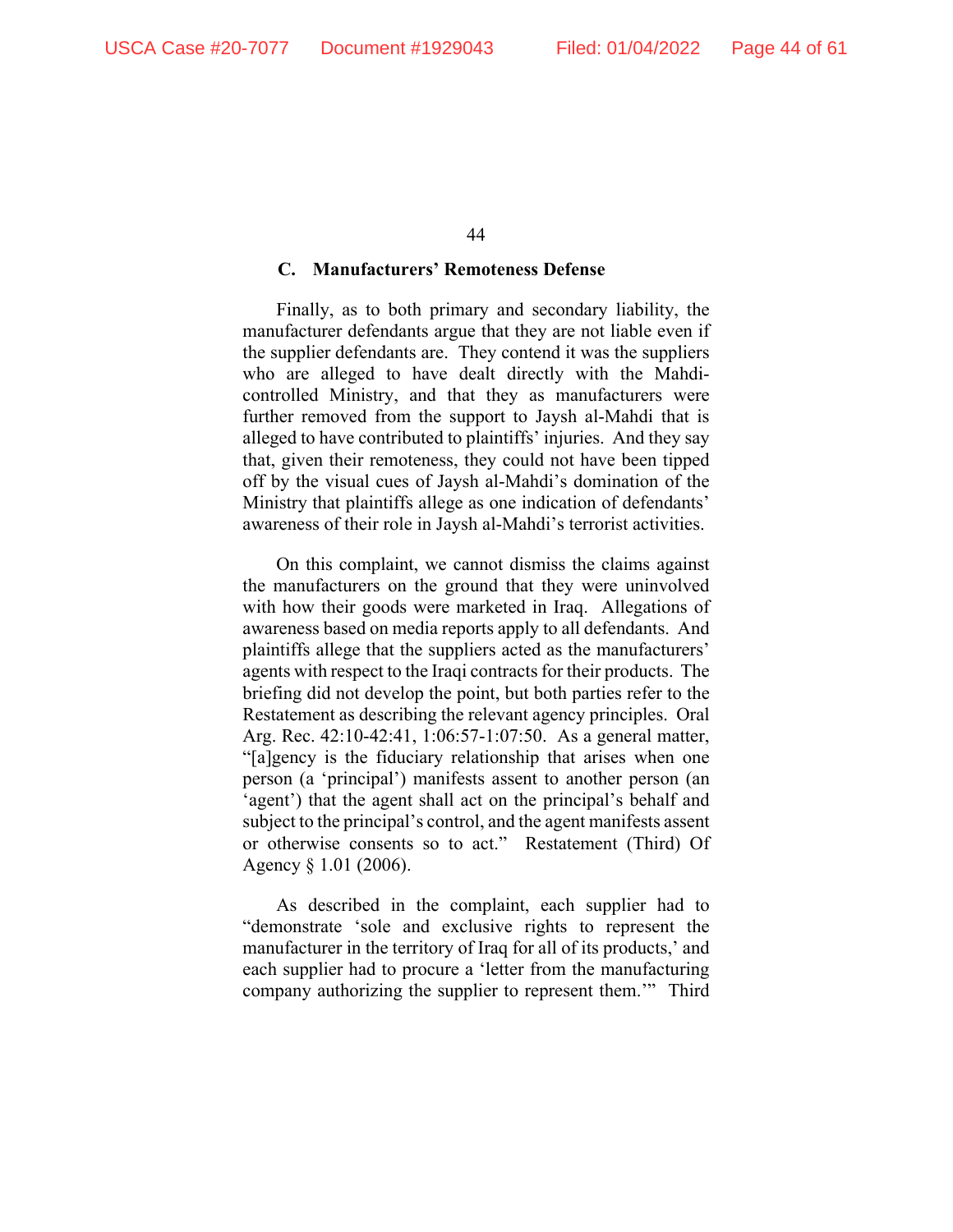Am. Compl. ¶ 157 (quoting USAID, *Pharmaceutical & Medical Products in Iraq* § 6.3.2.1.2, Contract No. 267-C-00- 04-00435-00 (Apr. 17, 2007)) (brackets omitted). "Manufacturers thus had the right to control the suppliers' conduct vis-à-vis" the Ministry: "[M]anufacturers could refuse to authorize specific suppliers to sell in Iraq; could decline to produce documentation confirming that the suppliers acted on their behalf in negotiating with [the Ministry]; or could refuse to fulfill contracts that contained corrupt payments." *Id.* **"**Any one of those steps," plaintiffs allege, "which were in the manufacturer Defendants' power to control, would have precluded the corrupt payments at issue." *Id.* 

The factual allegations describing how the supplier defendants acted as the manufacturers' agents in their interactions with the Ministry and Kimadia under the control of Jaysh al-Mahdi suffice at the pleading stage to prevent dismissal of the claims against the manufacturer defendants on this ground. Development of the factual record, including review of the specific contracts among defendants spelling out relevant terms, as well as other evidence of the nature of the relationships between the manufacturers and their affiliated suppliers, could materially bear on this issue. Of course, to the extent factual development could change the nature of the legal assessment of the relationships among the different types of defendants, those considerations are not now before us.

# **II. Personal Jurisdiction**

Finally, the foreign supplier defendants challenge the U.S. federal courts' constitutional authority to exercise specific personal jurisdiction over them. They dispute only whether plaintiffs' claims "arise out of or relate to" their contacts with the U.S. forum. We hold that they do.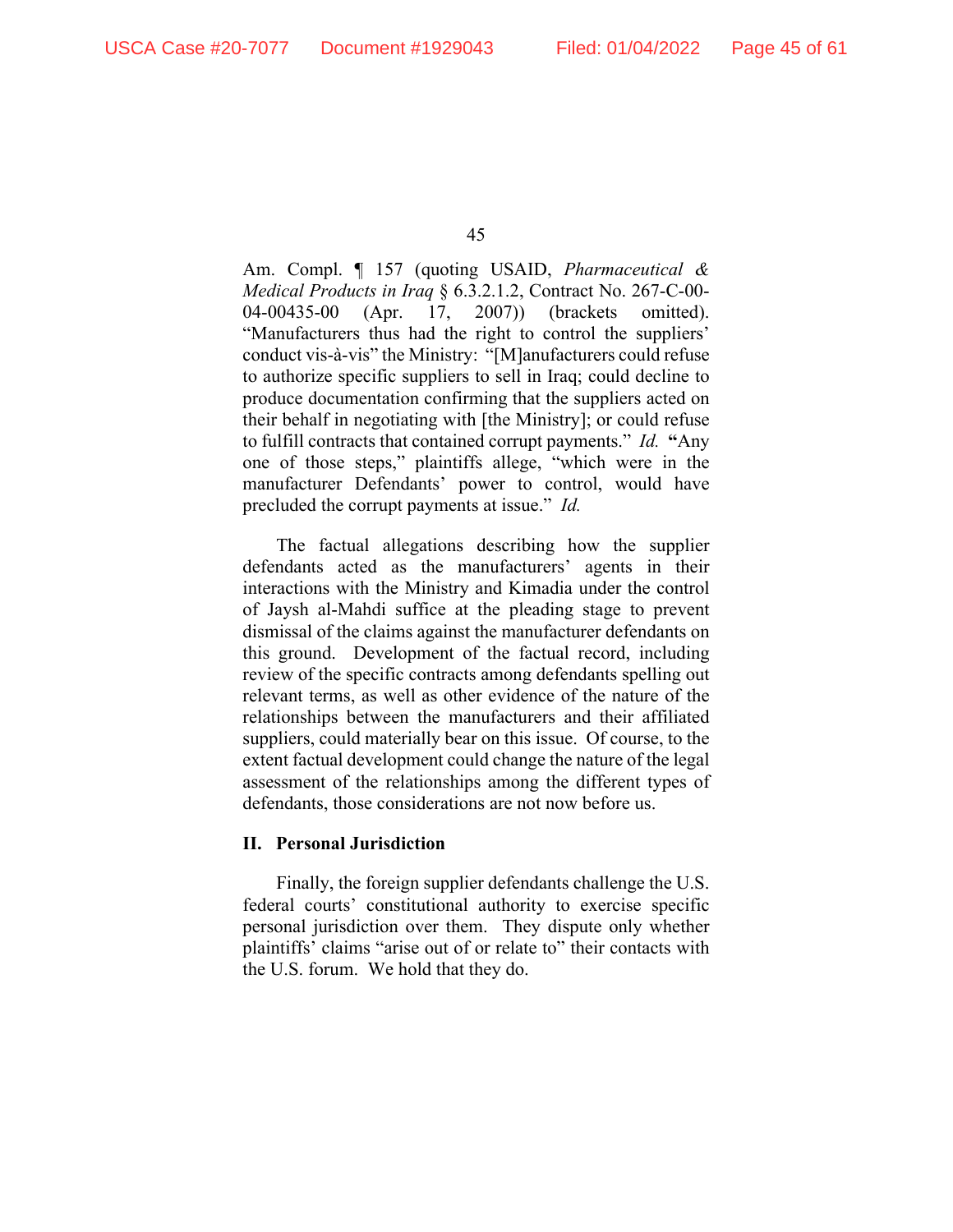Here is the short explanation why: First, the foreign supplier defendants deliberately and repeatedly established ample contacts with the United States. They agreed with U.S. based manufacturers to act as their exclusive agents in Iraq. They then worked closely with the U.S. manufacturers, including through "cross-functional teams," Third Am. Compl. ¶¶ 237, 277, 298, to facilitate Iraqi sales and distribution. The foreign defendants sourced in the U.S. goods they supplied in Iraq, and specifically the goods they used to sweeten their deals with the Mahdi-controlled Ministry.

Second, those forum contacts were all squarely related to plaintiffs' claims. As described earlier in this opinion, the provision of free goods and cash bribes to Jaysh al-Mahdi are at the heart of all of plaintiffs' claims. Plaintiffs contend that bribing Jaysh al-Mahdi and giving it free goods violated the Act by aiding and abetting Jaysh al-Mahdi's terrorist violence against U.S. nationals in Iraq. And plaintiffs view the defendants' alleged bribery and provision of free goods as terror financing and material support for Jaysh al-Mahdi's violence against plaintiffs—support they contend itself constituted international terrorism in direct violation of the ATA.

Putting those two pieces together, it is evident that the foreign suppliers' forum contacts relate to plaintiffs' claims in multiple ways. The objective of the foreign suppliers' collaboration with the manufacturers in the United States was to secure the Iraqi market for the U.S. manufacturers' products. The foreign suppliers made the bribes and delivered the free U.S.-manufactured goods to Jaysh al-Mahdi in Iraq as a means of doing so. The goods they were accordingly able to sell on behalf of their U.S.-affiliated manufacturers were U.S. manufactured and U.S. Food and Drug Administrationapproved products. Plaintiffs even allege that the U.S.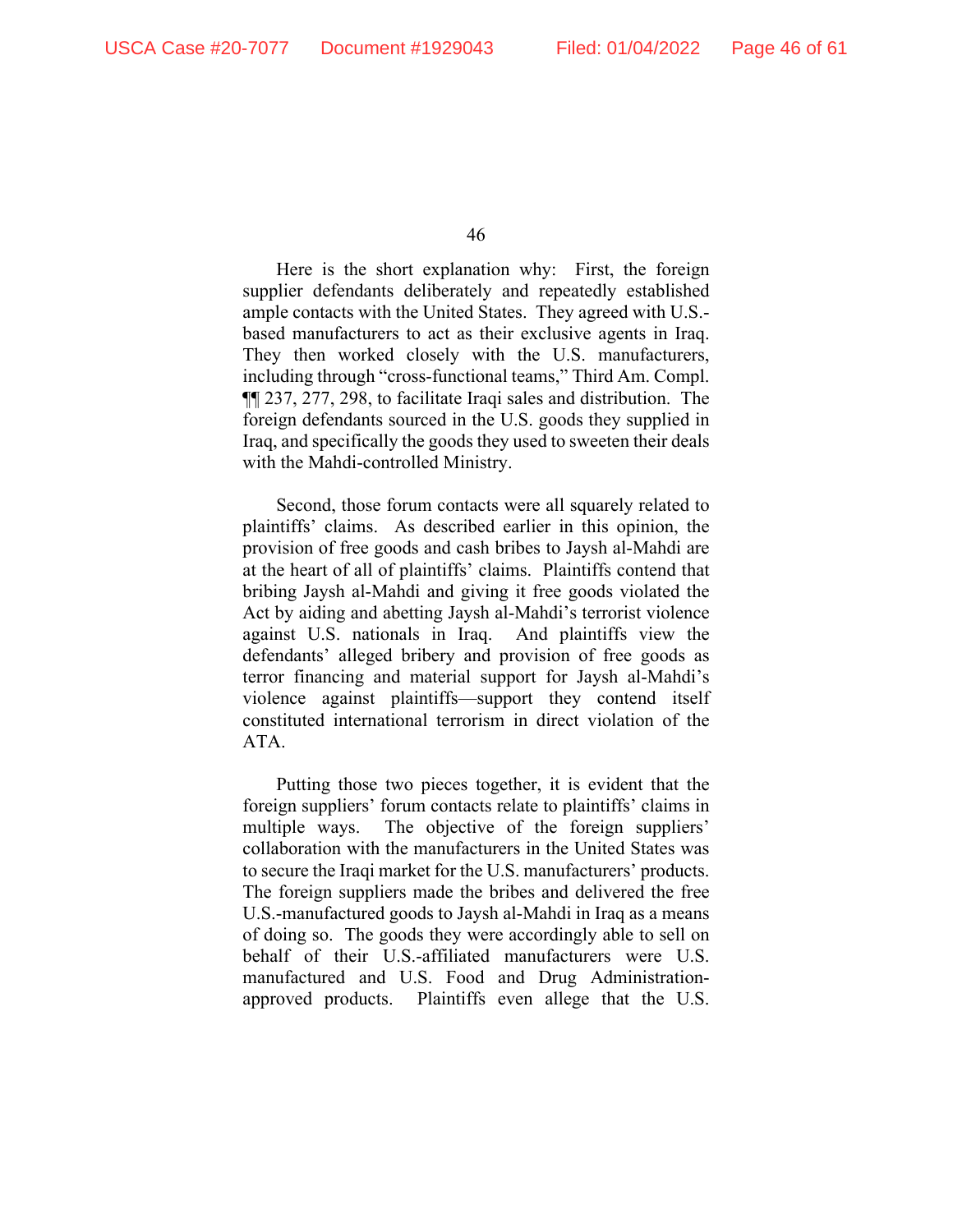provenance of the free goods meant they "carried a high street value," Third Am. Compl. ¶ 153, which helped the foreign supplier defendants clinch those deals. The ATA claims thus relate closely to the foreign defendants' U.S. contacts.

Now for the fuller explanation of the court's specific personal jurisdiction over the foreign supplier defendants. The traditional personal jurisdiction analysis asks first whether an applicable long-arm statute authorizes the court to hear the case, and second whether doing so comports with due process. *See Mwani v. bin Laden*, 417 F.3d 1, 8 (D.C. Cir. 2005). Neither party addresses the statutory step, which is readily satisfied. "Where, as here, a claim arises under federal law and, as the parties agree, a 'defendant is not subject to jurisdiction in any state's court of general jurisdiction,' Fed. R. Civ. P.  $4(k)(2)(A) \dots$  personal jurisdiction may be asserted under Rule  $4(k)(2)$ ," which is essentially a federal long armstatute. *Est. of Klieman by & through Kesner v. Palestinian Auth.*, 923 F.3d 1115, 1120 (D.C. Cir. 2019), *cert. granted, judgment vacated*, 140 S. Ct. 2713 (2020), *and opinion reinstated in relevant part*, 820 F. App'x 11 (D.C. Cir. 2020); *see also Livnat*, 851 F.3d at 55. "Besides proper service of process, it requires only that" jurisdiction be consistent with the United States Constitution and laws. *Klieman*, 923 F.3d at 1120.

Implicitly accepting that Rule  $4(k)(2)(A)$  applies, the foreign suppliers assert that the exercise of personal jurisdiction over them would exceed the constitutionally permissible reach of any U.S. court. Due process prevents a court from deciding claims against parties that have not in some way affiliated themselves with the forum in which the court presides—typically a state, but in certain cases like this one, the entire United States. As a constitutional minimum, a court's ability to exercise personal jurisdiction over a defendant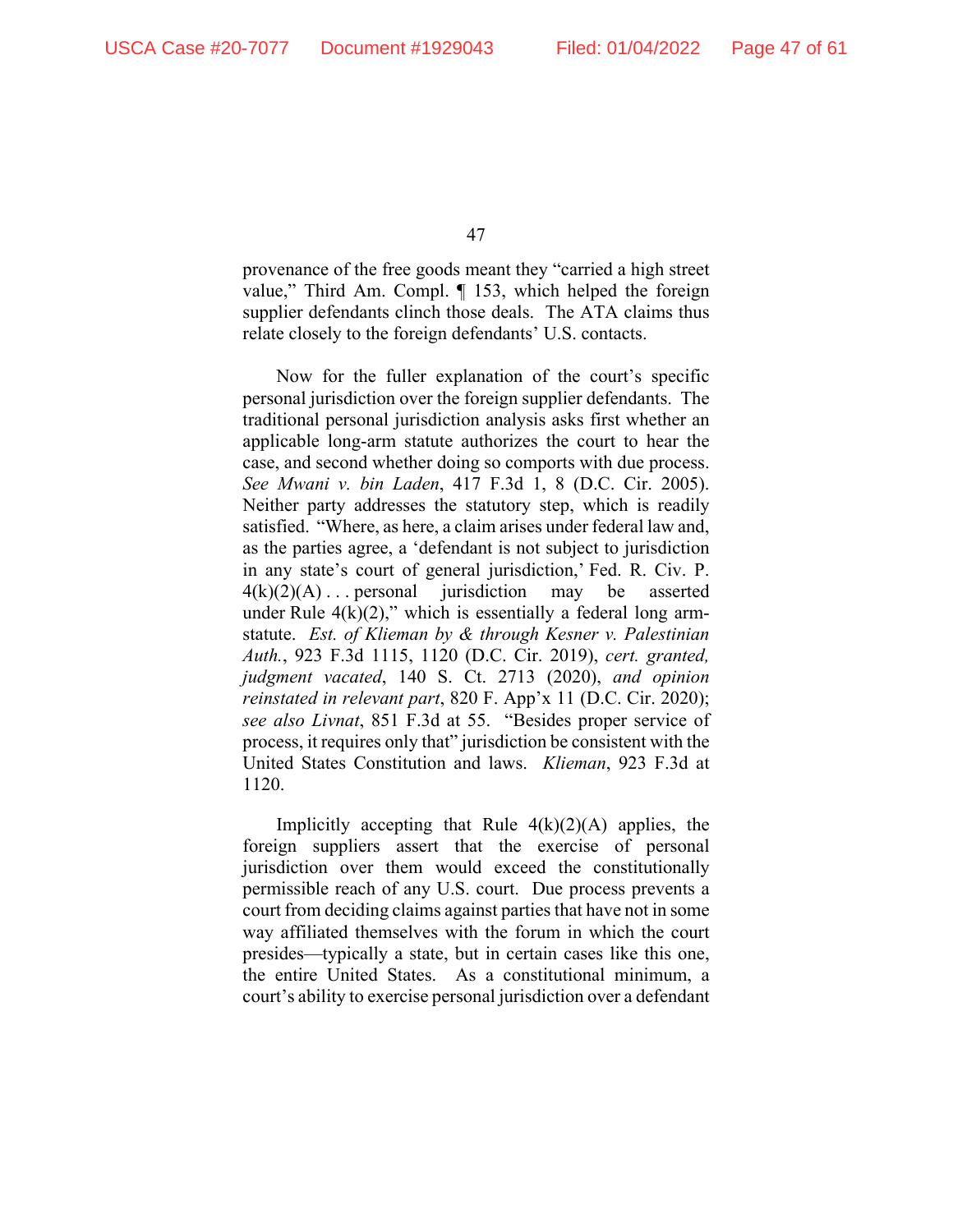requires that the defendant "have certain minimum contacts with [the forum] such that the maintenance of the suit does not offend 'traditional notions of fair play and substantial justice.'" *Int'l Shoe Co. v. Washington*, 326 U.S. 310, 316 (1945) (quoting *Milliken v. Meyer*, 311 U.S. 457, 463 (1940)).

The parties agree that, for purposes of assessing specific jurisdiction over the foreign suppliers, "the relevant forum is 'the United States as a whole,'" *Klieman*, 923 F.3d at 1120 (quoting *Mwani*, 417 F.3d at 11), and that we apply the Due Process Clause of the Fifth rather than the Fourteenth Amendment, *see Mwani*, 417 F.3d at 11. Apart from the scope of the forum and potential federalism considerations, the Fifth and Fourteenth Amendment Due Process inquiries are generally analogous. *See Livnat*, 851 F.3d at 54-55; *but see Bristol-Myers Squibb Co. v. Super. Ct. of Cal.*, 137 S. Ct. 1773, 1783-84 (2017) ("[W]e leave open the question whether the Fifth Amendment imposes the same restrictions [as the Fourteenth] on the exercise of personal jurisdiction by a federal court.").

Courts distinguish between all-purpose "general" personal jurisdiction and claim-linked "specific" jurisdiction; the dispute here is limited to whether the court may exercise specific personal jurisdiction over the six foreign supplier defendants to adjudicate these plaintiffs' claims against them.<sup>[10](#page-47-0)</sup>

<span id="page-47-0"></span><sup>&</sup>lt;sup>10</sup> The six foreign defendants are AstraZeneca UK Limited, GE Medical Systems Information Technologies GmbH, Cilag GmbH International, Janssen Phamaceutica N.V., Pfizer Enterprises SARL, and F. Hoffman-La Roche Ltd. All of the foreign defendants are suppliers, not manufacturers. Fifteen other defendants—all of the manufacturers, one parent company, and three suppliers—have either their place of incorporation or their principal place of business (or both) in the United States, and do not dispute personal jurisdiction here.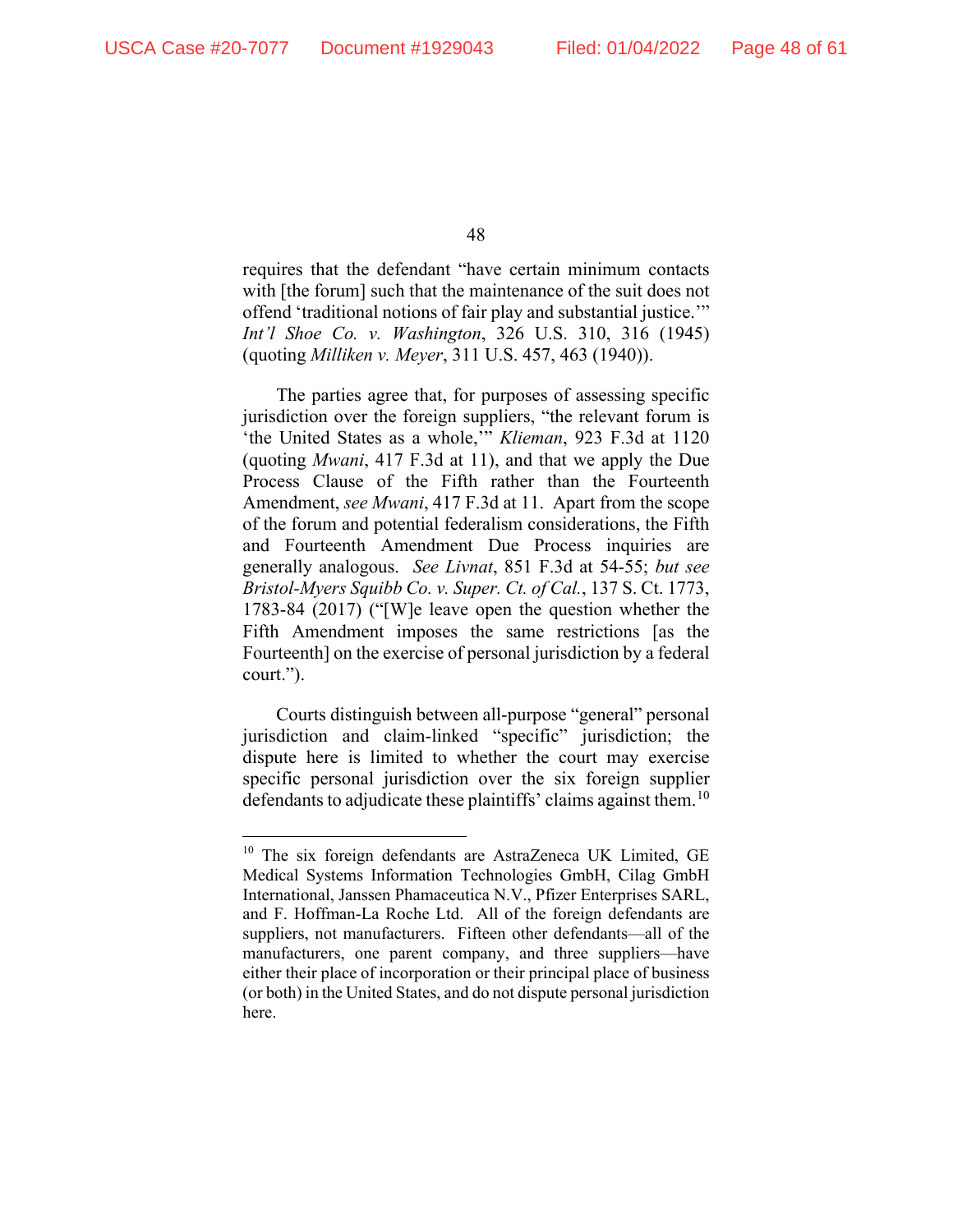General personal jurisdiction exists in any forum in which a defendant is "at home," such as in a corporate defendant's place of incorporation and its principal place of business, and may be exercised without regard to whether the claims themselves have any connection to the forum. *Ford Motor Co. v. Mont. Eighth Jud. Dist. Ct.*, 141 S. Ct. 1017, 1024 (2021). Plaintiffs do not assert that U.S. courts have general personal jurisdiction over the foreign defendants. *Cf. Daimler AG v. Bauman*, 571 U.S. 117, 137 (2014).

 Specific jurisdiction, in contrast, "covers defendants less intimately connected with a [forum], but only as to a narrower class of claims." *Ford*, 141 S. Ct. at 1024. The "'essential foundation' of specific jurisdiction" is the "relationship among the defendant, the forum, and the litigation." *Id.* at 1028 (quoting *Helicopteros Nacionales de Colombia, S.A. v. Hall*, 466 U.S. 408, 414 (1984)). The dispute here is whether that relationship is "close enough to support specific jurisdiction." *Id.* at 1032.

To recap, plaintiffs must meet three requirements to establish a basis for the court's exercise of specific personal jurisdiction: (1) minimum contacts demonstrating that the defendant purposefully availed itself of the forum; (2) relatedness between the contacts and the claim; and (3) compliance with "fair play and substantial justice." The first and third requirements are plainly met here. We review them only briefly to provide context for the key issue—the relatedness of the forum contacts to the claims.

To meet the first requirement, a defendant must have minimum contacts with the forum reflecting "some act by which [it] purposefully avails itself of the privilege of conducting activities within the forum." *Ford*, 141 S. Ct. at 1024 (alteration in original) (quoting *Hanson v. Denckla*, 357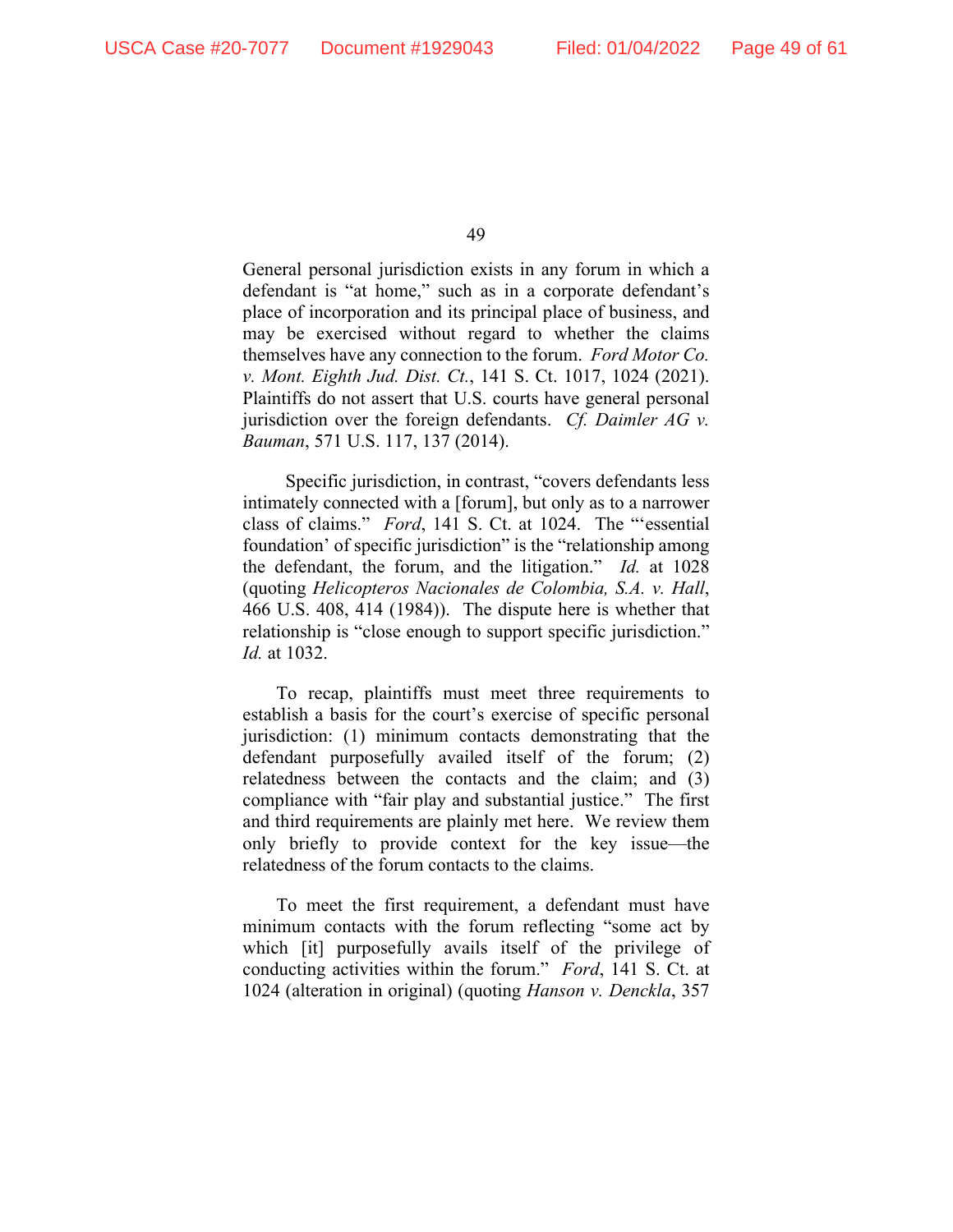U.S. 235, 253 (1958)). When the Supreme Court in *International Shoe* reformulated personal jurisdiction doctrine into a minimum-contacts analysis, it "founded specific jurisdiction on an idea of reciprocity between a defendant and a State: When (but only when) a company 'exercises the privilege of conducting activities within a state'—thus 'enjoy[ing] the benefits and protection of [its] laws'—the State may hold the company to account for related misconduct." *Id.* at 1025 (alterations in original) (quoting *Int'l Shoe*, 326 U.S. at 319). Thus, a defendant must have "deliberately 'reached out beyond' its home—by, for example, 'exploi[ting] a market' in the forum State or entering a contractual relationship centered there." *Id.* (alteration in original) (quoting *Walden v. Fiore*, 571 U.S. 277, 285 (2014)). In considering whether a contractual relationship establishes the requisite contacts with a forum, we follow a realistic approach, not a mechanical test. *See Burger King Corp. v. Rudzewicz*, 471 U.S. 462, 478-79 (1985). We consider "prior negotiations and contemplated future consequences, along with the terms of the contract and the parties' actual course of dealing." *Id.* at 479.

The foreign defendants' alleged contacts with the United States suffice to plead purposeful availment. As relevant here, each of the six foreign supplier defendants reached into the United States to contract with an affiliated U.S. manufacturer to be the manufacturer's exclusive agent in Iraq. Pursuant to its contract and collaborative relationship with a U.S. manufacturer, each foreign supplier worked in Iraq to secure contracts to sell the U.S. manufacturer's goods there. Continuously over a period of years, each of the foreign defendants reached into the United States to source goods manufactured here to fulfill the Iraqi contracts. Those U.S. contacts resulted not from anyone else's "unilateral activity," *cf. Hanson*, 357 U.S. at 253, but from the foreign suppliers' own course of dealing by which they "purposefully avail[ed]"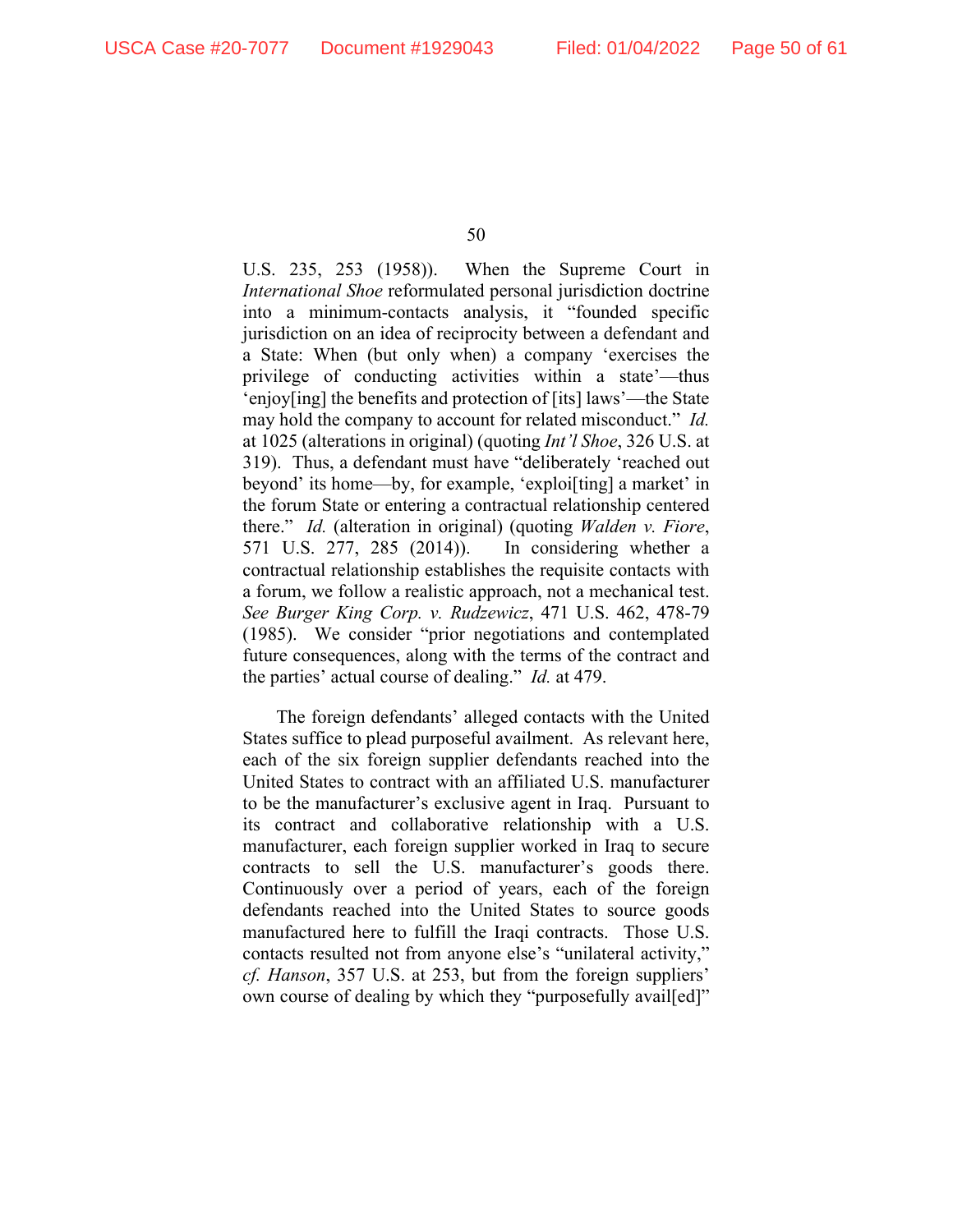themselves of the privilege of conducting business in the forum, *id*. The foreign suppliers' forum contacts were significant and ongoing, as confirmed by the terms of many contracts that, even in advance of discovery, the complaint describes. Those contacts fulfill the constitutional requirement of minimum contacts reflecting purposeful availment of the U.S. forum.

To meet the third specific-jurisdiction requirement, the assertion of personal jurisdiction over the objecting defendant must "comport with 'fair play and substantial justice.'" *Burger King Corp.*, 471 U.S. at 476 (quoting *Int'l Shoe*, 326 U.S. at 320). To determine whether it does, we consider a range of factors, including the burden on defendants, the forum's interests in adjudicating the case, plaintiffs' interests in "convenient and effective relief," and the judicial system's interest in the efficient resolution of the controversy. *Id.* at 477 (quoting *World-Wide Volkswagen Corp. v. Woodson*, 444 U.S. 286, 292 (1980)).

Considerations of fair play and substantial justice strongly support the exercise of personal jurisdiction over the foreign supplier defendants to adjudicate these plaintiffs' ATA claims. Defendants—sophisticated international businesses with established and ongoing ties to their U.S. affiliates—assert no special burden from defending this matter in the United States. *Cf. Asahi Metal Indus. Co. v. Super. Ct. of Cal.*, 480 U.S. 102, 114 (1987). Nor do they question that plaintiffs and the United States manifestly have strong interests in the availability of a U.S. forum for these claims. In amending the ATA, Congress declared that "wherever [they are] acting and wherever they may be found," Amendment  $\S$  2(b), entities or individuals that give material support to acts of terrorism that "threaten the security of nationals of the United States or the national security, foreign policy, or economy of the United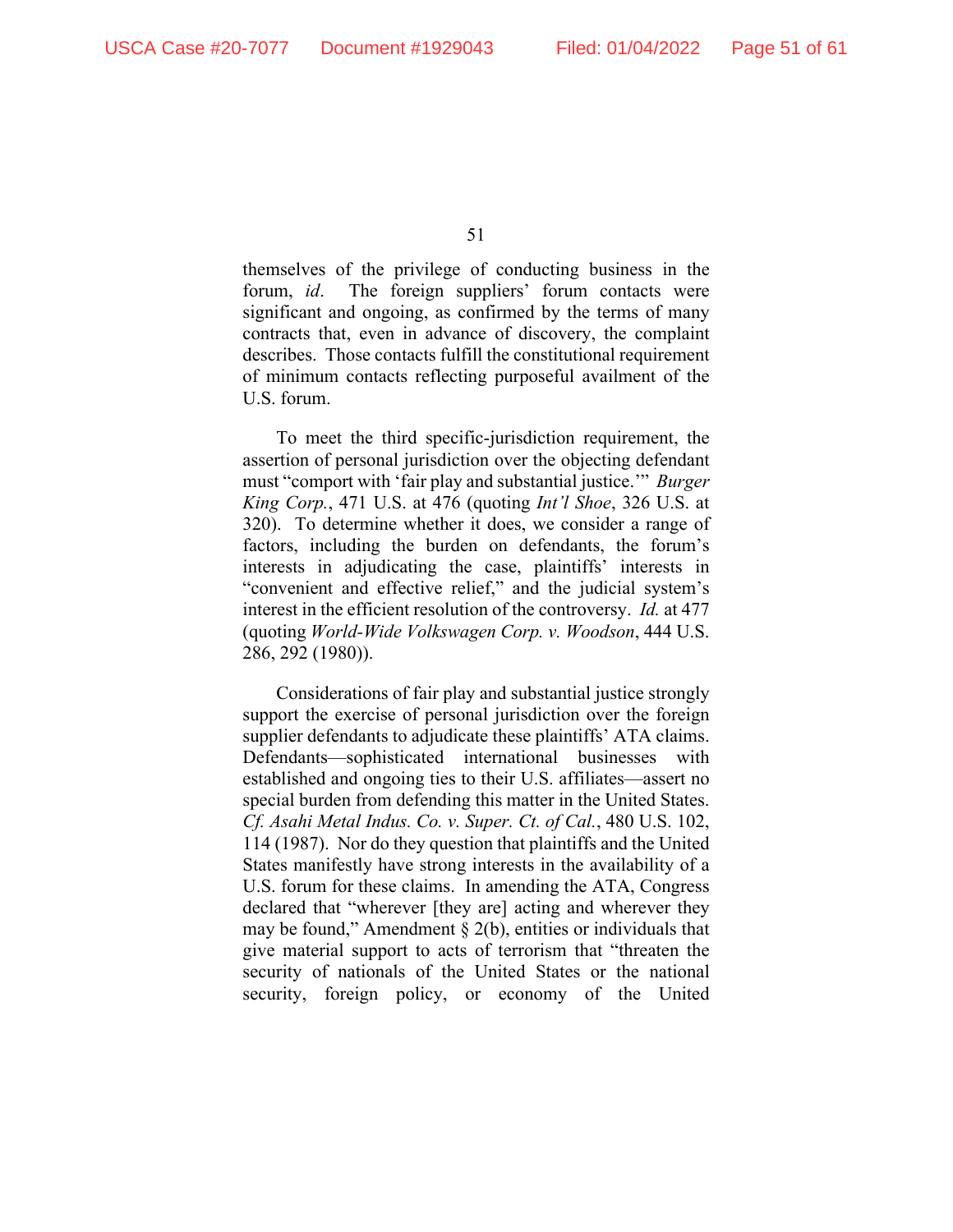States . . . should reasonably anticipate being brought to court in the United States to answer for such activities," *id.* § 2(a)(6). If our courts were closed to plaintiffs' claims, no other forum would hold these defendants to account for these ATA violations.

The nub of the dispute centers on the second specificjurisdiction requirement: that plaintiffs' claims "'arise out of or relate to the defendant's contacts' with the forum*.*" *Ford*, 141 S. Ct. at 1025 (quoting *Bristol-Myers*, 137 S. Ct. at 1780). Put another way, "there must be 'an affiliation between the forum and the underlying controversy.'" *Bristol-Myers*, 137 S. Ct. at 1780 (quoting *Goodyear Dunlop Tires Operations, S.A. v. Brown*, 564 U.S. 915, 919 (2011)). Either the claims must "arise out of" the defendants' forum contacts, or they must be related in some other way that is "close enough to support specific jurisdiction." *Ford*, 141 S. Ct. at 1032. One such example occurs when a defendant uses forum contacts as an instrument for achieving the wrong alleged. *See Licci ex rel. Licci v. Lebanese Canadian Bank, SAL*, 732 F.3d 161, 171 (2d Cir. 2013). But the forum contacts need not themselves be unlawful. And the defendants' forum contacts need not have caused or given rise to the plaintiffs' claims. *Ford*, 141 S. Ct. at 1026. "That does not mean anything goes"—"the phrase 'relate to' incorporates real limits, as it must to adequately protect defendants foreign to a forum." *Id.*

Again, these plaintiffs' claims center on defendants' provision of cash bribes and free goods to Jaysh al-Mahdi that supported terrorist acts against plaintiffs. The claimed ATAviolating bribes arise from or relate to the foreign suppliers' U.S. contacts in at least four overlapping ways. We do not decide whether all four are necessary, nor whether one alone would suffice. We hold only that the relationships between the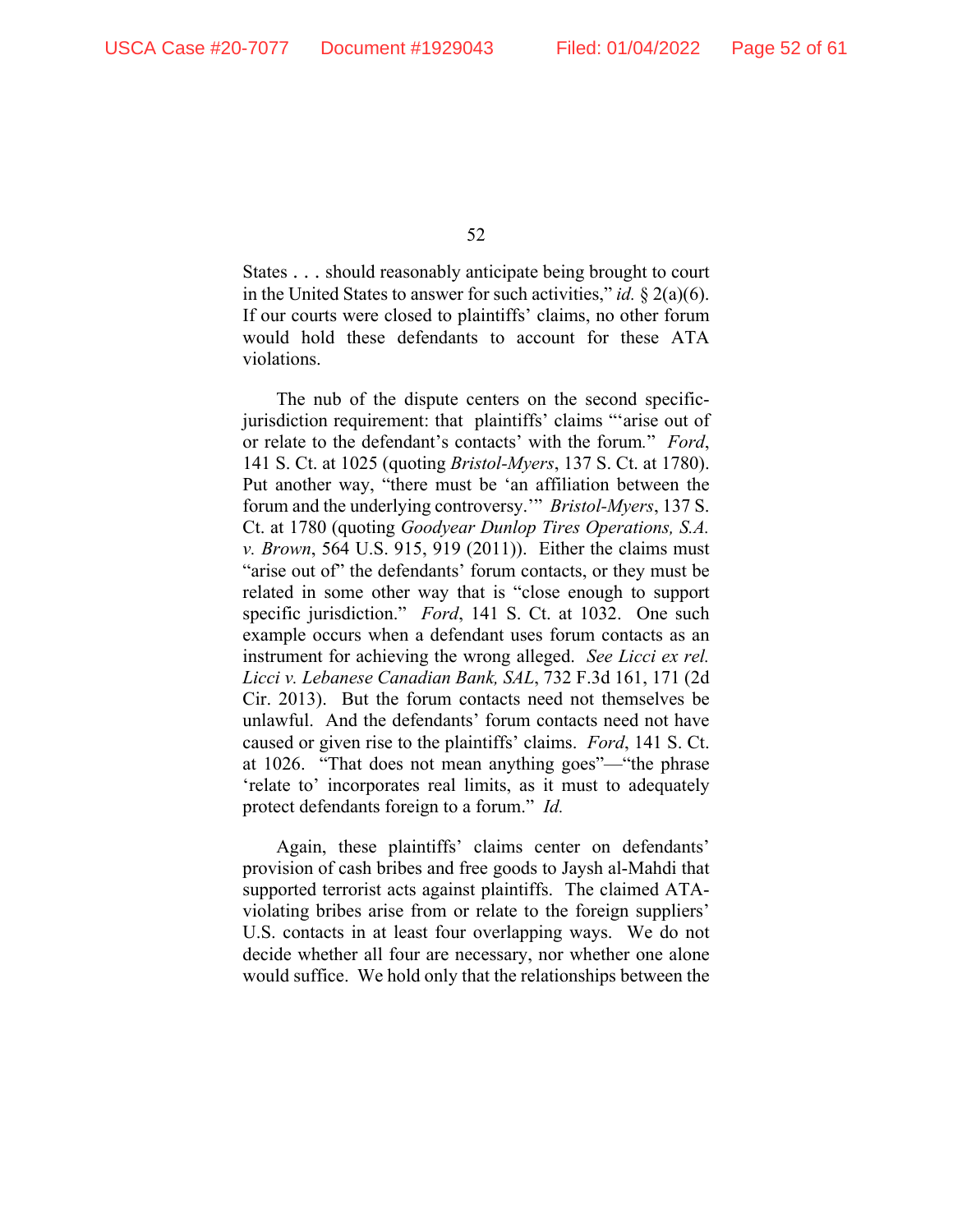plaintiffs' claims and the foreign defendants' alleged contacts with the United States support specific jurisdiction here.

First, the foreign defendants' collaboration with U.S. manufacturers to market their American products in Iraq was why these foreign defendants were interacting with Jaysh al-Mahdi in the first place, and defendants' interactions with Jaysh al-Mahdi form the basis of the claim. The allegations make clear that a principal reason the foreign defendants were selling goods in Iraq at all was to capture a business opportunity beneficial to both the foreign suppliers themselves and their U.S. manufacturer affiliates. The complaint details the relationship between the foreign defendants' forum contacts and their ATA claims: The foreign supplier defendants worked with in-forum manufacturers, acting as those manufacturers' representatives in Iraq when they solicited Iraqi bids and fulfilled orders for the manufacturers' goods to be shipped there. The foreign defendants' ability to complete their sales of the U.S. manufacturers' products in Iraq thus depended on their forum contacts. The U.S. and foreign defendants' cooperative business model benefitted from the protections of U.S. law. Domestic contract law would have likely governed interactions between the foreign suppliers and their U.S. manufacturers, and their businesses benefited from the protections of U.S. food and drug law, customs and export law, and intellectual property regime.

Second, "the products to be distributed by [defendants] were being manufactured" in the forum. *St. Jude Med., Inc. v. Lifecare Int'l, Inc.*, 250 F.3d 587, 592 (8th Cir. 2001). The goods the foreign defendants supplied from their U.S. affiliate manufacturers were, at least in significant part, U.S. goods. For example, AstraZeneca UK Limited allegedly sold U.S. manufactured drugs to the Ministry, including at least Arimidex (both the active pharmaceutical ingredient (API)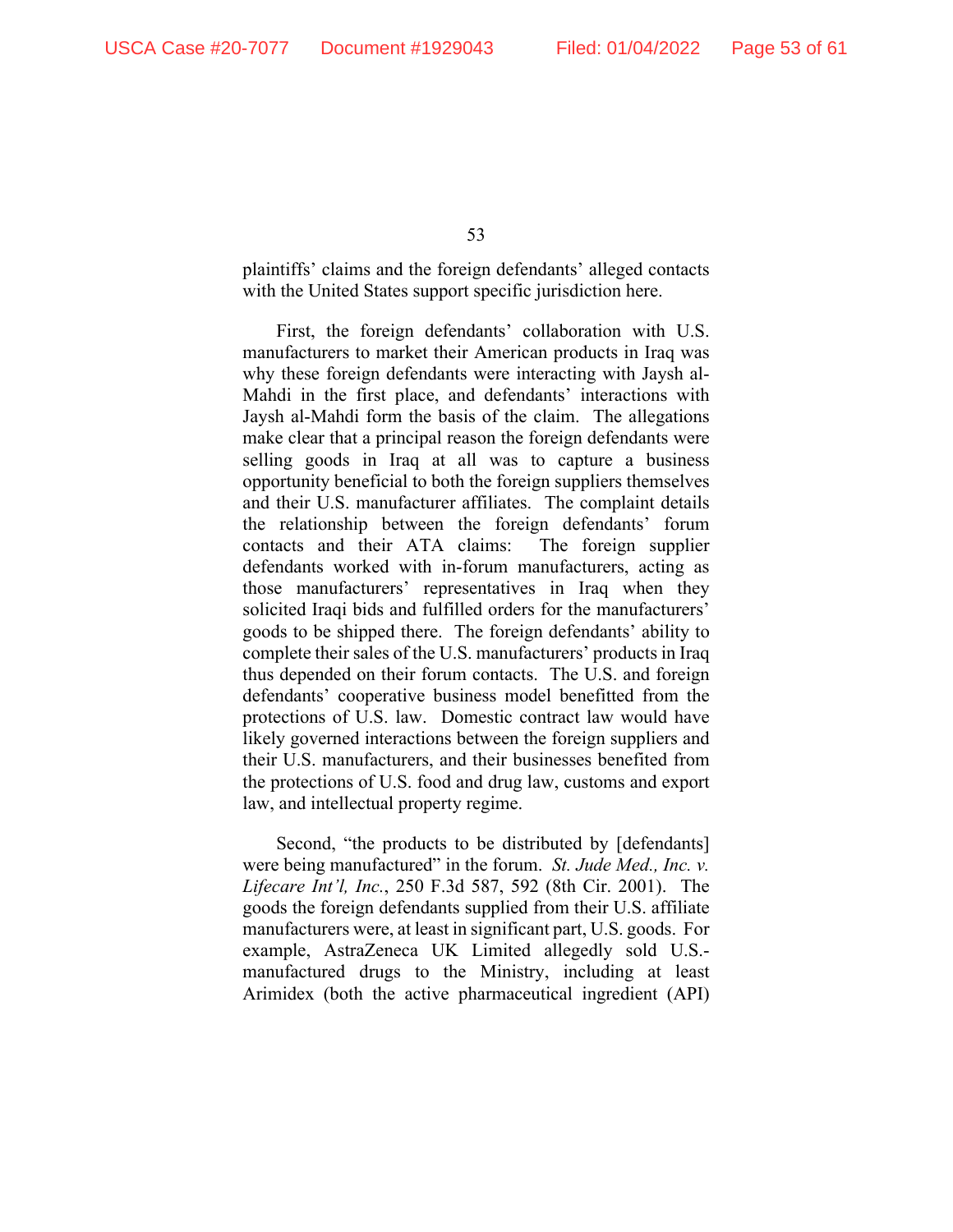manufacturing and drug formulation occurred in Delaware), and Meronem and Seroquel (the API was made in Delaware for both).<sup>11</sup> For GE Medical Systems Information Technologies GmbH, the complaint identifies at least twelve medical-device contracts it executed with the Sadrist-controlled Ministry, and it claims that the entity sourced devices from the United States and certified to Kimadia their U.S. origin. For Cilag GmbH International and Janssen Pharmaceutica N.V. (the two foreign suppliers for Johnson & Johnson), the complaint alleges they sold the Ministry U.S.-manufactured drugs, including Eprex (U.S. API), Topamax (U.S. API), Leustatin (U.S. API), and Remicade (U.S. API). The complaint alleges that Pfizer Enterprises SARL supplied at least two drugs (Depo-Provera and Solu-Medrol) with U.S. API. And it alleges that F. Hoffman-La Roche Ltd. supplied several drugs made with U.S. API, including Avastin, Herceptin, MabThera, Pegasys, and Xeloda. The complaint also alleges on information and belief that discovery is likely to uncover other such transactions.

Third, the primary way in which plaintiffs allege that the foreign defendants actually violated the ATA was giving Jaysh al-Mahdi cash bribes and U.S.-manufactured free goods. The ATA violation was part of how the foreign suppliers secured a market for U.S.-manufactured products, and the U.S. sourcing is therefore centrally "related to" plaintiffs' claims. Contracts

<span id="page-53-0"></span><sup>&</sup>lt;sup>11</sup> "API" is the drug's "active pharmaceutical ingredient." The drug manufacturers often used a two-part manufacturing process. The first was to make the API, which for many of the drugs was done at an American facility. Then, either the same U.S. facility or an affiliate international facility combined the API with other materials to make the final drug. That second process is called "drug formulation." According to the complaint, the API is the most important part of the drug manufacturing process, the most difficult as a technical matter, and the step that imparts the most value.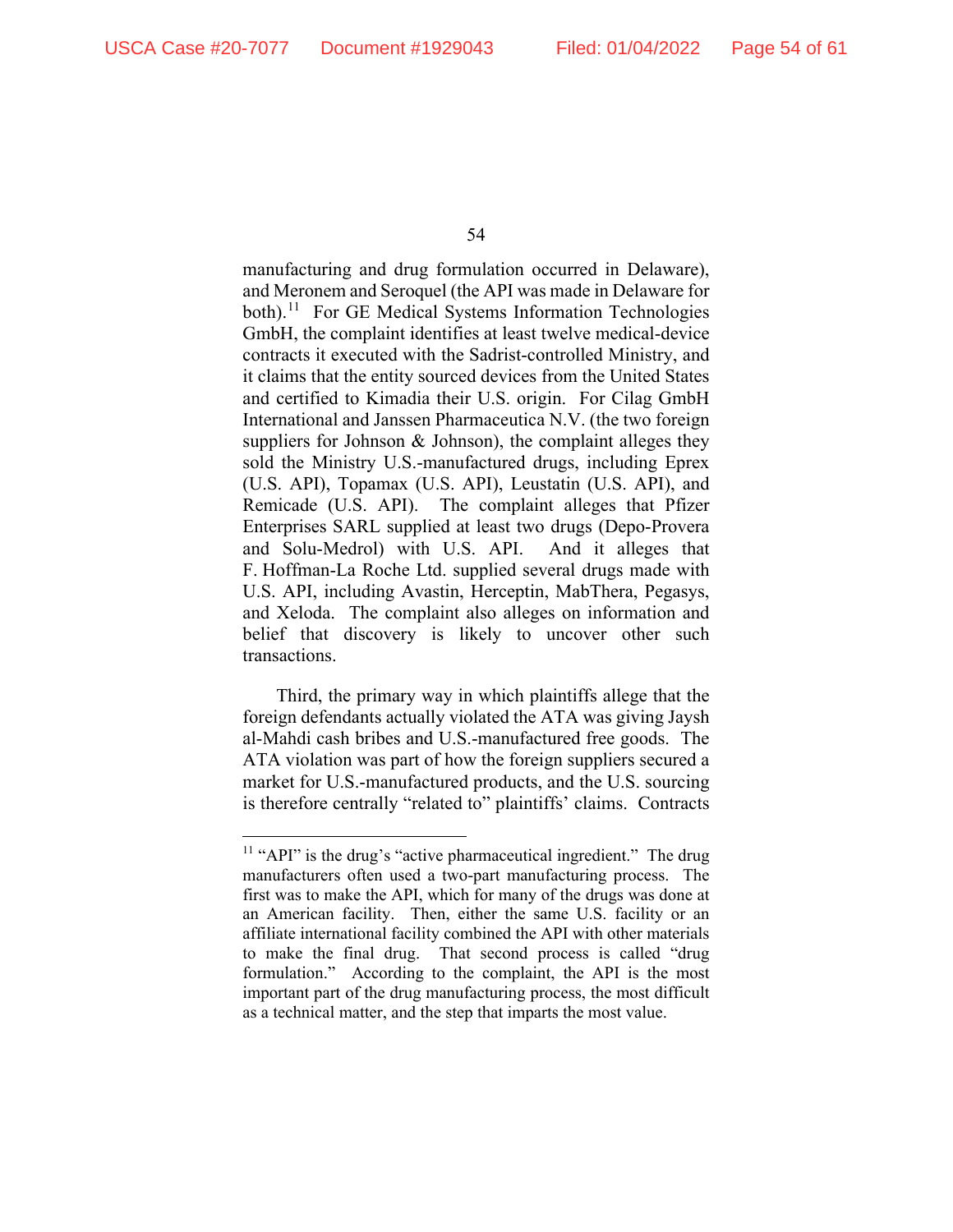for all but one of the specific drugs discussed above indicated that defendants provided a "free of charge" amount on top of the quantity of drugs Kimadia actually paid for. And for that one drug, Topamax, that contract was allegedly obtained with an "Off-the-Books Payoff." Third Am. Compl. ¶ 253. The provision of U.S.-manufactured drugs was, along with the provision of cash bribes, the very instrumentality the foreign defendants allegedly used to violate the ATA. A plaintiff's cause of action rooted in a defendant's use of its contacts with the United States to violate U.S. law surely arises out of or relates to that plaintiff's claims.

Fourth, plaintiffs allege that Jaysh al-Mahdi specified that the U.S. provenance of the medical goods mattered to it. The complaint alleges that Jaysh al-Mahdi "prioritized obtaining U.S.-manufactured drugs, which tended to be most valuable on the black market" and thus more useful in financing acts of international terrorism. Third Am. Compl. ¶ 122. According to the complaint, "FDA approval was important" because "FDA-approved drugs carried a high street value, which made FDA-approved goods especially attractive for black-market diversion." *Id.* ¶ 153. The supplier defendants accordingly certified to Kimadia which drugs were American in origin, and wrote "USA" on the packaging of the U.S.-origin goods. And each procured U.S. export certificates and FDA approvals for the drugs at issue. Because the tort here is based in significant part on bribing and providing free goods to Jaysh al-Mahdi and thereby funding the terrorist acts that harmed plaintiffs, plaintiffs' allegations that the goods' United States provenance and labeling increased their black-market price and thus their value to Jaysh al-Mahdi as terrorism funding sources tie the claims to the foreign defendants' U.S. forum contacts.

The issue here is not that U.S. goods happen to be in the supply chain, as defendants contend. Rather, the complaint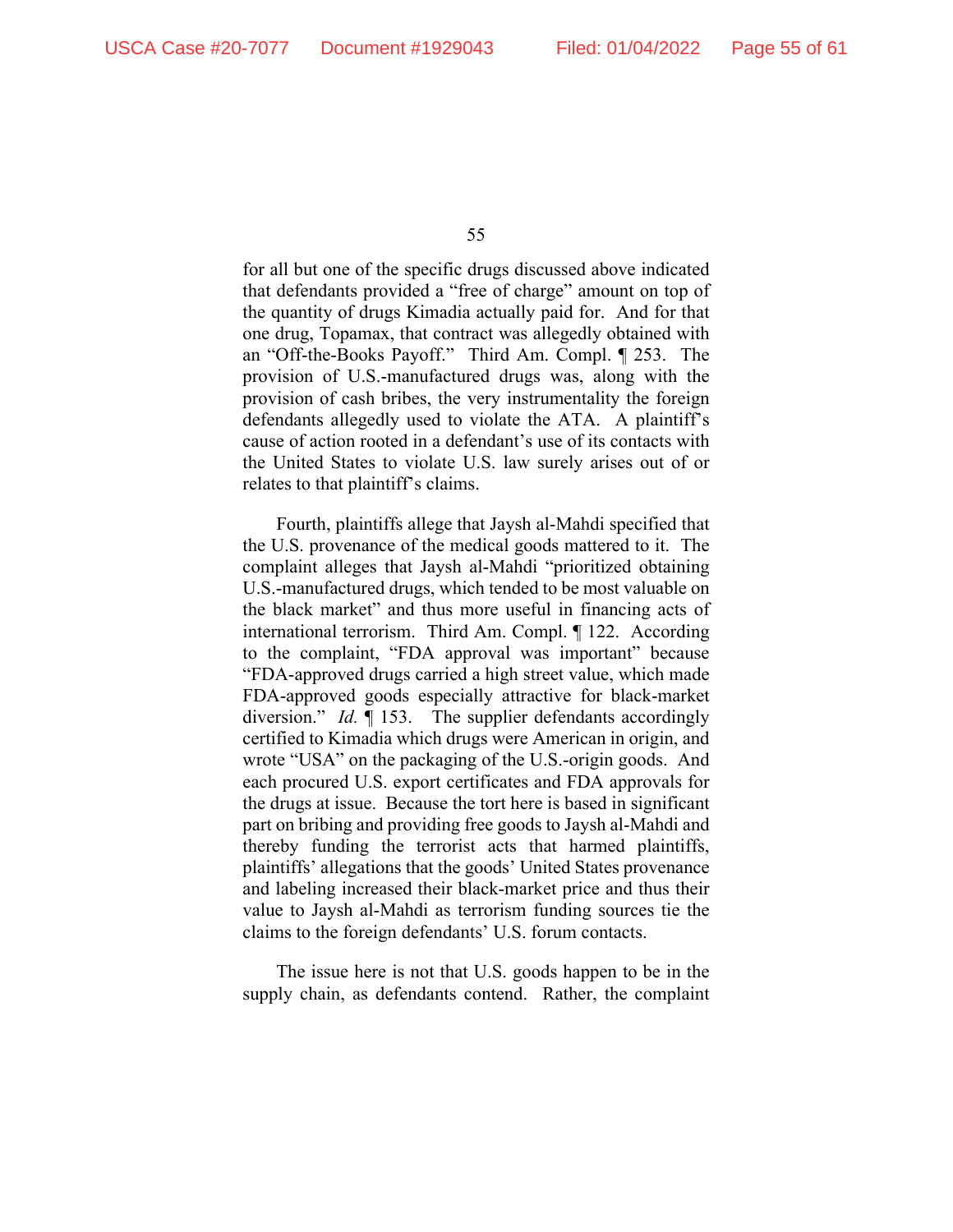alleges coordination between affiliated firms within and outside the U.S. working together over a long period to supply products to serve the Iraqi market. Unlike in *Bristol-Myers*, for example, here it *is* "alleged that [the manufacturers] engaged in relevant acts together with [the distributors] in [the forum]." 137 S. Ct. at 1783. The foreign supplier defendants reached into the United States to contract with the U.S. manufacturers. It was those contracts that empowered the foreign suppliers as the U.S. manufacturers' agents to market U.S.-developed and U.S.-produced goods to the Mahdi-controlled Ministry in Iraq. And the foreign suppliers reached into the United States to obtain the goods. *Cf. Bristol-Myers*, 137 S. Ct at 1778 (finding forum contacts unrelated to claim where neither drug nor its marketing strategy were developed in the forum, and defendants "did not manufacture, label, package, or work on the regulatory approval of the product" there).

In sum, the foreign defendants entered into cooperative relationships with U.S. manufacturers to sell U.S.-origin drugs in Iraq; they in fact sold a large volume of U.S. drugs to the Madhi-controlled Ministry over an extended period of time; they used the U.S products, along with cash, to bribe Jaysh al-Mahdi to obtain those contracts; and Jaysh al-Mahdi particularly desired contracts facilitated with "gifts" of free U.S. goods as those goods provided more significant financing for the group's terrorist objectives. In all these ways, then, the foreign defendants' contacts with the United States relate to plaintiffs' ATA claims.

The Second Circuit's analysis in *Licci* illustrates the adequacy of this kind of connection between forum contacts and an ATA claim to support specific jurisdiction. *Licci* confirmed the New York district court's jurisdiction over a Lebanese bank with no operations, branches, or employees in the United States, 732 F.3d at 165, to hear ATA claims related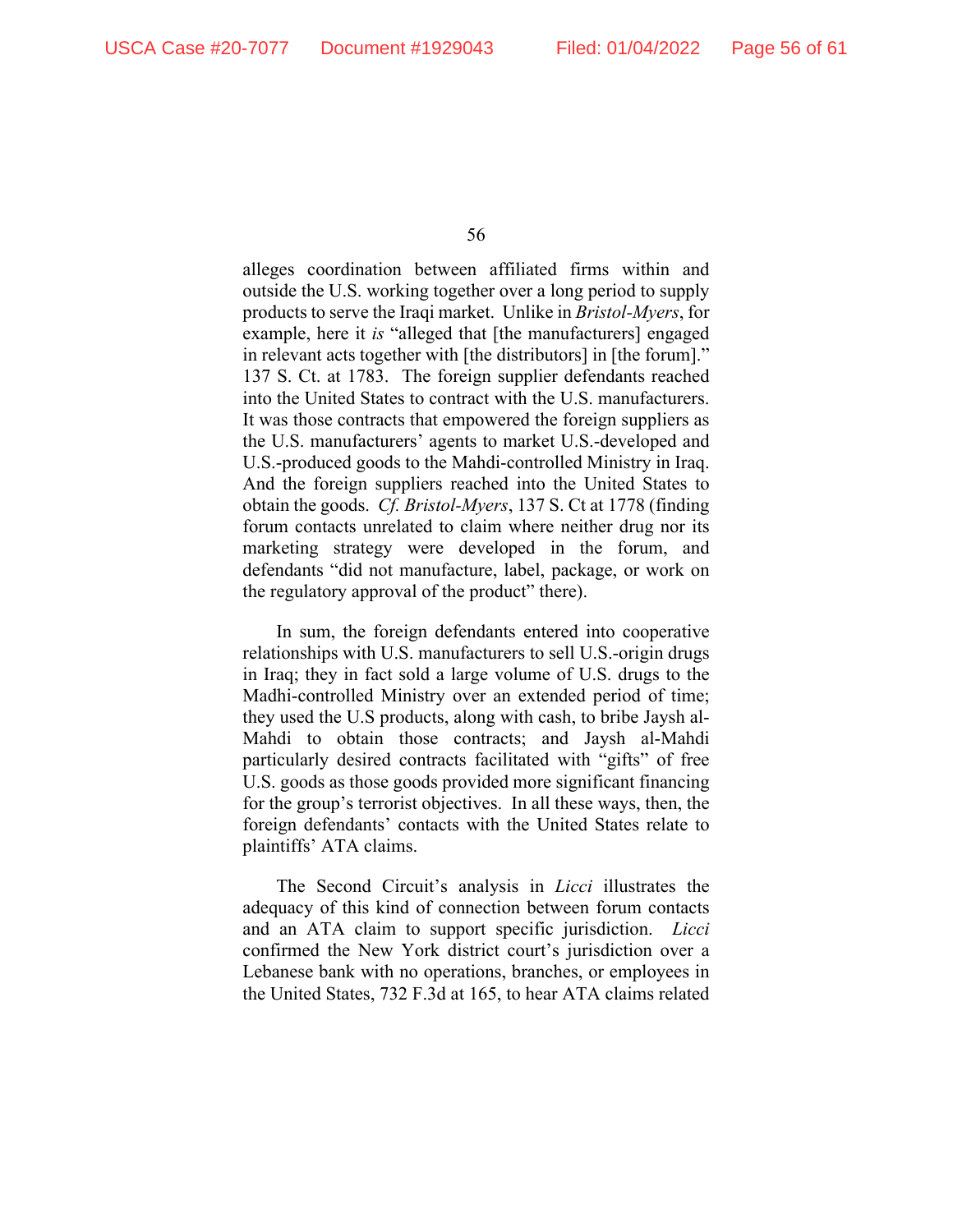to the bank's "repeated use of [a] correspondent account—and hence New York's banking system—as an instrument to achieve the wrong complained of," *id.* at 173. It saw the bank's use of the New York-based account as "part of the principal wrong" at issue, *id.* at 170, which was the bank's "repeated, intentional execution of U.S.-dollar-denominated wire transfers on behalf of" a financial arm of Hezbollah, *id.* at 171. It so held even though the bank could have processed the wire transfers "through correspondent accounts anywhere in the world." *Id.* The bank's New York contacts were sufficiently related to plaintiffs' claims, including ATA claims, to support the court's personal jurisdiction over it. *Id.* 

Like the bank account in *Licci*, the contracts to sell U.S. goods in Iraq, and the goods themselves used to bribe Jaysh al-Mahdi, were "an instrument to achieve the very wrong alleged." 732 F.3d at 171.Defendants used the U.S. goods to fund Jaysh al-Mahdi, giving rise to the ATA claims at issue. And whereas the money used in *Licci* to violate the statute incidentally flowed through the United States, here, the goods used to violate the ATA originated in the forum and were specially desired by the terrorist organization because of that source. In both cases, then, the contacts with the U.S. forum sufficiently relate to the ATA claim to satisfy due process requirements.

The Supreme Court's elaboration in *Ford* on the requirement that a claim "arise out of or relate to" the defendant's forum contacts also supports our analysis. There, the Court addressed whether Ford was subject to specific jurisdiction in Montana and Minnesota for claims arising from car accidents involving Ford vehicles in each of those forum states, even though Ford had not designed, manufactured, or sold the cars at issue in the forum, and it was unilateral action of others that brought them there. 141 S. Ct. at 1023.Ford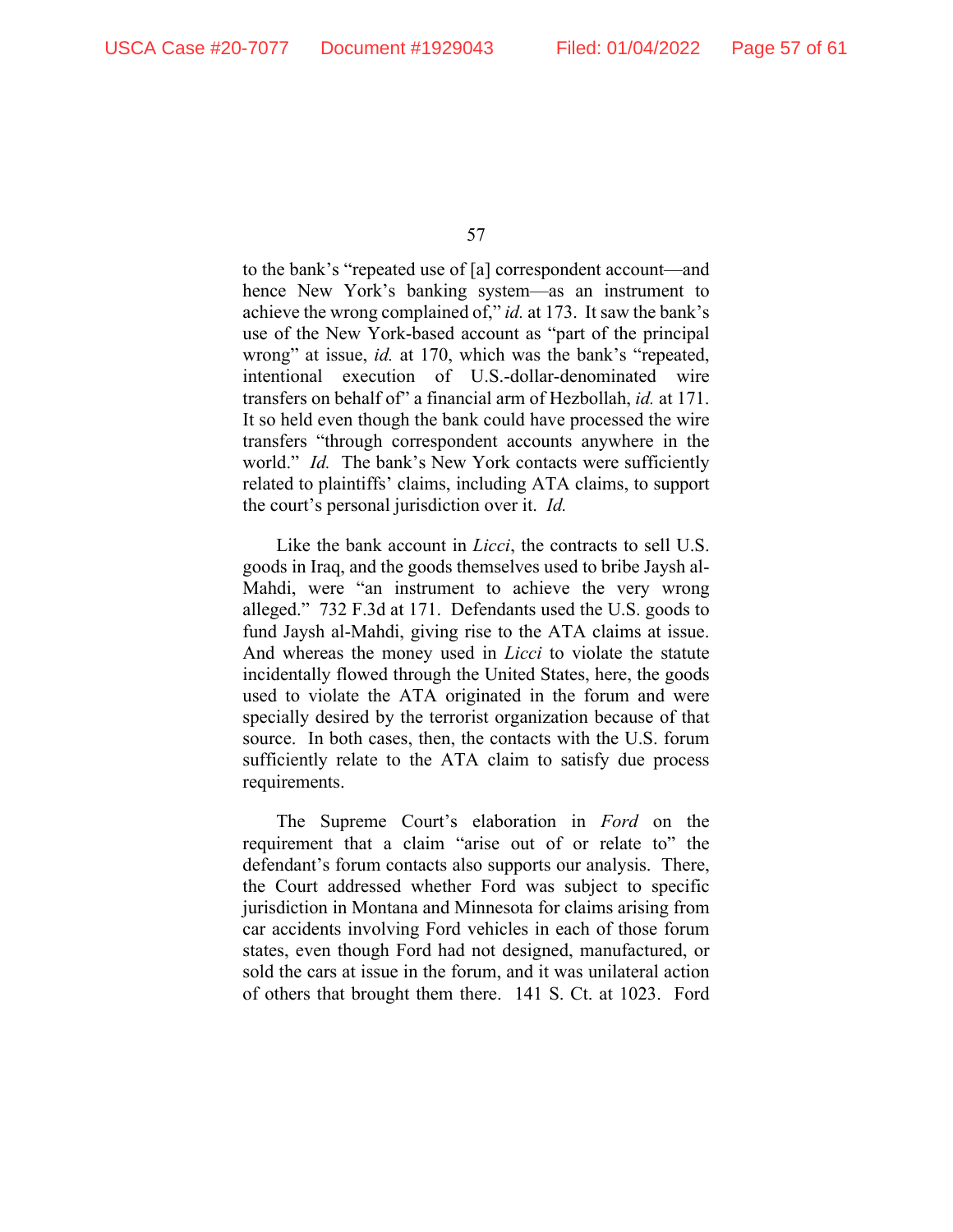contested personal jurisdiction, asserting that its forum contacts did not cause the plaintiffs' injuries and so lacked the requisite relationship to the claim; the harms, after all, would have been the same even without any of Ford's identified forum contacts. *Id.* at 1026, 1029.

The Supreme Court rejected Ford's insistence that forum contacts must have caused the harm on which the claim is based in order to support specific personal jurisdiction. It instead reaffirmed the "most common formulation of the rule" for specific jurisdiction, which requires "that the suit 'arise out of *or relate to* the defendant's'" forum contacts. *Id.* at 1026 (emphasis in original) (quoting *Bristol-Myers*, 137 S. Ct. at 1780). The Court emphasized how that classic phrasing "contemplates that some relationships will support jurisdiction without a causal showing." *Id.*

Defendants argue that their forum contacts were neither a but-for nor a proximate cause of the ATA violation. To the contrary, they were both. As described above, defendants needed the U.S. contacts in order to work with U.S. manufacturers to sell U.S. goods through delivering bribes and free U.S. goods in Iraq. And, as already explained, defendants' provision of cash and cash-equivalents allegedly proximately caused plaintiffs' injuries. In any event, *Ford* held that, while forum contacts that cause a claim suffice to show the claim "arises out of" those contacts, that kind of relationship is not required for the contacts to "relate to" the claim so as to support specific jurisdiction. 141 S. Ct. at 1026, 1032.

The district court, ruling without the benefit of the Court's decision in *Ford*, erred in holding that the defendants' forum contacts must be the conduct that would subject them to liability. Even as defendants appropriately disavow the notion that a forum contact is claim-related "only if it is itself illegal,"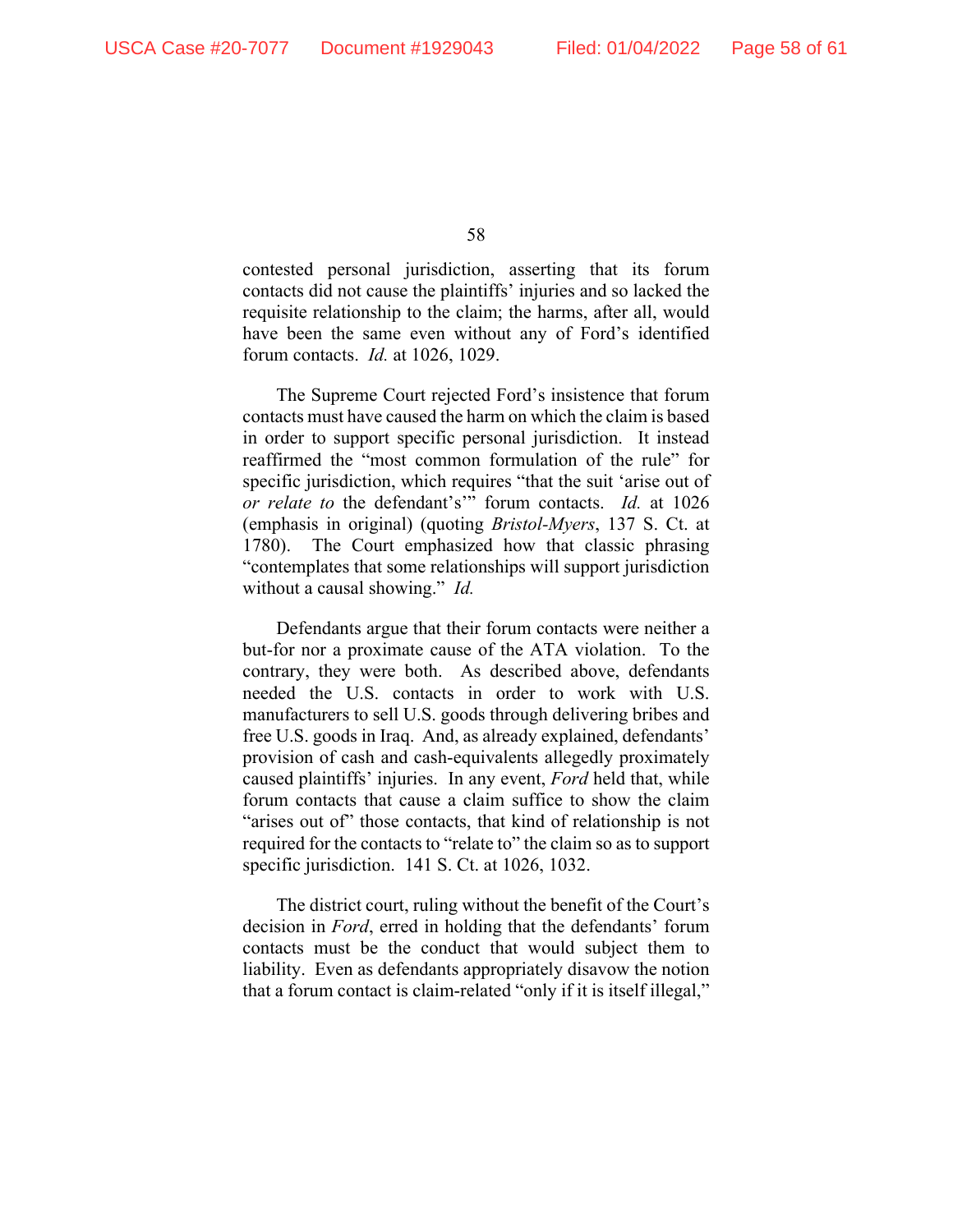Appellees Br. at 66 (quoting Appellants Br. at 53), they assert the contacts here are "lacking under any standard" because they are "tangential to Plaintiffs' claims" based on transactions and attacks in Iraq. Appellees Br. at 64-65. We cannot agree. The foreign suppliers' forum contacts are closely entwined with all the claims. The point is not just, as defendants say, that "the goods sold were originally manufactured in the United States." Appellees Br. at 65 (quoting *Atchley*, 474 F. Supp. 3d at 206). These suppliers worked on behalf of the U.S. manufacturers as their exclusive representatives in Iraq to secure that market, bending over backward in embracing corrupt Iraqi terms to fulfill that role.

Defendants' remaining arguments are similarly unpersuasive. They assert that because certain of their Kimadia contracts identified a country other than the United States as the source of some goods, Jaysh al-Mahdi could not have actually cared about the goods' U.S. origin, making the Kimadia contracts' connections to the United States not relevant to the claim in the way plaintiffs posit. But securing the Iraqi market for U.S. goods was in fact what the foreign suppliers were doing in Iraq. For the drugs defendants characterize as not U.S.-manufactured, plaintiffs allege that critical active ingredients that determine the drugs' efficacy and comprise much of the drugs' value to Jaysh al-Mahdi were made in the United States. And they allege that the U.S. provenance of the drugs or their active ingredients mattered to Jaysh al-Mahdi.

For the above reasons, we reverse the district court's grant of the foreign defendants' motion to dismiss for lack of personal jurisdiction.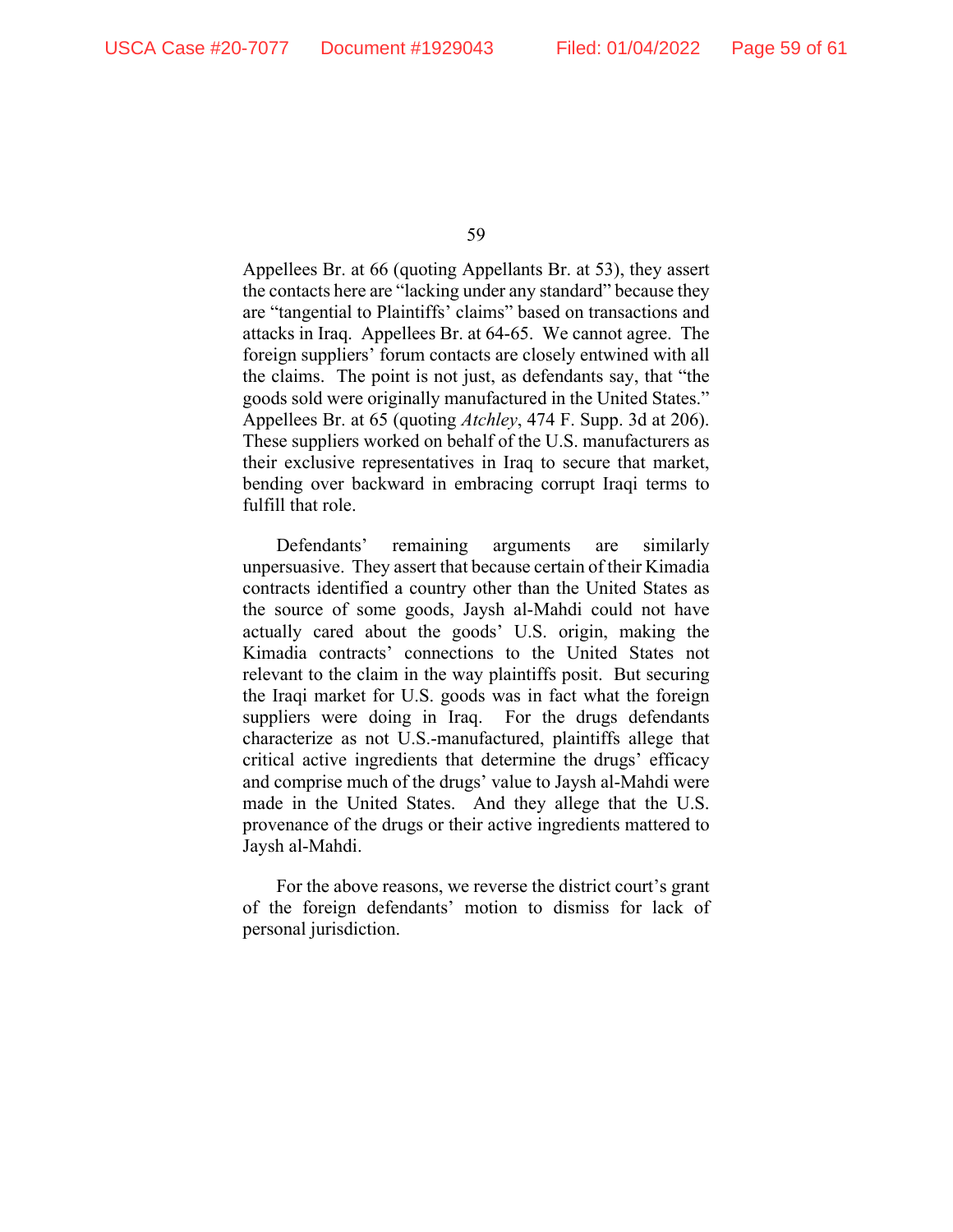# **CONCLUSION**

The sufficiency of these allegations as such does not prejudge defendants' fact-based defenses. It is beyond the bounds of the motion to dismiss to consider whether plaintiffs can substantiate their allegations with admissible evidence, or to assess defendants' contrary evidence. All we hold is that the allegations, together with the reasonable inferences to be drawn from them in plaintiffs' favor, suffice to state a legally cognizable claim.

We need not—and do not—decide several issues the district court itself did not reach. For one, we leave to the district court to decide in the first instance whether plaintiffs have alleged an act of international terrorism as required to plead direct liability. *See* 18 U.S.C. § 2333(a); § 2331(1). We also affirm the district court's discretionary choice not to resolve on the pleadings defendants' asserted act-of-war defense under 18 U.S.C. § 2336(a). *See Gill v. Arab Bank, PLC*, 893 F. Supp. 2d 474, 510 (E.D.N.Y. 2012).The statute would appear to foreclose treating an attack planned or authorized by a Foreign Terrorist Organization such as Hezbollah as an "armed conflict between military forces of any origin" because Congress specifically excluded so-designated organizations from the definition of "military force." 18 U.S.C  $\S$  2331(4), (6). But we are content with the district court's inclination to leave that question for resolution on a developed evidentiary record.

\* \* \*

For the foregoing reasons, we reverse the district court's July 17, 2020, order granting defendants' motion to dismiss for failure to state a claim and the foreign defendants' motion to dismiss for lack of personal jurisdiction, as well as its attendant